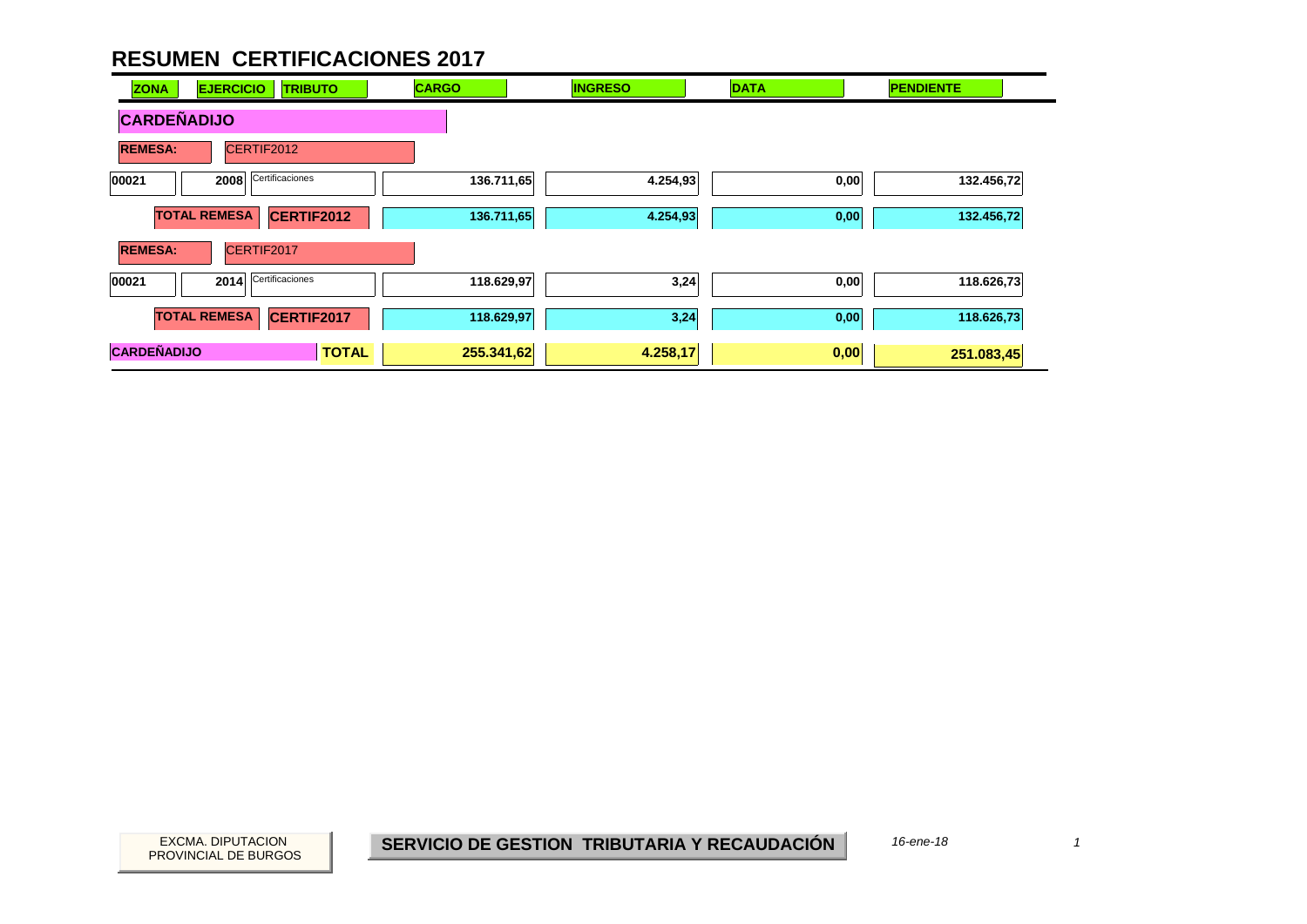| <b>ZONA</b>                      | <b>EJERCICIO</b><br><b>TRIBUTO</b>       | <b>CARGO</b> | <b>INGRESO</b> | <b>DATA</b> | <b>PENDIENTE</b> |
|----------------------------------|------------------------------------------|--------------|----------------|-------------|------------------|
| <b>FRANDOVINEZ</b>               |                                          |              |                |             |                  |
| <b>REMESA:</b>                   | CERTIF2013                               |              |                |             |                  |
| Certificaciones<br>00021<br>2012 |                                          | 1.416,20     | 0,00           | 0,00        | 1.416,20         |
|                                  | <b>TOTAL REMESA</b><br><b>CERTIF2013</b> | 1.416,20     | 0,00           | 0,00        | 1.416,20         |
| <b>FRANDOVINEZ</b>               | <b>TOTAL</b>                             | 1.416,20     | 0,00           | 0,00        | 1.416,20         |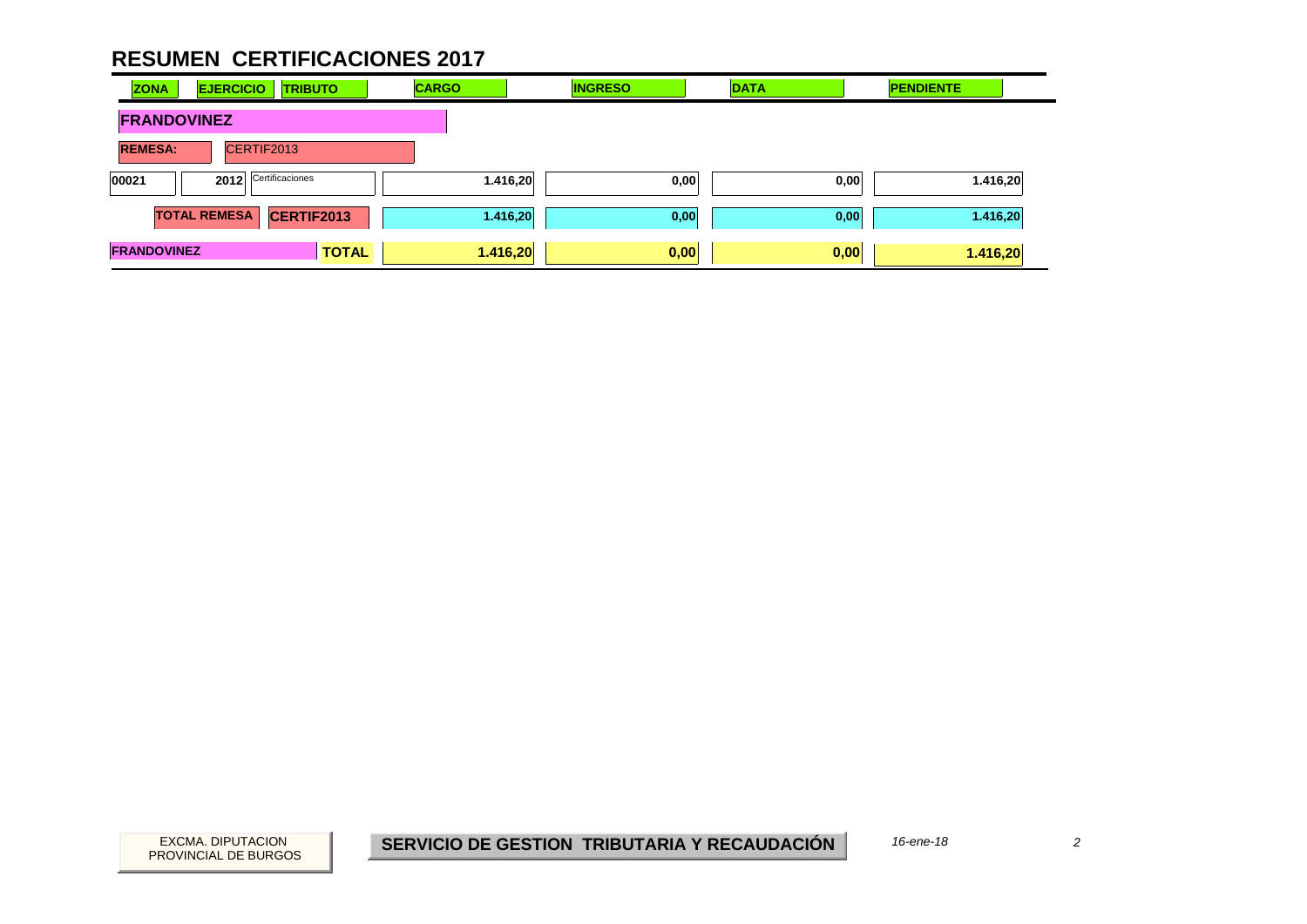| <b>ZONA</b>                   | <b>EJERCICIO</b>              | <b>TRIBUTO</b> | <b>CARGO</b> | <b>INGRESO</b> | <b>DATA</b> |      | <b>PENDIENTE</b> |  |
|-------------------------------|-------------------------------|----------------|--------------|----------------|-------------|------|------------------|--|
| <b>HONTORIA DE LA CANTERA</b> |                               |                |              |                |             |      |                  |  |
| <b>REMESA:</b>                | CERTIF2013                    |                |              |                |             |      |                  |  |
| 00021                         | Certificaciones<br>2011       |                | 36.000,00    |                | 0,00        | 0,00 | 36.000,00        |  |
|                               | <b>TOTAL REMESA</b>           | CERTIF2013     | 36.000,00    |                | 0,00        | 0,00 | 36.000,00        |  |
|                               | <b>HONTORIA DE LA CANTERA</b> | <b>TOTAL</b>   | 36.000,00    |                | 0,00        | 0,00 | 36.000,00        |  |

 $\overline{3}$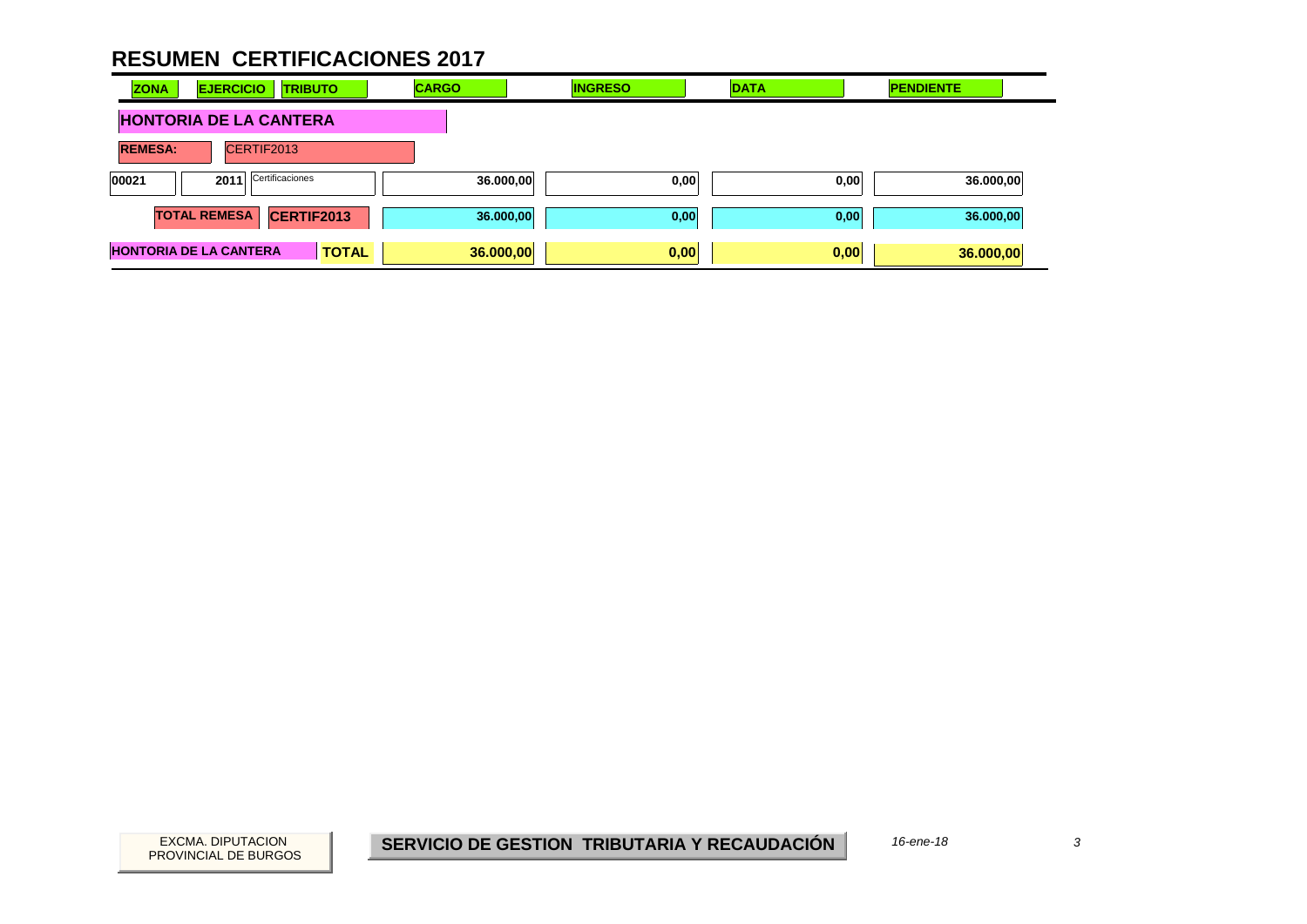| <b>ZONA</b>             | <b>EJERCICIO</b>        | <b>TRIBUTO</b> | <b>CARGO</b> | <b>INGRESO</b>   | <b>DATA</b> | <b>PENDIENTE</b> |
|-------------------------|-------------------------|----------------|--------------|------------------|-------------|------------------|
| <b>IBEAS DE JUARROS</b> |                         |                |              |                  |             |                  |
| <b>REMESA:</b>          | CERTIF2015              |                |              |                  |             |                  |
| 00021                   | Certificaciones<br>2013 |                |              | 3.027,66<br>0,00 | 0,00        | 3.027,66         |
|                         | <b>TOTAL REMESA</b>     | CERTIF2015     |              | 3.027,66<br>0,00 | 0,00        | 3.027,66         |
| <b>IBEAS DE JUARROS</b> |                         | <b>TOTAL</b>   | 3.027,66     | 0,00             | 0,00        | 3.027,66         |

 $\overline{4}$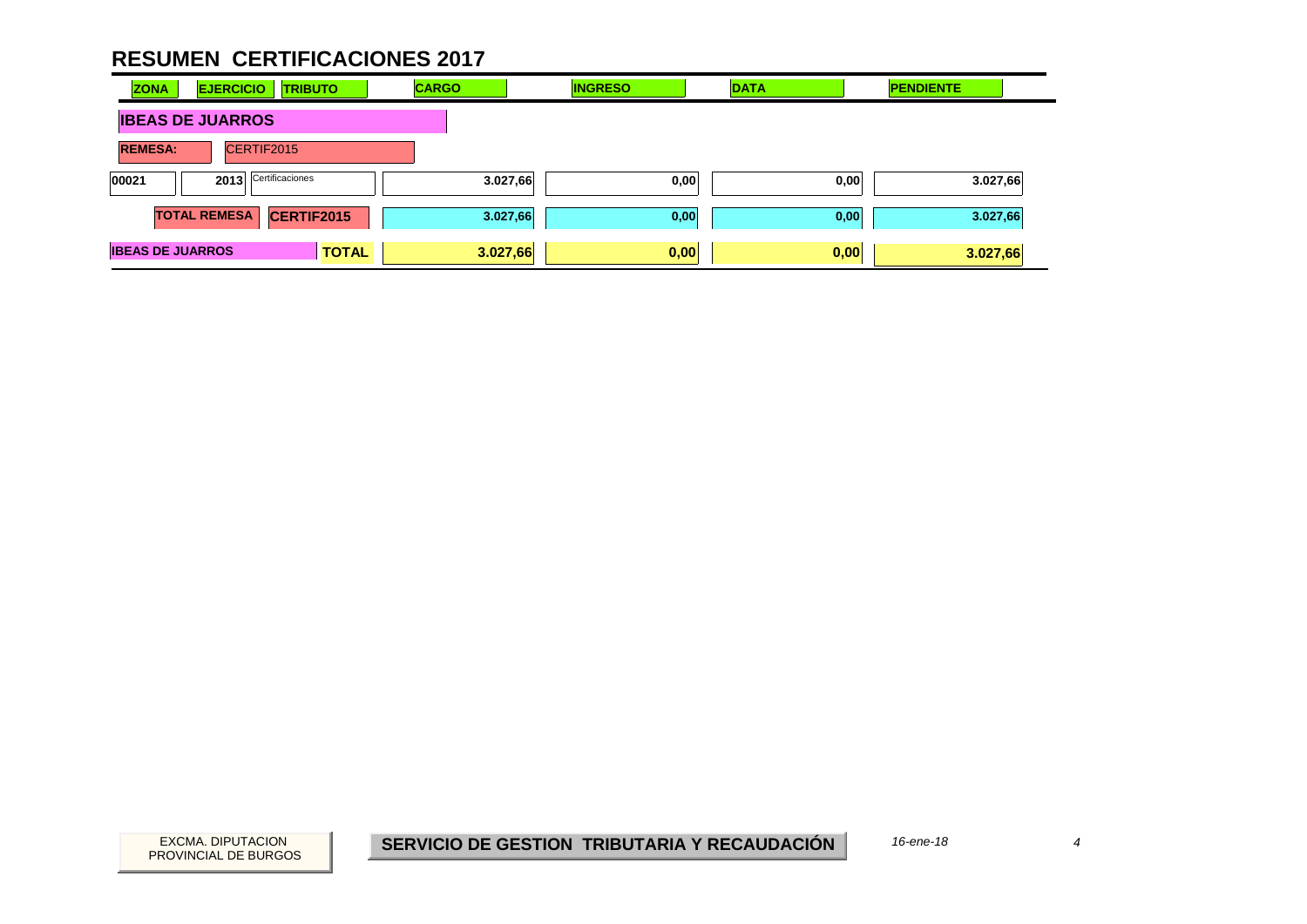| <b>ZONA</b>    | <b>EJERCICIO</b><br><b>TRIBUTO</b> | <b>CARGO</b> | <b>INGRESO</b> | <b>DATA</b> | <b>PENDIENTE</b> |
|----------------|------------------------------------|--------------|----------------|-------------|------------------|
| <b>ISAR</b>    |                                    |              |                |             |                  |
| <b>REMESA:</b> | CERTIF2013                         |              |                |             |                  |
| 00021          | Certificaciones<br>2012            | 810,22       | 55,31          | 0,00        | 754,91           |
|                | <b>TOTAL REMESA</b><br>CERTIF2013  | 810,22       | 55,31          | 0,00        | 754,91           |
| <b>REMESA:</b> | CERTIF2017                         |              |                |             |                  |
| 00021          | Certificaciones<br>2016            | 45,44        | 0,00           | 0,00        | 45,44            |
|                | <b>TOTAL REMESA</b><br>CERTIF2017  | 45,44        | 0,00           | 0,00        | 45,44            |
| <b>ISAR</b>    | <b>TOTAL</b>                       | 855,66       | 55,31          | 0,00        | 800,35           |

PROVINCIAL DE BURGOS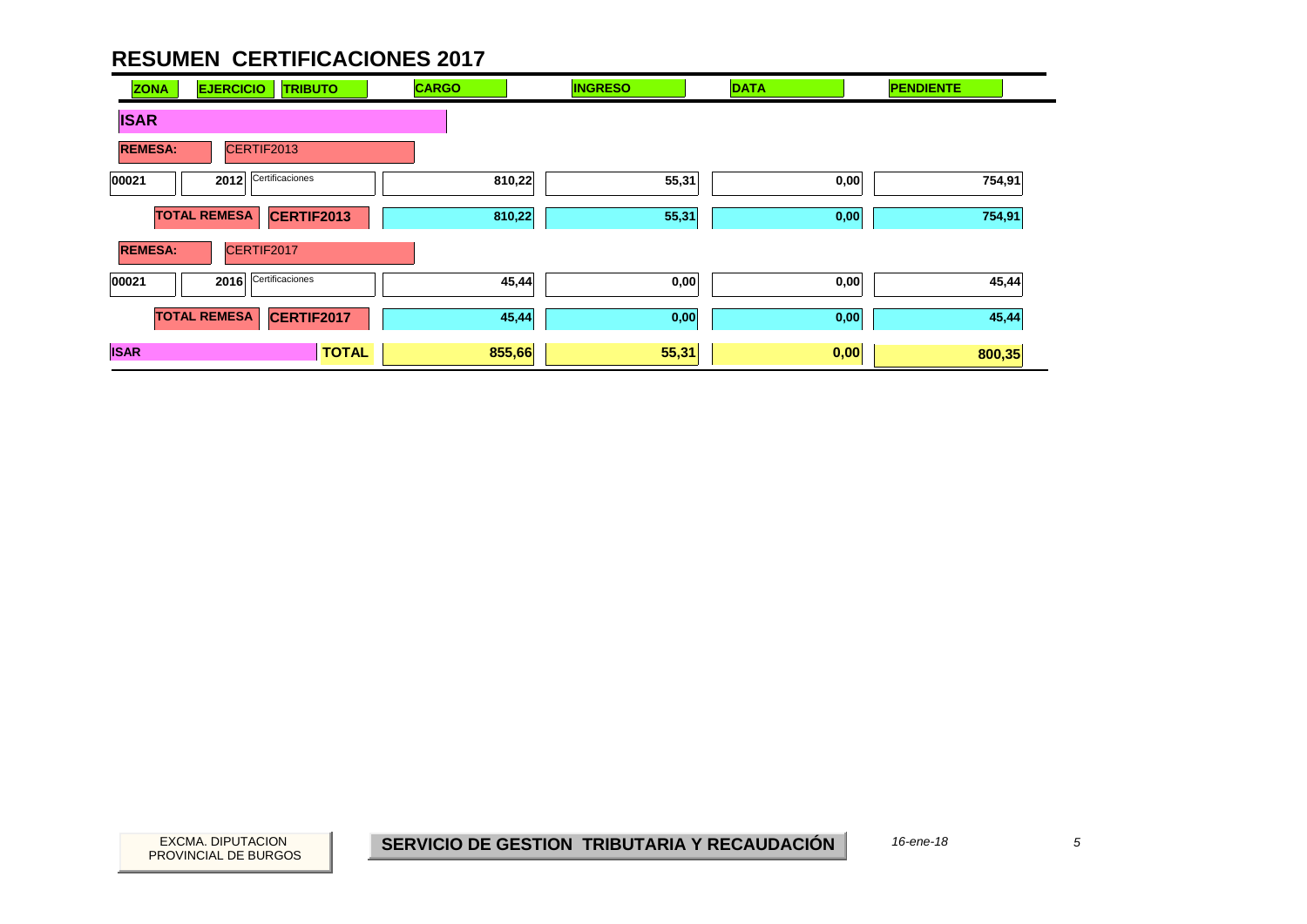| <b>ZONA</b>              | <b>EJERCICIO</b>        | <b>TRIBUTO</b> | <b>CARGO</b> |        | <b>INGRESO</b> |      | <b>DATA</b> |      | <b>PENDIENTE</b> |        |
|--------------------------|-------------------------|----------------|--------------|--------|----------------|------|-------------|------|------------------|--------|
| <b>QUINTANILLAS, LAS</b> |                         |                |              |        |                |      |             |      |                  |        |
| <b>REMESA:</b>           |                         | CERTIF2013     |              |        |                |      |             |      |                  |        |
| 00021                    | Certificaciones<br>2013 |                |              | 276,45 |                | 0,00 |             | 0,00 |                  | 276,45 |
|                          | <b>TOTAL REMESA</b>     | CERTIF2013     |              | 276,45 |                | 0,00 |             | 0,00 | 276,45           |        |
| <b>QUINTANILLAS, LAS</b> |                         | <b>TOTAL</b>   |              | 276,45 | 0,00           |      |             | 0,00 | 276,45           |        |

 $6\overline{6}$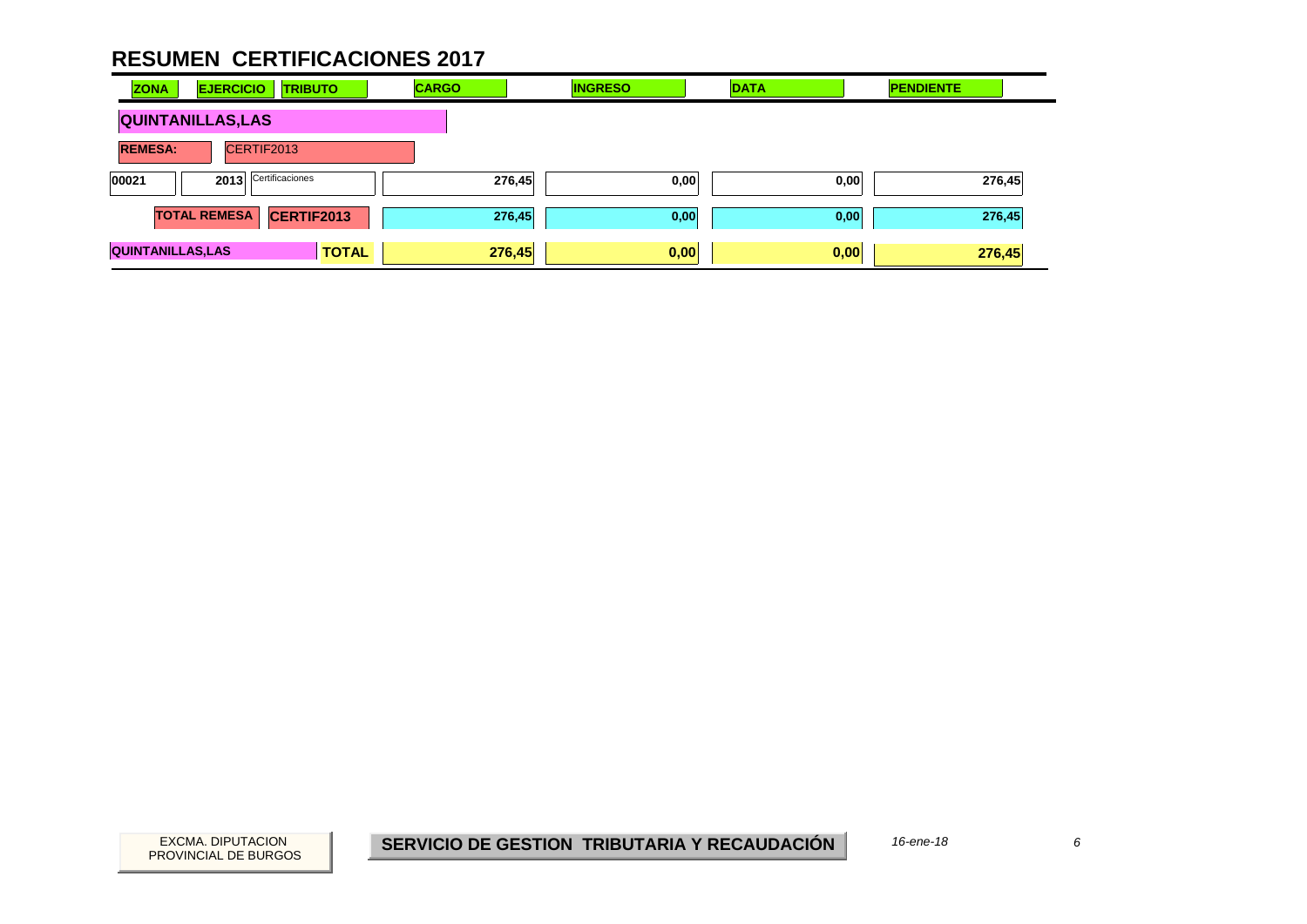| <b>ZONA</b>        | <b>EJERCICIO</b><br><b>TRIBUTO</b>       | <b>CARGO</b> | <b>INGRESO</b> | <b>DATA</b> | <b>PENDIENTE</b> |
|--------------------|------------------------------------------|--------------|----------------|-------------|------------------|
| <b>REVILLARRUZ</b> |                                          |              |                |             |                  |
| <b>REMESA:</b>     | CERTIF2009                               |              |                |             |                  |
| 00021              | Certificaciones<br>2008                  | 325,81       | 0,00           | 0,00        | 325,81           |
|                    | <b>TOTAL REMESA</b><br><b>CERTIF2009</b> | 325,81       | 0,00           | 0,00        | 325,81           |
| <b>REMESA:</b>     | CERTIF2017                               |              |                |             |                  |
| 00021              | Certificaciones<br>2016                  | 5.000,00     | 2.675,70       | 0,00        | 2.324,30         |
|                    | <b>TOTAL REMESA</b><br>CERTIF2017        | 5.000,00     | 2.675,70       | 0,00        | 2.324,30         |
| <b>REVILLARRUZ</b> | <b>TOTAL</b>                             | 5.325,81     | 2.675,70       | 0,00        | 2.650,11         |

PROVINCIAL DE BURGOS

 $\overline{7}$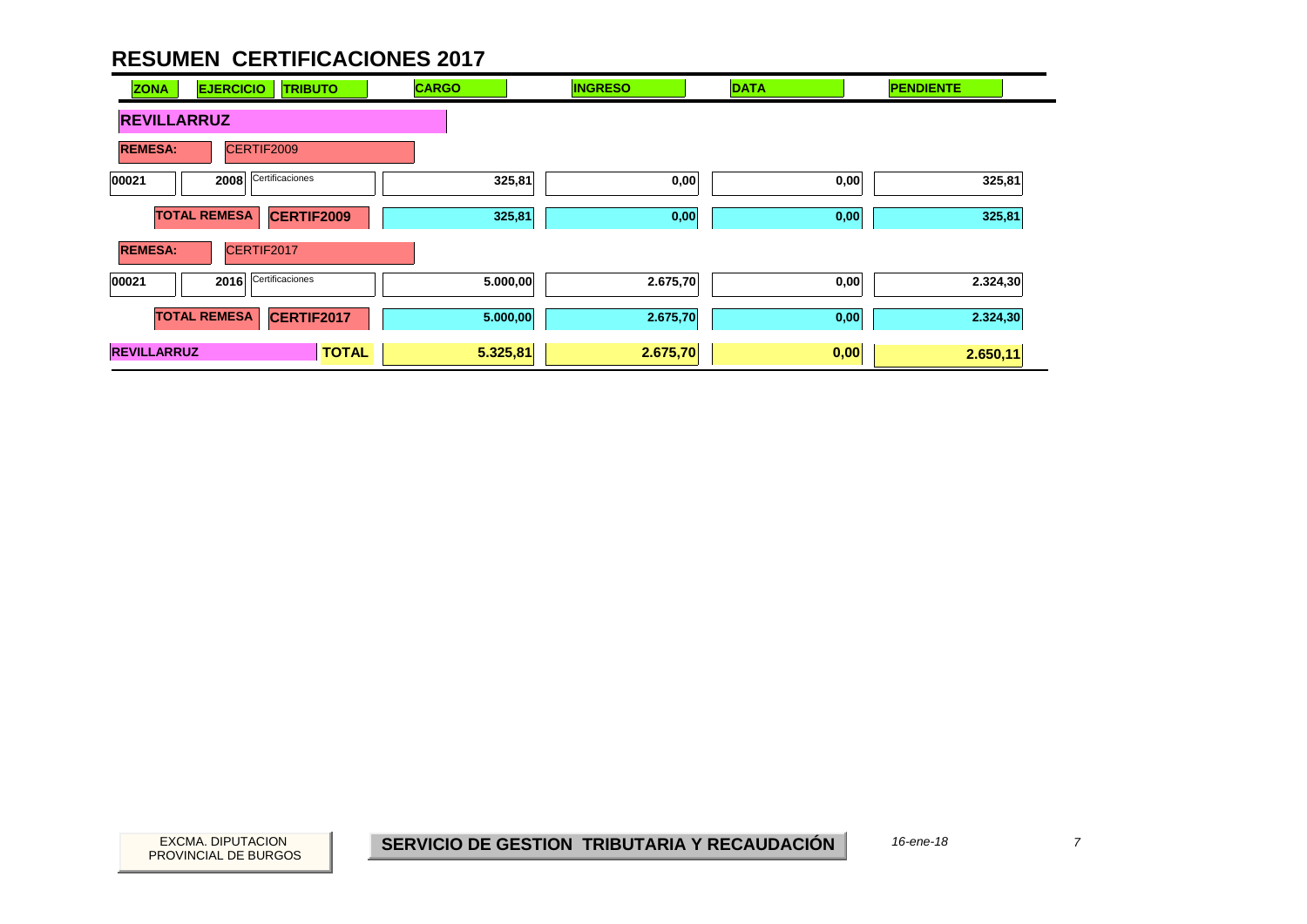| <b>ZONA</b>    | <b>EJERCICIO</b><br><b>TRIBUTO</b> | <b>CARGO</b> | <b>INGRESO</b> | <b>DATA</b> | <b>PENDIENTE</b> |
|----------------|------------------------------------|--------------|----------------|-------------|------------------|
| <b>RUBENA</b>  |                                    |              |                |             |                  |
| <b>REMESA:</b> | CERTIF2017                         |              |                |             |                  |
| 00021          | Certificaciones<br>2015            | 50,00        | 50,00          | 0,00        | 0,00             |
|                | <b>TOTAL REMESA</b><br>CERTIF2017  | 50,00        | 50,00          | 0,00        | 0,00             |
| <b>RUBENA</b>  | <b>TOTAL</b>                       | 50,00        | 50,00          | 0,00        | 0,00             |

 $\boldsymbol{\delta}$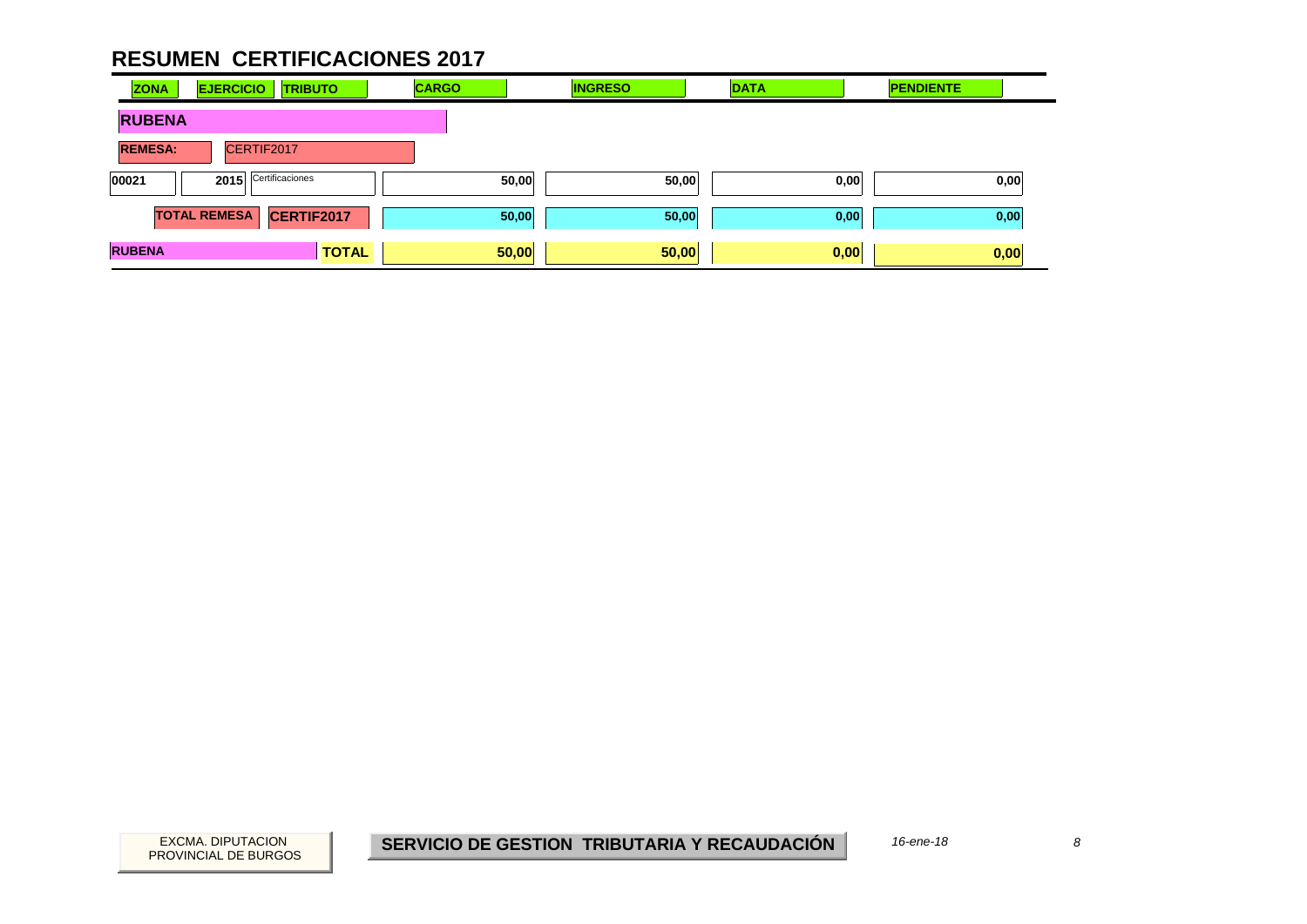| <b>ZONA</b>      | <b>EJERCICIO</b>        | <b>TRIBUTO</b> | <b>CARGO</b> | <b>INGRESO</b> | <b>DATA</b> | <b>PENDIENTE</b> |
|------------------|-------------------------|----------------|--------------|----------------|-------------|------------------|
| <b>SAN MAMES</b> |                         |                |              |                |             |                  |
| <b>REMESA:</b>   |                         | CERTIF2013     |              |                |             |                  |
| 00021            | Certificaciones<br>2012 |                |              | 273,54<br>0,00 | 0,00        | 273,54           |
|                  | <b>TOTAL REMESA</b>     | CERTIF2013     |              | 273,54<br>0,00 | 0,00        | 273,54           |
| <b>SAN MAMES</b> |                         | <b>TOTAL</b>   |              | 273,54<br>0,00 | 0,00        | 273,54           |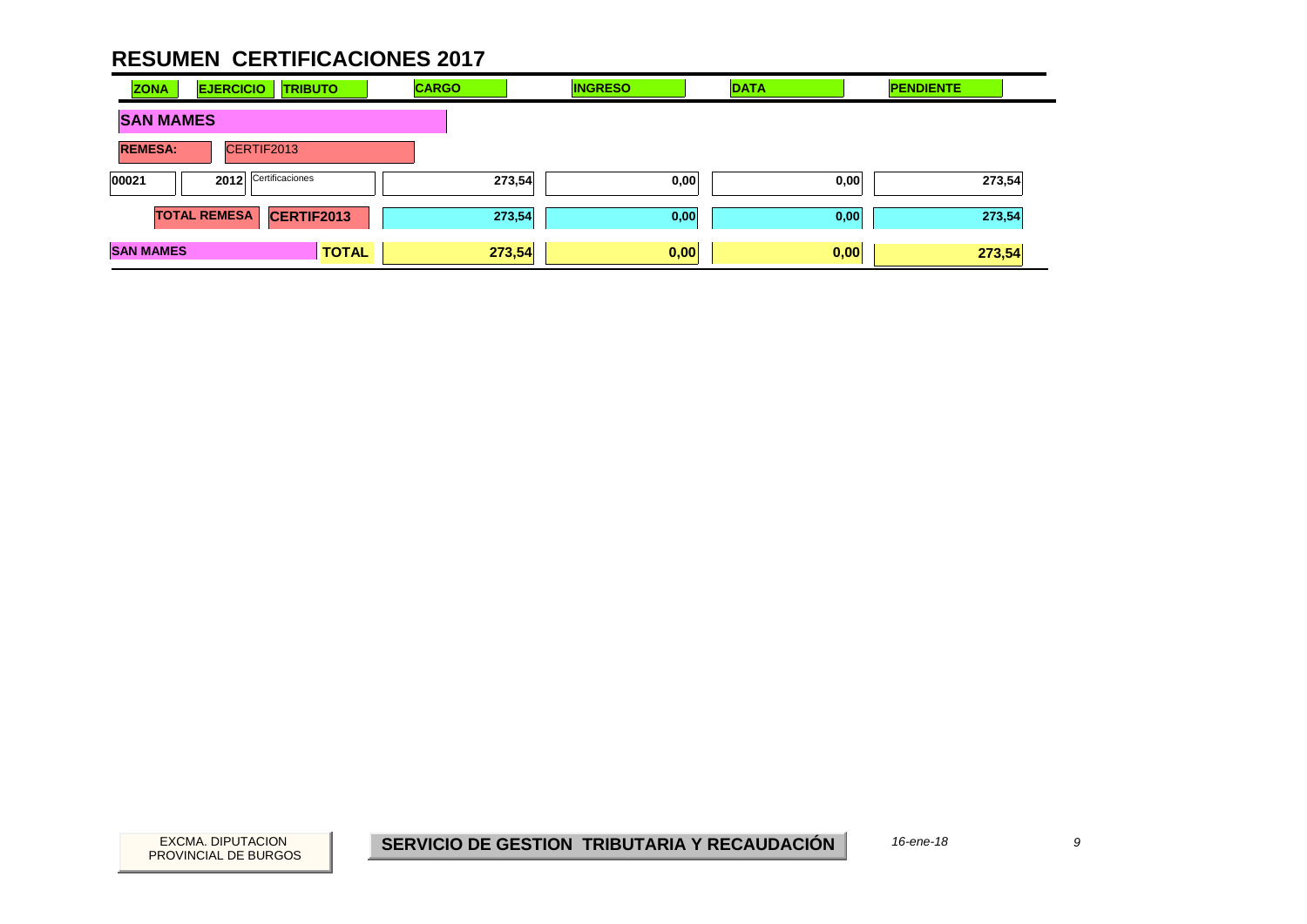| <b>ZONA</b>       | <b>EJERCICIO</b><br><b>TRIBUTO</b>        | <b>CARGO</b> | <b>INGRESO</b>                               | <b>DATA</b> | <b>PENDIENTE</b> |
|-------------------|-------------------------------------------|--------------|----------------------------------------------|-------------|------------------|
| <b>VILLARIEZO</b> |                                           |              |                                              |             |                  |
| <b>REMESA:</b>    | CERTIF2007                                |              |                                              |             |                  |
| 00021             | Certificaciones<br>2007                   | 583,10       | 0,00                                         | 583,10      | 0,00             |
|                   | <b>TOTAL REMESA</b><br>CERTIF2007         | 583,10       | 0,00                                         | 583,10      | 0,00             |
| <b>REMESA:</b>    | CERTIF2010                                |              |                                              |             |                  |
| 00021             | Certificaciones<br>2007                   | 107,13       | 0,00                                         | 107,13      | 0,00             |
|                   | Certificaciones<br>2010                   | 138,24       | 0,00                                         | 0,00        | 138,24           |
|                   | <b>TOTAL REMESA</b><br><b>CERTIF2010</b>  | 245,37       | 0,00                                         | 107,13      | 138,24           |
| <b>REMESA:</b>    | CERTIF2012                                |              |                                              |             |                  |
| 00021             | Certificaciones<br>2010                   | 90,00        | 0,00                                         | 0,00        | 90,00            |
|                   | Certificaciones<br>2012                   | 50,00        | 0,00                                         | 0,00        | 50,00            |
|                   | <b>TOTAL REMESA</b><br><b>CERTIF2012</b>  | 140,00       | 0,00                                         | 0,00        | 140,00           |
| <b>REMESA:</b>    | CERTIF2013                                |              |                                              |             |                  |
| 00021             | Certificaciones<br>2012                   | 1.677,98     | 0,00                                         | 0,00        | 1.677,98         |
|                   | Certificaciones<br>2013                   | 795,41       | 743,98                                       | 0,00        | 51,43            |
|                   | <b>TOTAL REMESA</b><br><b>CERTIF2013</b>  | 2.473,39     | 743,98                                       | 0,00        | 1.729,41         |
| <b>REMESA:</b>    | CERTIF2014                                |              |                                              |             |                  |
| 00021             | Certificaciones<br>2014                   | 620,73       | 0,00                                         | 0,00        | 620,73           |
|                   | <b>TOTAL REMESA</b><br>CERTIF2014         | 620,73       | 0,00                                         | 0,00        | 620,73           |
| <b>REMESA:</b>    | CERTIF2015                                |              |                                              |             |                  |
| 00021             | Certificaciones<br>2014                   | 8.650,11     | 174,39                                       | 0,00        | 8.475,72         |
|                   | <b>TOTAL REMESA</b><br>CERTIF2015         | 8.650,11     | 174,39                                       | 0,00        | 8.475,72         |
|                   |                                           |              |                                              |             |                  |
|                   | EXCMA. DIPUTACION<br>PROVINCIAL DE BURGOS |              | SERVICIO DE GESTION TRIBUTARIA Y RECAUDACIÓN |             | 16-ene-18        |

 $10$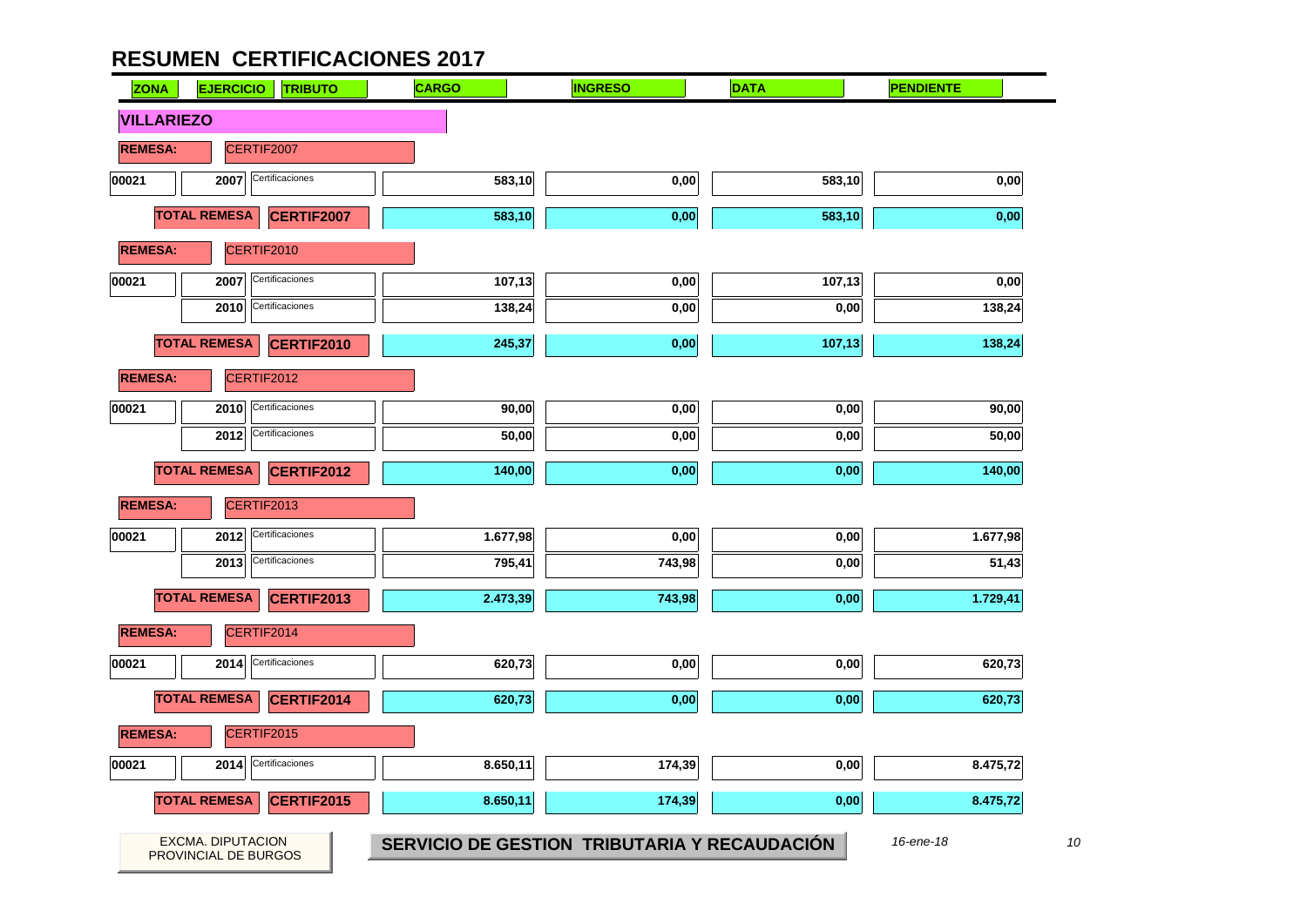| <b>ZONA</b>                  | <b>TRIBUTO</b><br><b>EJERCICIO</b> |                 | <b>CARGO</b> | <b>INGRESO</b> | <b>DATA</b> | <b>PENDIENTE</b> |
|------------------------------|------------------------------------|-----------------|--------------|----------------|-------------|------------------|
| CERTIF2016<br><b>REMESA:</b> |                                    |                 |              |                |             |                  |
| 00021                        | 2015                               | Certificaciones | 521,81       | 0,00           | 0,00        | 521,81           |
|                              | 2016                               | Certificaciones | 1.092,34     | 58,28          | 0,00        | 1.034,06         |
|                              | <b>TOTAL REMESA</b>                | CERTIF2016      | 1.614,15     | 58,28          | 0,00        | 1.555,87         |
| <b>REMESA:</b>               |                                    | CERTIF2017      |              |                |             |                  |
| 00021                        | 2017                               | Certificaciones | 788,38       | 0,00           | 0,00        | 788,38           |
|                              | <b>TOTAL REMESA</b>                | CERTIF2017      | 788,38       | 0,00           | 0,00        | 788,38           |
| <b>VILLARIEZO</b>            |                                    | <b>TOTAL</b>    | 15.115,23    | 976,65         | 690,23      | 13.448,35        |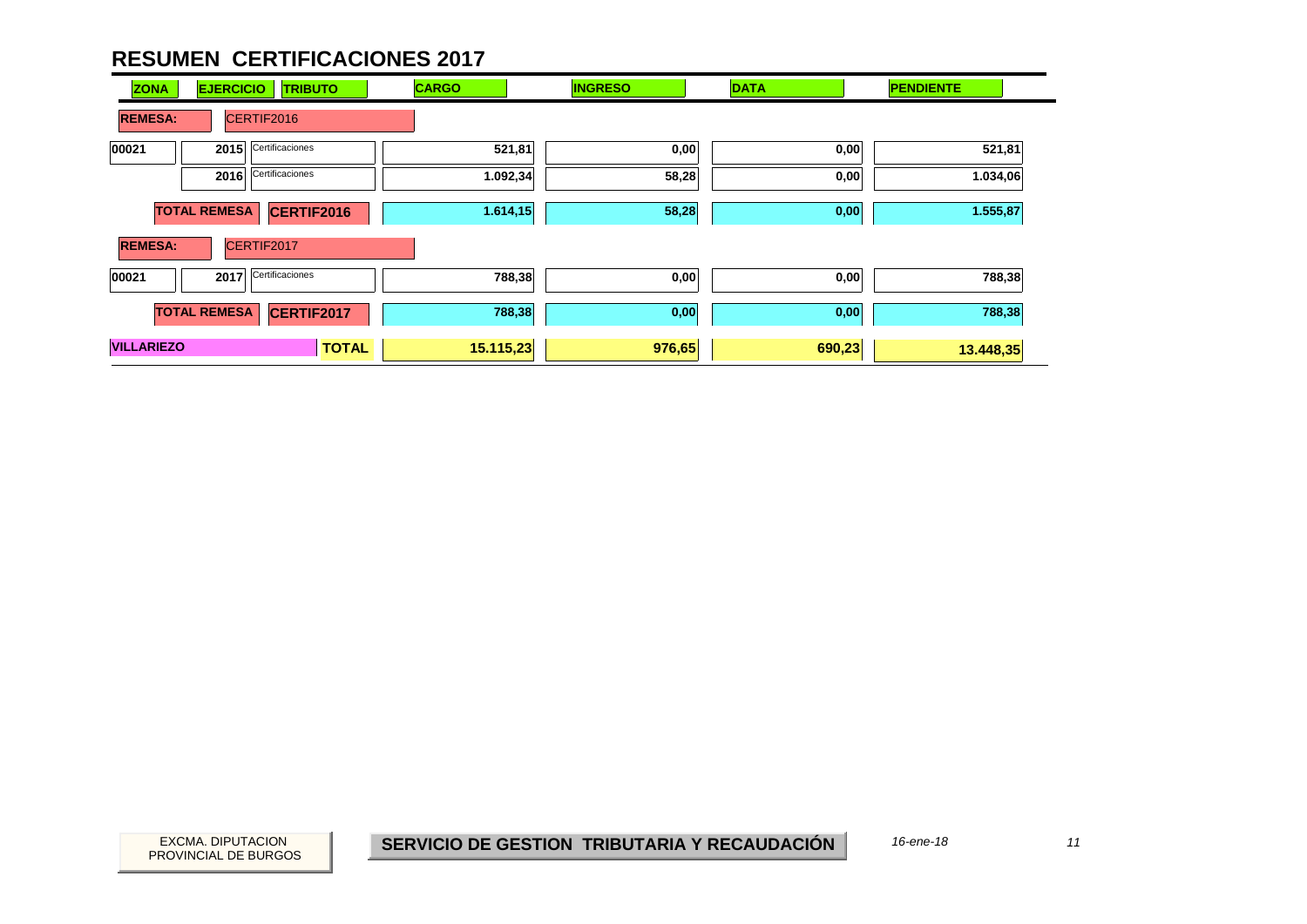| <b>ZONA</b> | ICI               | ---<br>50 | <b>DOM:</b><br>אט או |          |        | IENTE      |  |
|-------------|-------------------|-----------|----------------------|----------|--------|------------|--|
|             | <b>TOTAL ZONA</b> | 00021     | 317.682.17           | 8.015.83 | 690.23 | 308.976,11 |  |

 $12$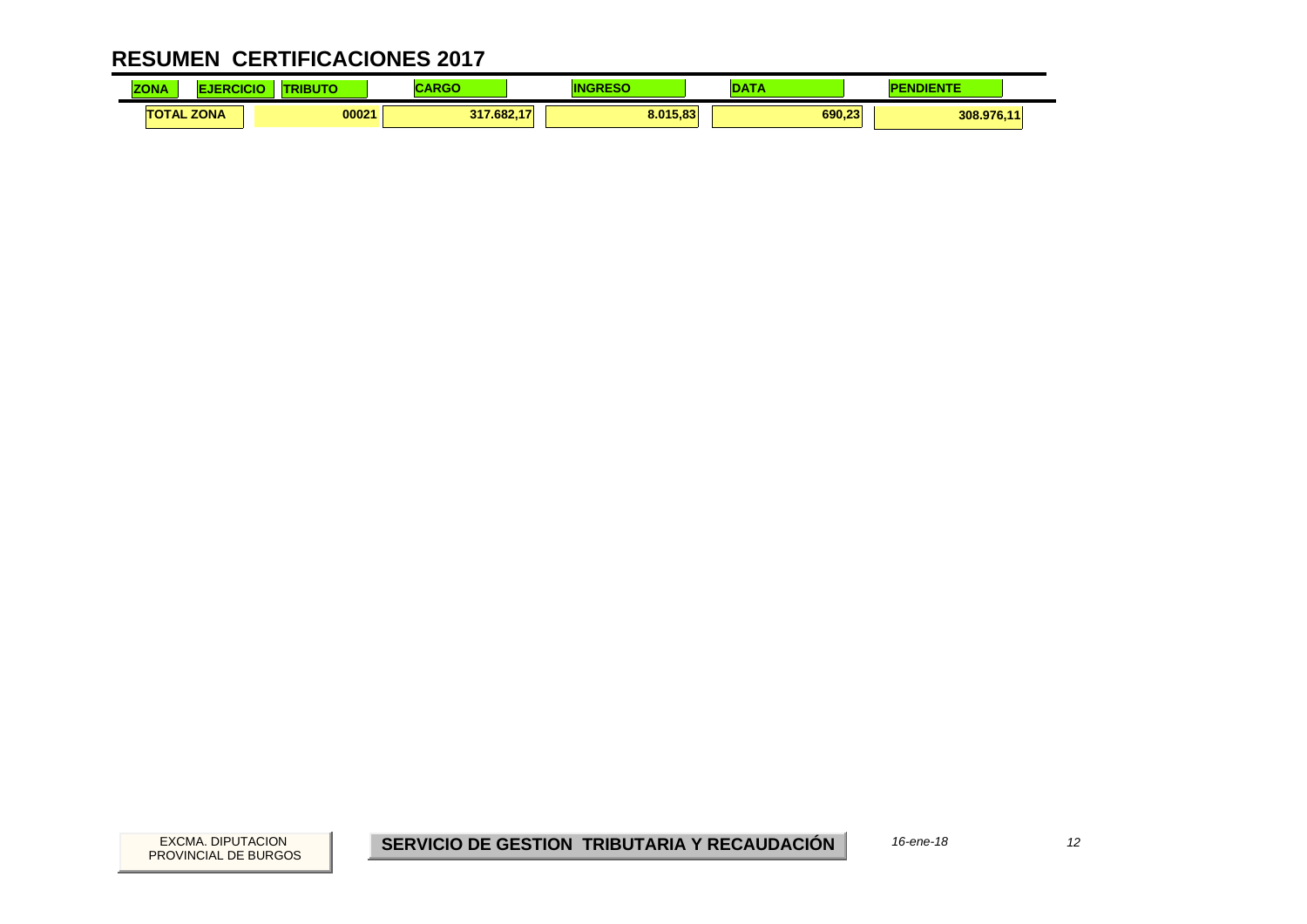| <b>ZONA</b>     | <b>EJERCICIO</b>    | <b>TRIBUTO</b>  |              | <b>CARGO</b> | <b>INGRESO</b> |        | <b>DATA</b> | <b>PENDIENTE</b> |  |
|-----------------|---------------------|-----------------|--------------|--------------|----------------|--------|-------------|------------------|--|
| <b>HONTANAS</b> |                     |                 |              |              |                |        |             |                  |  |
| <b>REMESA:</b>  |                     | CERTIF2016      |              |              |                |        |             |                  |  |
| 00031           | 2015                | Certificaciones |              |              | 1.415,84       | 419,74 | 0,00        | 996,10           |  |
|                 | <b>TOTAL REMESA</b> | CERTIF2016      |              |              | 1.415,84       | 419,74 | 0,00        | 996,10           |  |
| <b>HONTANAS</b> |                     |                 | <b>TOTAL</b> |              | 1.415,84       | 419,74 | 0,00        | 996,10           |  |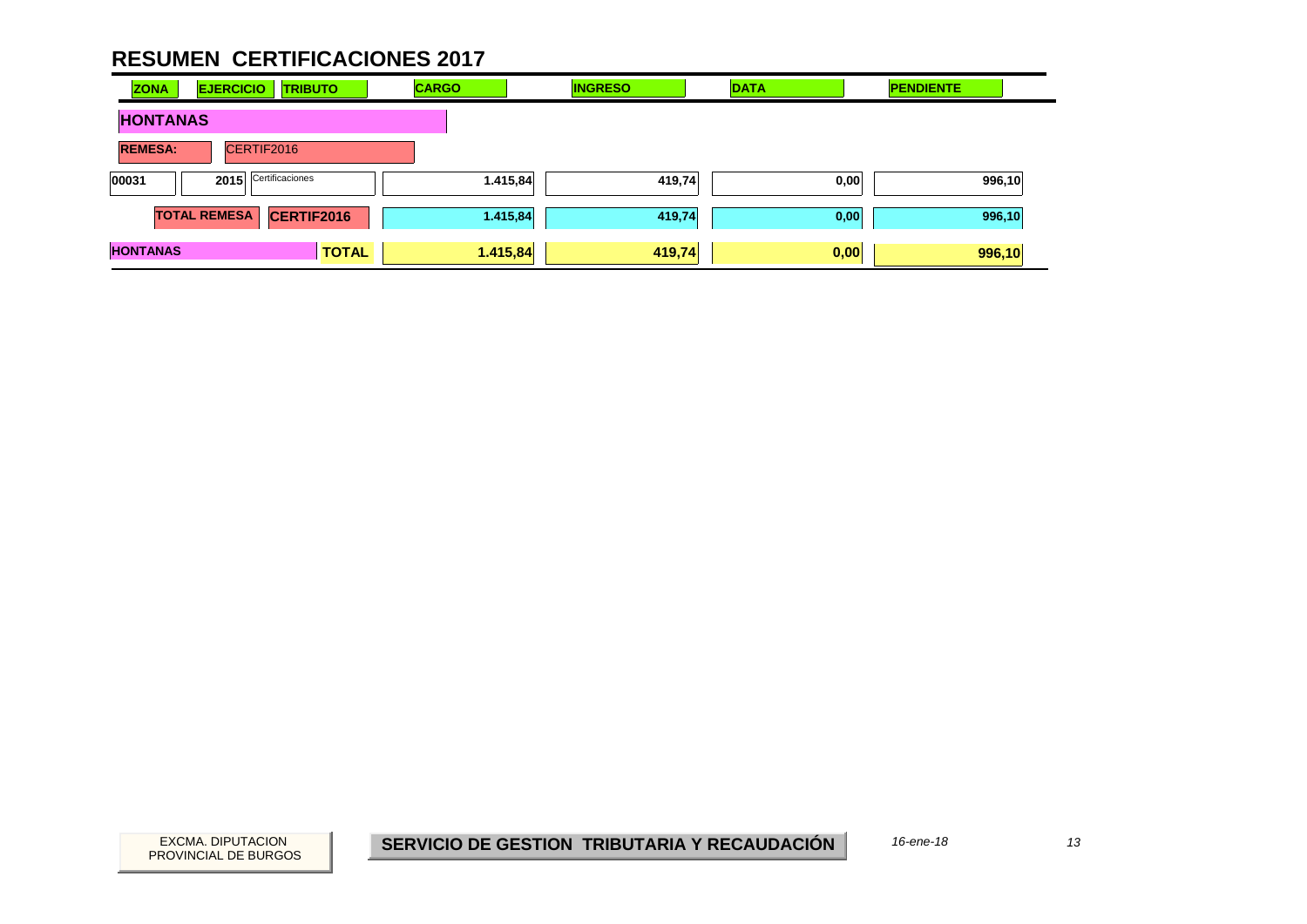| <b>ZONA</b>    | <b>EJERCICIO</b>    | <b>TRIBUTO</b>  | <b>CARGO</b> | <b>INGRESO</b>   | <b>DATA</b> | <b>PENDIENTE</b> |
|----------------|---------------------|-----------------|--------------|------------------|-------------|------------------|
| <b>HUMADA</b>  |                     |                 |              |                  |             |                  |
| <b>REMESA:</b> |                     | CERTIF2009      |              |                  |             |                  |
| 00031          | 2002                | Certificaciones |              | 2.058,64<br>7,11 | 0,00        | 2.051,53         |
|                | <b>TOTAL REMESA</b> | CERTIF2009      |              | 2.058,64<br>7,11 | 0,00        | 2.051,53         |
| <b>HUMADA</b>  |                     | <b>TOTAL</b>    |              | 7,11<br>2.058,64 | 0,00        | 2.051,53         |

 $14$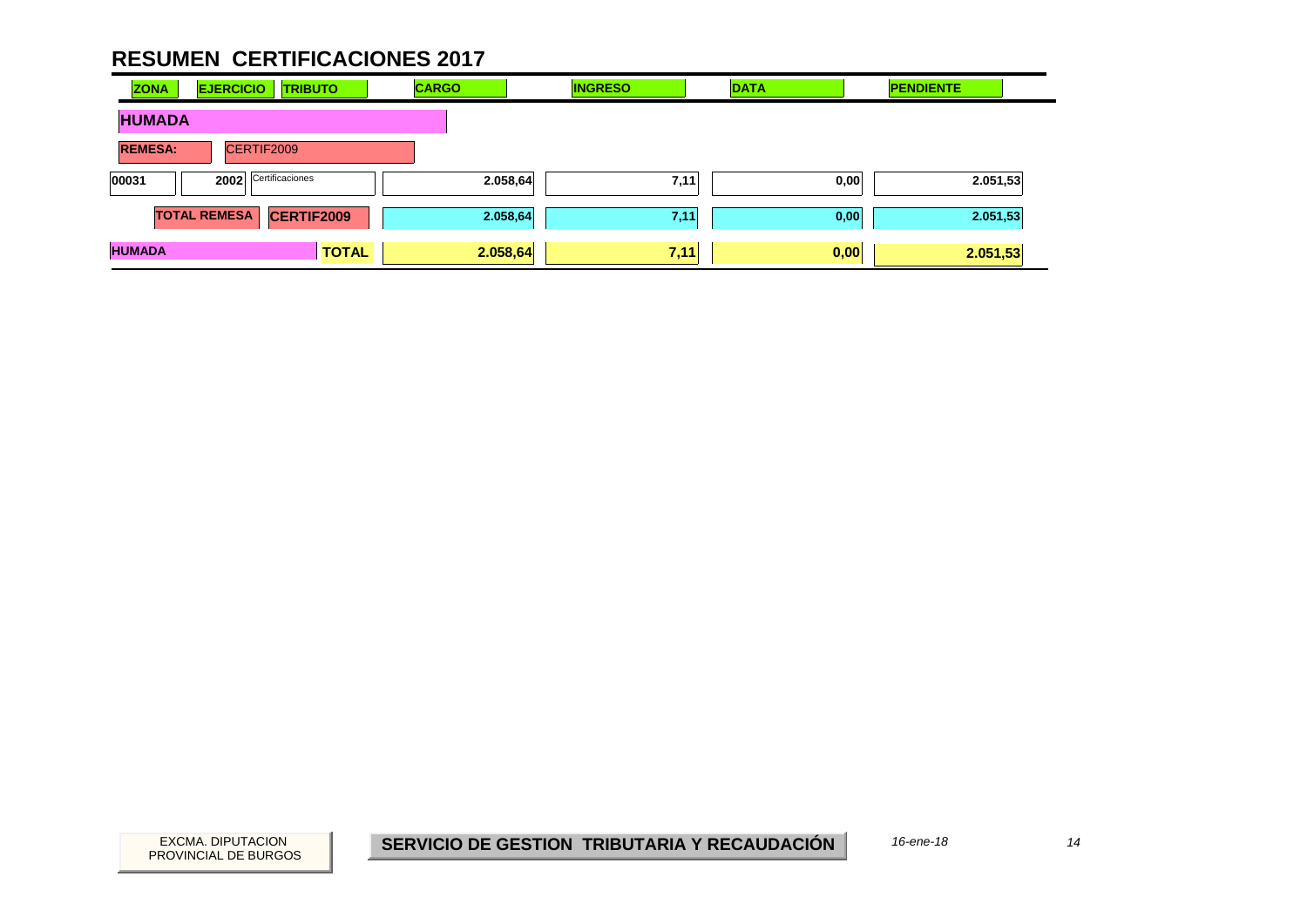| <b>ZONA</b>                  | <b>EJERCICIO</b><br><b>TRIBUTO</b>       |              | <b>CARGO</b> | <b>INGRESO</b> | <b>DATA</b> | <b>PENDIENTE</b> |
|------------------------------|------------------------------------------|--------------|--------------|----------------|-------------|------------------|
| <b>PAMPLIEGA</b>             |                                          |              |              |                |             |                  |
| <b>REMESA:</b><br>CERTIF2017 |                                          |              |              |                |             |                  |
| 00031                        | Certificaciones<br>2017                  |              | 600,00       | 150,78         | 0,00        | 449,22           |
|                              | <b>TOTAL REMESA</b><br><b>CERTIF2017</b> |              | 600,00       | 150,78         | 0,00        | 449,22           |
| <b>PAMPLIEGA</b>             |                                          | <b>TOTAL</b> | 600,00       | 150,78         | 0,00        | 449,22           |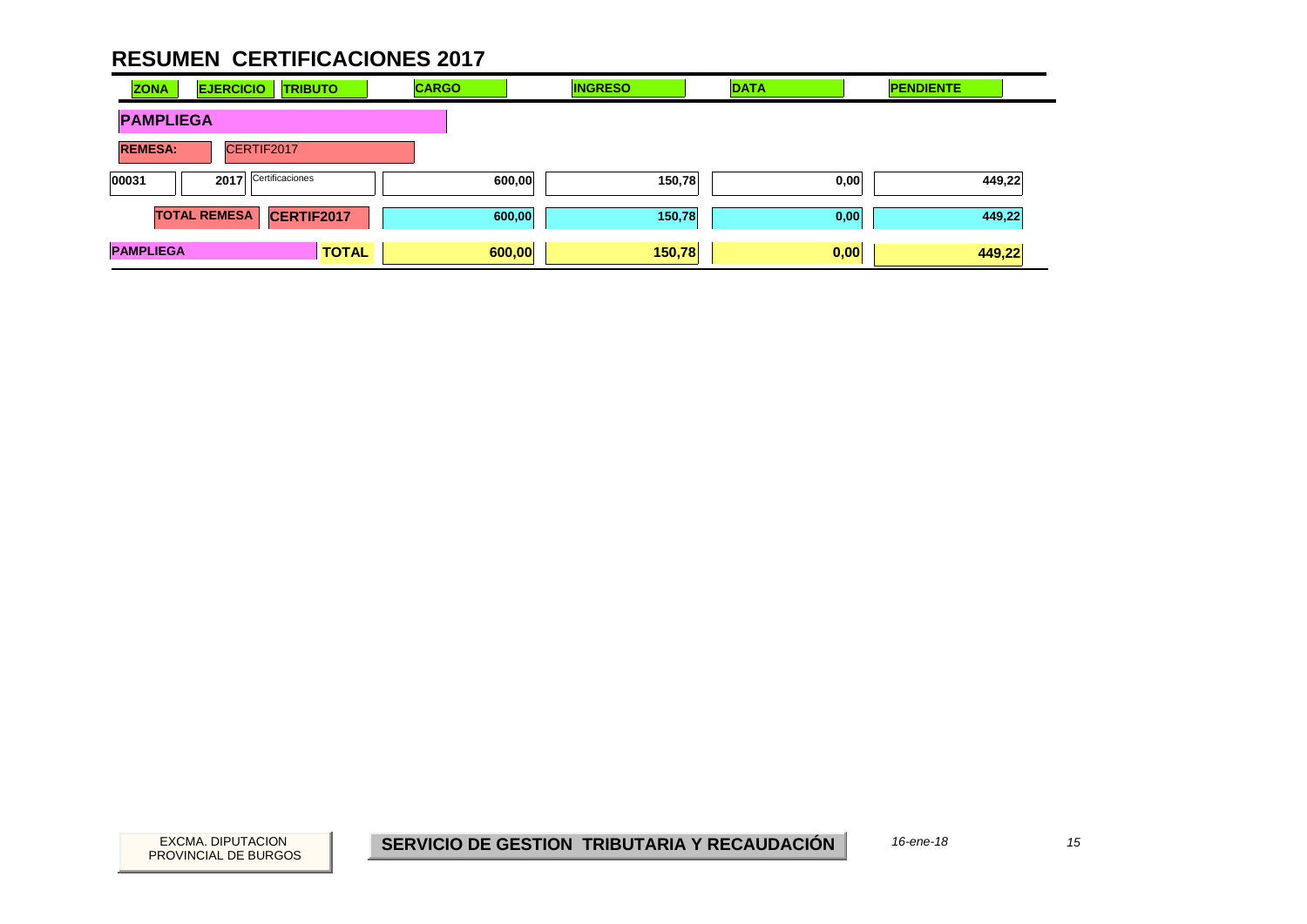| <b>ZONA</b>    | <b>EJERCICIO</b><br><b>TRIBUTO</b>           | <b>CARGO</b> | <b>INGRESO</b> | <b>DATA</b> | <b>PENDIENTE</b> |
|----------------|----------------------------------------------|--------------|----------------|-------------|------------------|
|                | <b>VILLAMAYOR DE TREVIÑO</b>                 |              |                |             |                  |
| <b>REMESA:</b> | CERTIF2013                                   |              |                |             |                  |
| 00031          | Certificaciones<br>2012                      |              | 360,00<br>0,00 | 0,00        | 360,00           |
|                | <b>TOTAL REMESA</b><br>CERTIF2013            |              | 360,00<br>0,00 | 0,00        | 360,00           |
|                | <b>VILLAMAYOR DE TREVIÑO</b><br><b>TOTAL</b> |              | 0,00<br>360,00 | 0,00        | 360,00           |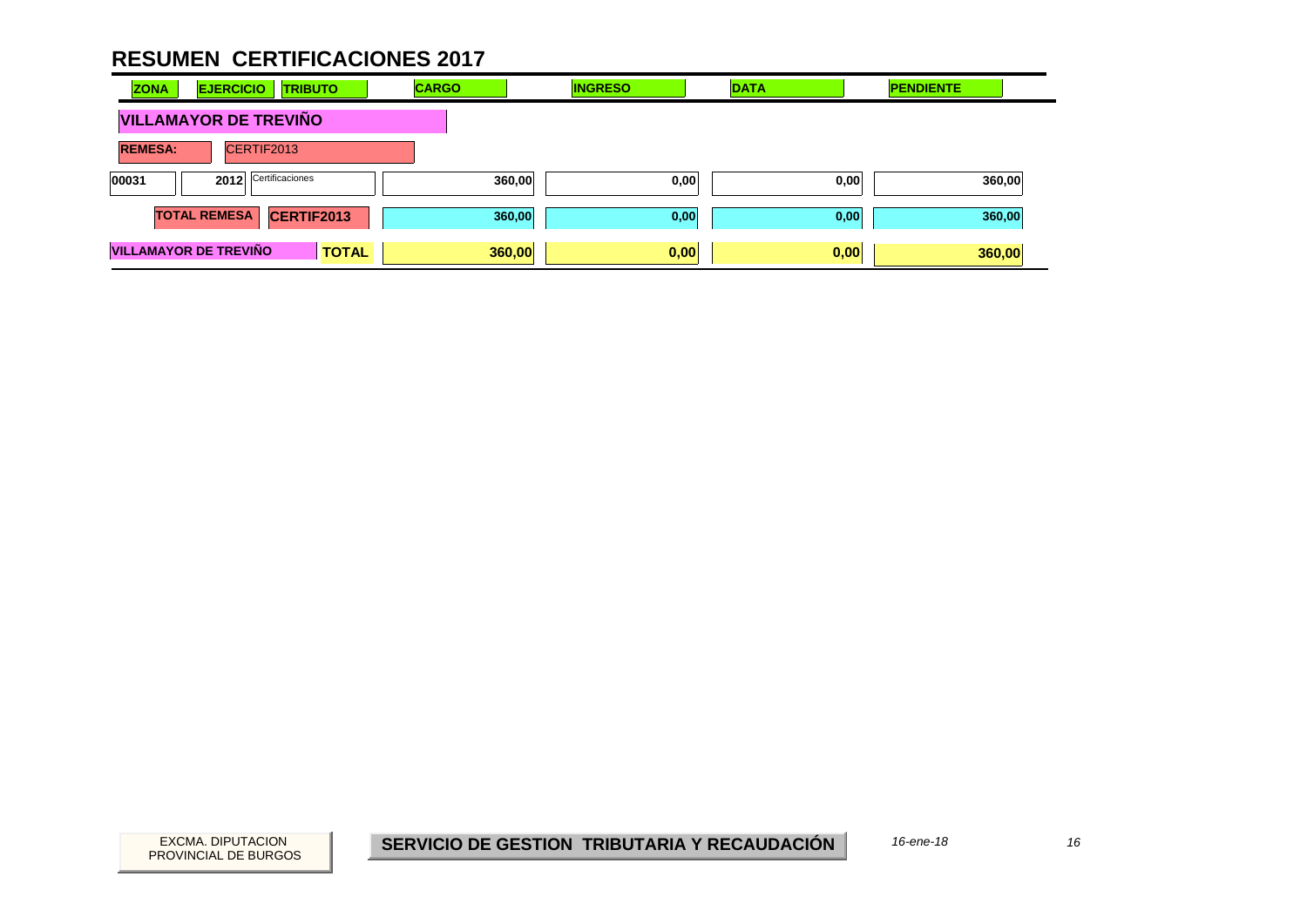| <b>ZONA</b>                  | <b>EJERCICIO</b><br><b>TRIBUTO</b> |                   | <b>CARGO</b> |          | <b>INGRESO</b> |      | <b>DATA</b> |      | <b>PENDIENTE</b> |          |  |
|------------------------------|------------------------------------|-------------------|--------------|----------|----------------|------|-------------|------|------------------|----------|--|
| <b>VILLAZOPEQUE</b>          |                                    |                   |              |          |                |      |             |      |                  |          |  |
| CERTIF2012<br><b>REMESA:</b> |                                    |                   |              |          |                |      |             |      |                  |          |  |
| 00031                        | Certificaciones<br>2009            |                   |              | 4.696,45 |                | 0,00 |             | 0,00 | 4.696,45         |          |  |
|                              | <b>TOTAL REMESA</b>                | <b>CERTIF2012</b> |              |          | 4.696,45       | 0,00 |             |      | 0,00             | 4.696,45 |  |
| <b>VILLAZOPEQUE</b>          |                                    |                   | <b>TOTAL</b> | 4.696,45 |                | 0,00 |             |      | 0,00             | 4.696,45 |  |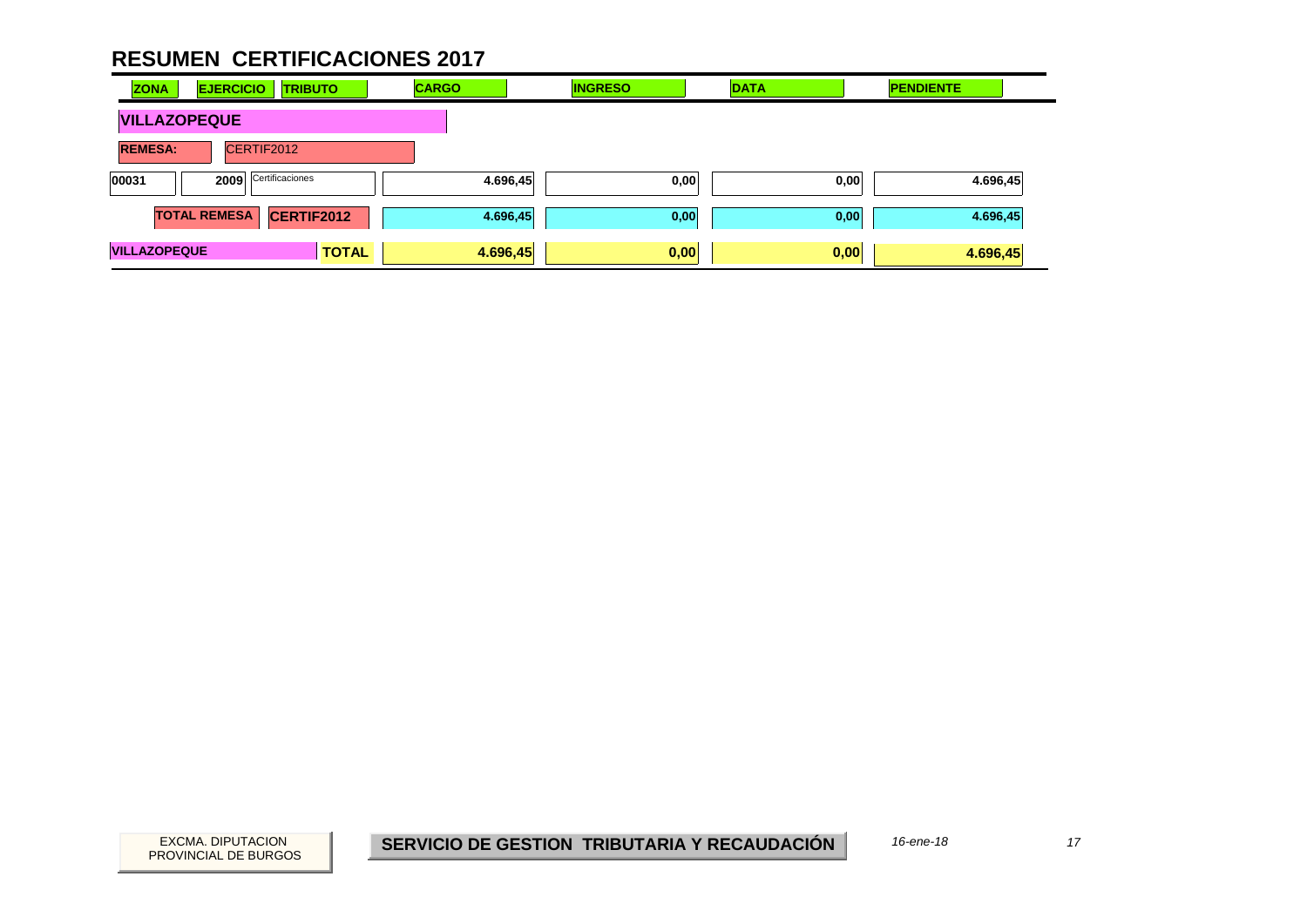| <b>ZONA</b> |                   | .     | 17.77<br>ישמא | TN     | ---  | .<br>ENTE<br>. . |
|-------------|-------------------|-------|---------------|--------|------|------------------|
|             | <b>TOTAL ZONA</b> | 00031 | .130.93       | 577.63 | 0.00 | 8.553,30         |

18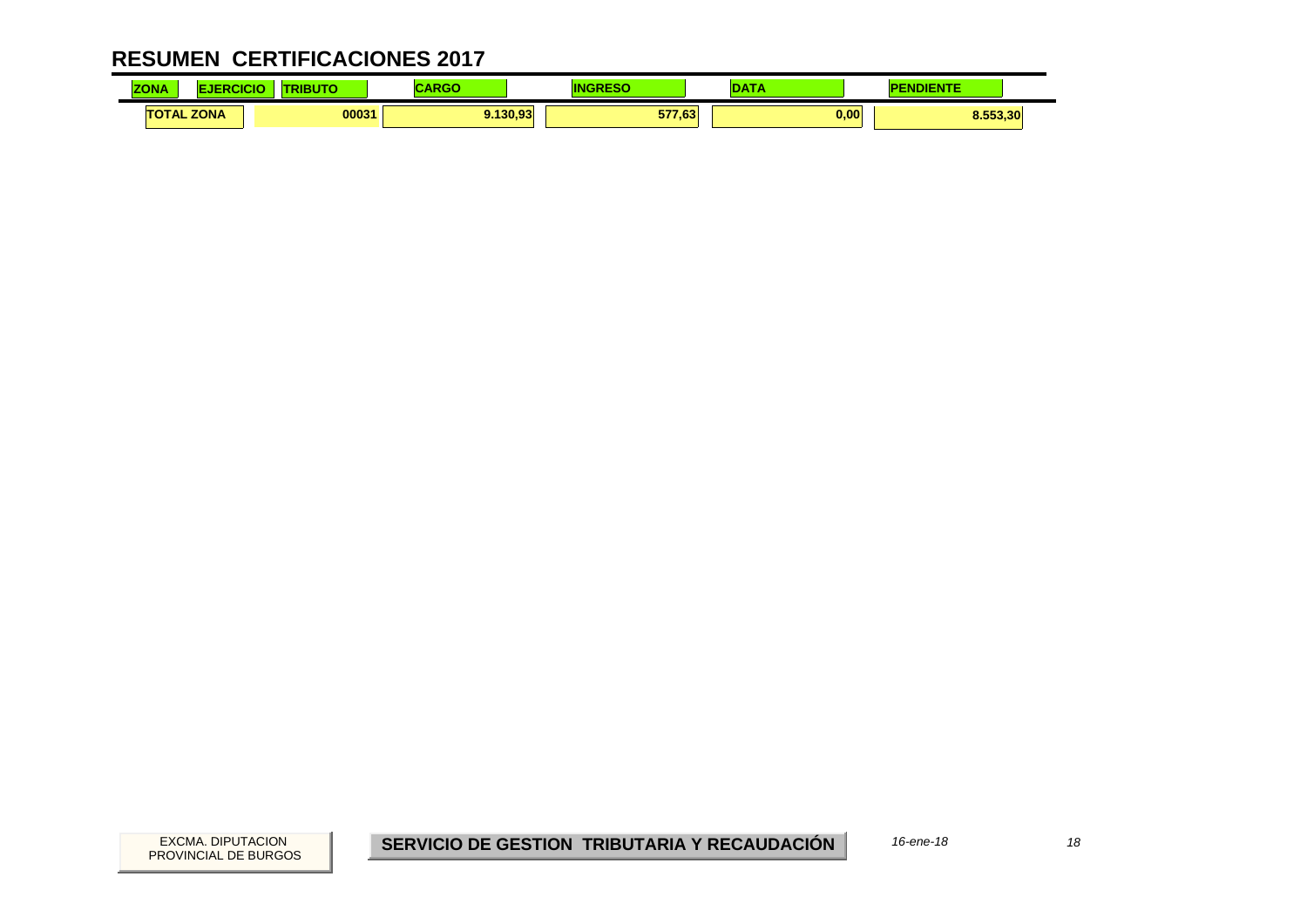| <b>ZONA</b>                 | <b>EJERCICIO</b><br><b>TRIBUTO</b>       | <b>CARGO</b> | <b>INGRESO</b> | <b>DATA</b>  | <b>PENDIENTE</b> |
|-----------------------------|------------------------------------------|--------------|----------------|--------------|------------------|
|                             | <b>CASTRILLO DE LA VEGA</b>              |              |                |              |                  |
| <b>REMESA:</b>              | CERTIF2012                               |              |                |              |                  |
| 00041                       | Certificaciones<br>2011                  |              | 1.927,71       | 9,96<br>0,00 | 1.917,75         |
|                             | <b>TOTAL REMESA</b><br><b>CERTIF2012</b> |              | 1.927,71       | 9,96<br>0,00 | 1.917,75         |
| <b>CASTRILLO DE LA VEGA</b> |                                          | <b>TOTAL</b> | 1.927,71       | 9,96<br>0,00 | 1.917,75         |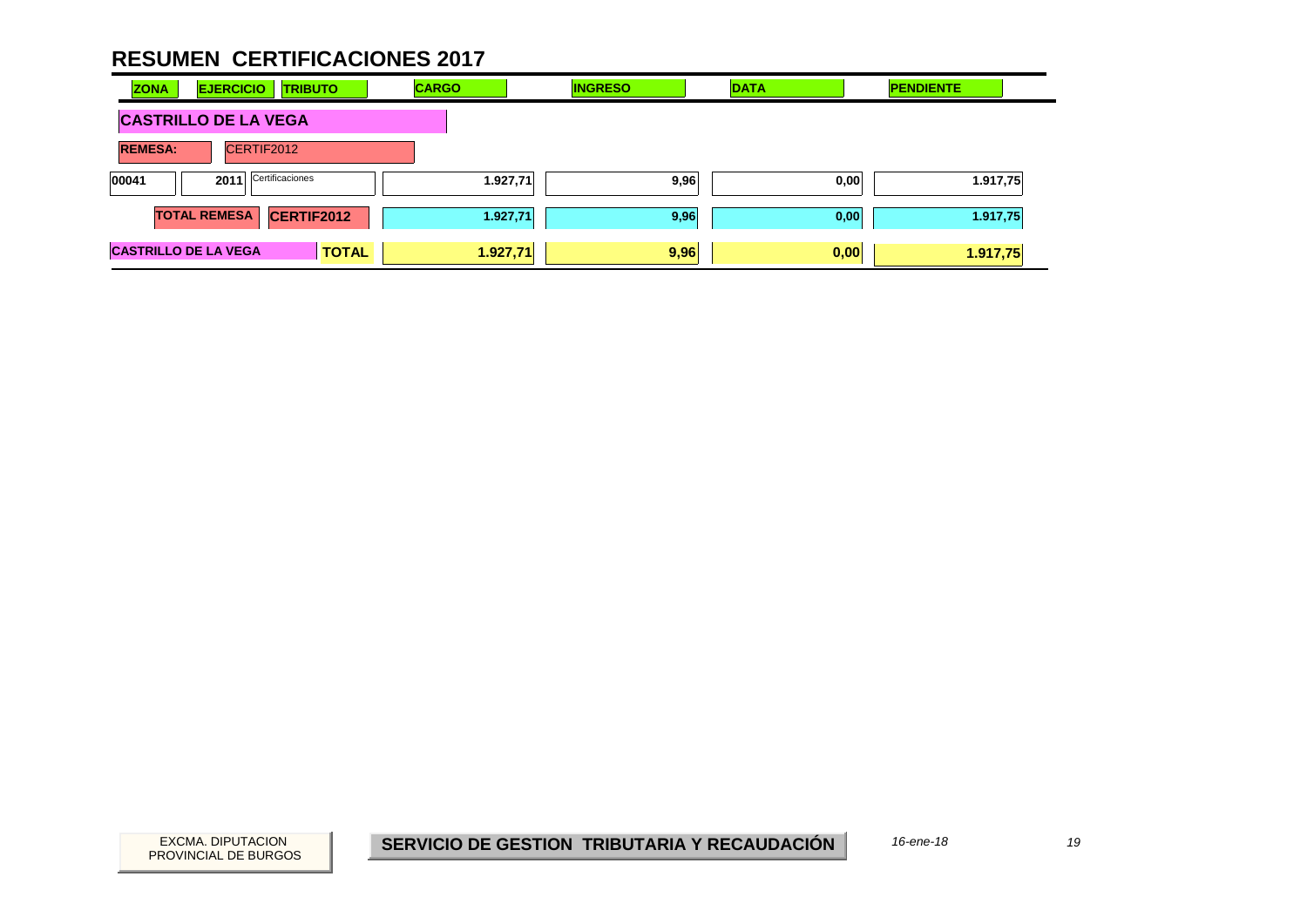| <b>ZONA</b>        | <b>EJERCICIO</b><br><b>TRIBUTO</b>       | <b>CARGO</b> | <b>INGRESO</b>         | <b>DATA</b> | <b>PENDIENTE</b> |
|--------------------|------------------------------------------|--------------|------------------------|-------------|------------------|
| <b>FUENTESPINA</b> |                                          |              |                        |             |                  |
| <b>REMESA:</b>     | CERTIF2017                               |              |                        |             |                  |
| 00041              | 2016 Certificaciones                     |              | 10.000,00<br>10.000,00 | 0,00        | 0,00             |
|                    | <b>TOTAL REMESA</b><br><b>CERTIF2017</b> |              | 10.000,00<br>10.000,00 | 0,00        | 0,00             |
| <b>FUENTESPINA</b> |                                          | <b>TOTAL</b> | 10.000,00<br>10.000,00 | 0,00        | 0,00             |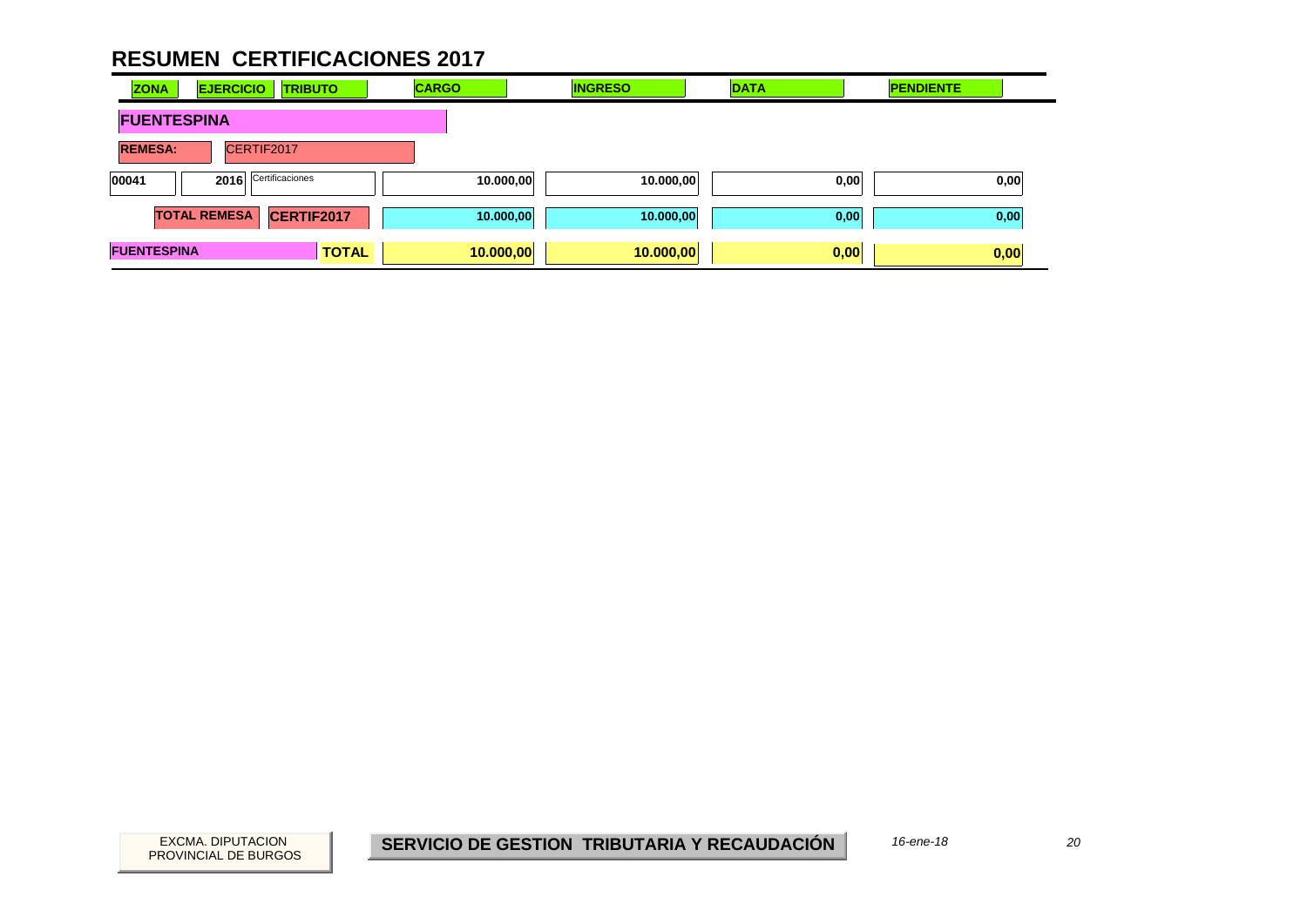| <b>EJERCICIO</b><br><b>ZONA</b> | <b>TRIBUTO</b>  | <b>CARGO</b> | <b>INGRESO</b> | <b>DATA</b> | <b>PENDIENTE</b> |
|---------------------------------|-----------------|--------------|----------------|-------------|------------------|
| <b>MAMBRILLA DE CASTREJON</b>   |                 |              |                |             |                  |
| <b>REMESA:</b>                  | CERTIF2017      |              |                |             |                  |
| 00041<br>2017                   | Certificaciones | 14.312,36    | 0,00           | 0,00        | 14.312,36        |
| <b>TOTAL REMESA</b>             | CERTIF2017      | 14.312,36    | 0,00           | 0,00        | 14.312,36        |
| <b>MAMBRILLA DE CASTREJON</b>   | <b>TOTAL</b>    | 14.312,36    | 0,00           | 0,00        | 14.312,36        |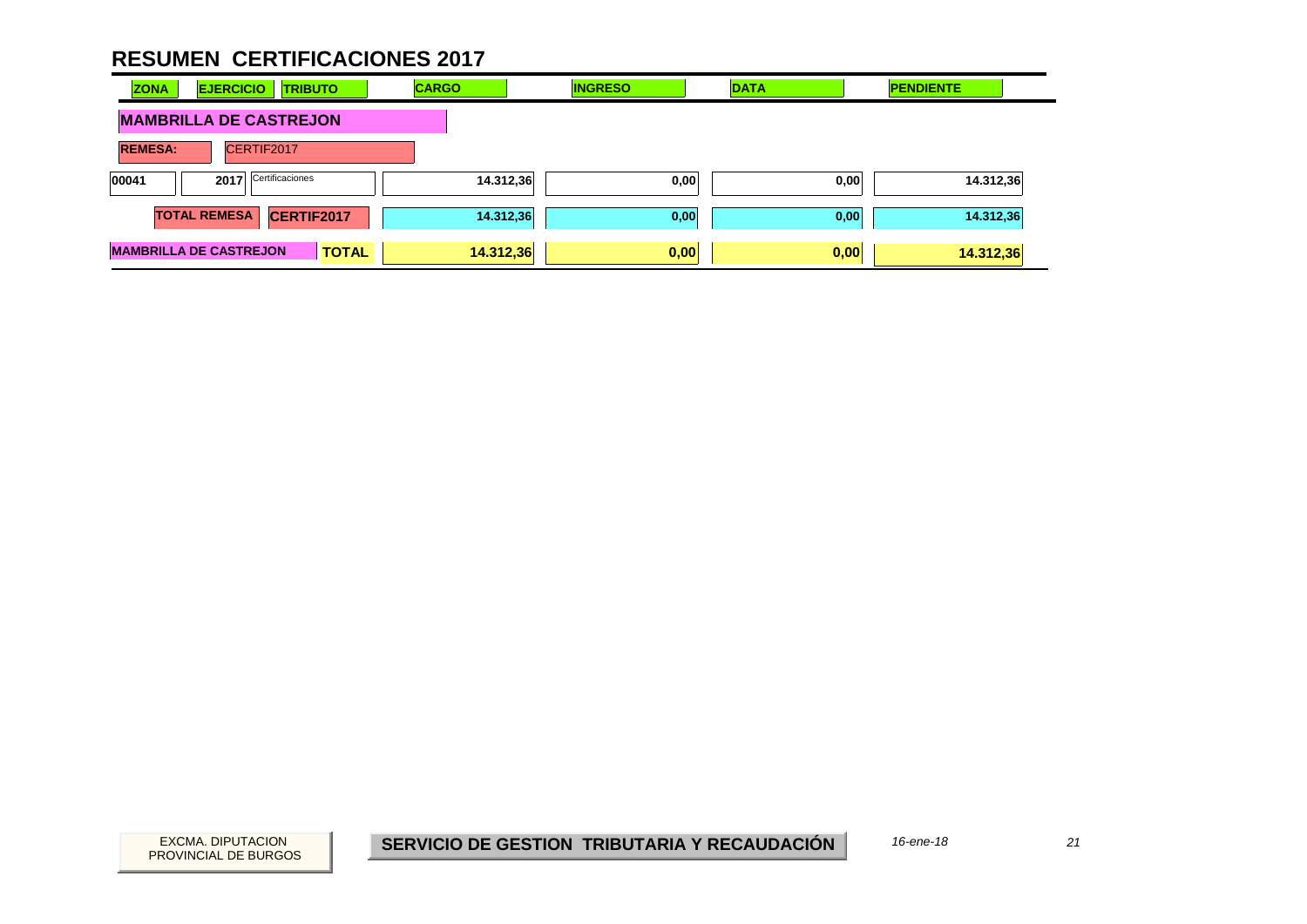| <b>EJERCICIO</b><br><b>ZONA</b> | <b>TRIBUTO</b>  | <b>CARGO</b> | <b>INGRESO</b> | <b>DATA</b> | <b>PENDIENTE</b> |
|---------------------------------|-----------------|--------------|----------------|-------------|------------------|
| <b>ROA DE DUERO</b>             |                 |              |                |             |                  |
| <b>REMESA:</b>                  | CERROA2012      |              |                |             |                  |
| 00041<br>2012                   | Certificaciones | 1.132,44     | 192,39         | 0,00        | 940,05           |
| <b>TOTAL REMESA</b>             | CERROA2012      | 1.132,44     | 192,39         | 0,00        | 940,05           |
| <b>REMESA:</b>                  | CERROA2013      |              |                |             |                  |
| 00041<br>2013                   | Certificaciones | 23.064,87    | 1.105,80       | 1.700,00    | 20.259,07        |
| <b>TOTAL REMESA</b>             | CERROA2013      | 23.064,87    | 1.105,80       | 1.700,00    | 20.259,07        |
| <b>REMESA:</b>                  | CERROA2014      |              |                |             |                  |
| 00041<br>2014                   | Certificaciones | 1.909,71     | 203,01         | 0,00        | 1.706,70         |
| <b>TOTAL REMESA</b>             | CERROA2014      | 1.909,71     | 203,01         | 0,00        | 1.706,70         |
| <b>REMESA:</b>                  | CERROA2015      |              |                |             |                  |
| 2015<br>00041                   | Certificaciones | 191,83       | 191,83         | 0,00        | 0,00             |
| <b>TOTAL REMESA</b>             | CERROA2015      | 191,83       | 191,83         | 0,00        | 0,00             |
| <b>REMESA:</b>                  | CERROA2016      |              |                |             |                  |
| 00041<br>2016                   | Certificaciones | 55.444,35    | 50.352,52      | 0,00        | 5.091,83         |
| <b>TOTAL REMESA</b>             | CERROA2016      | 55.444,35    | 50.352,52      | 0,00        | 5.091,83         |
| <b>REMESA:</b>                  | CERROA2017      |              |                |             |                  |
| 00041<br>2017                   | Certificaciones | 40.709,32    | 30.685,72      | 2.037,35    | 7.986,25         |
| <b>TOTAL REMESA</b>             | CERROA2017      | 40.709,32    | 30.685,72      | 2.037,35    | 7.986,25         |
| <b>ROA DE DUERO</b>             | <b>TOTAL</b>    | 122.452,52   | 82.731,27      | 3.737,35    | 35.983,90        |

PROVINCIAL DE BURGOS

EXCMA. DIPUTACION *22* **SERVICIO DE GESTION TRIBUTARIA Y RECAUDACIÓN** *16-ene-18*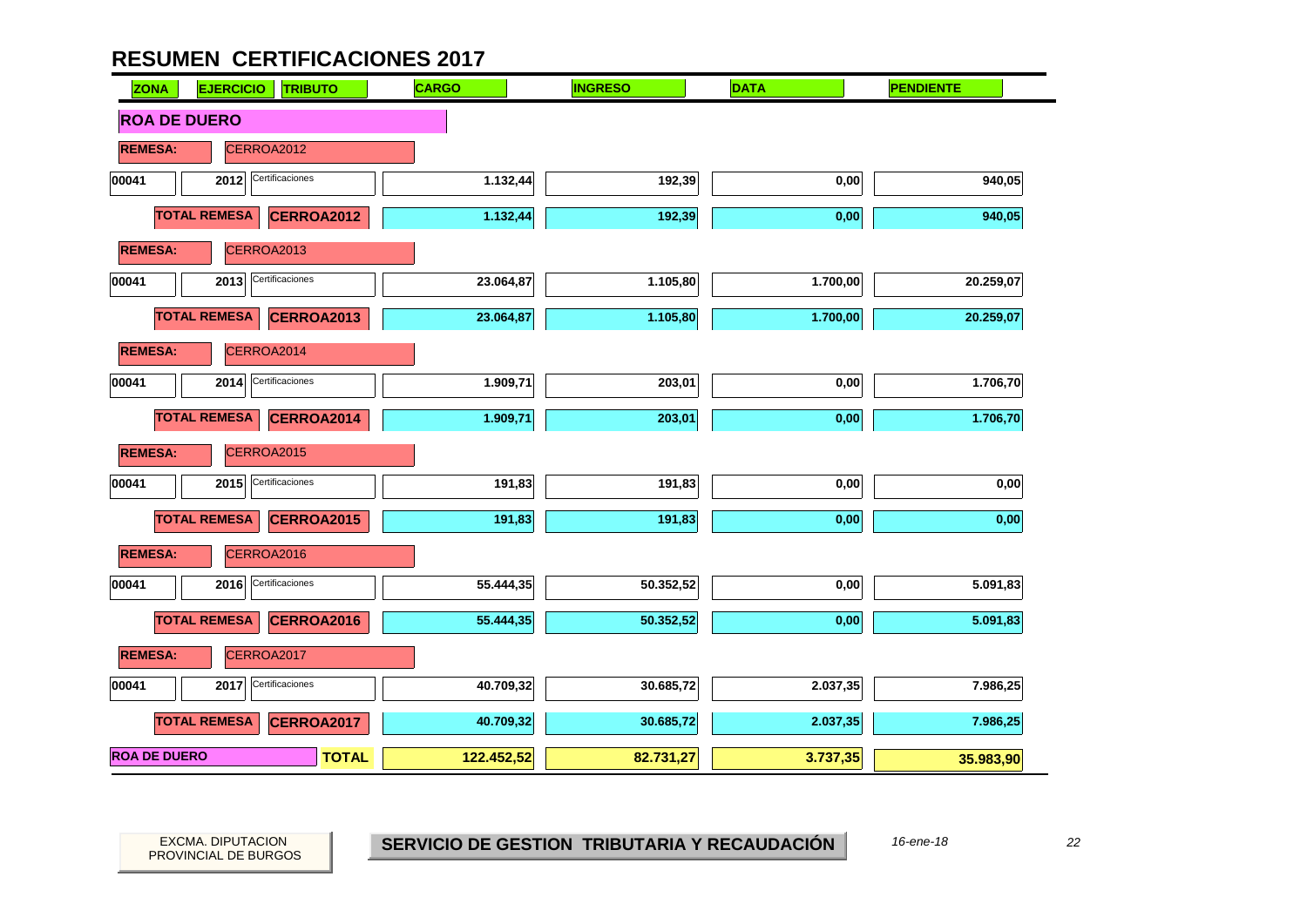| <b>ZONA</b>    | <b>EJERCICIO</b>    | <b>TRIBUTO</b>  |              | <b>CARGO</b> |          | <b>INGRESO</b> | <b>DATA</b> | <b>PENDIENTE</b> |      |
|----------------|---------------------|-----------------|--------------|--------------|----------|----------------|-------------|------------------|------|
| <b>ZAZUAR</b>  |                     |                 |              |              |          |                |             |                  |      |
| <b>REMESA:</b> |                     | CERTIF2016      |              |              |          |                |             |                  |      |
| 00041          | 2015                | Certificaciones |              |              | 2.119,01 | 2.119,01       | 0,00        |                  | 0,00 |
|                | <b>TOTAL REMESA</b> | CERTIF2016      |              |              | 2.119,01 | 2.119,01       | 0,00        |                  | 0,00 |
| <b>ZAZUAR</b>  |                     |                 | <b>TOTAL</b> |              | 2.119,01 | 2.119,01       | 0,00        |                  | 0,00 |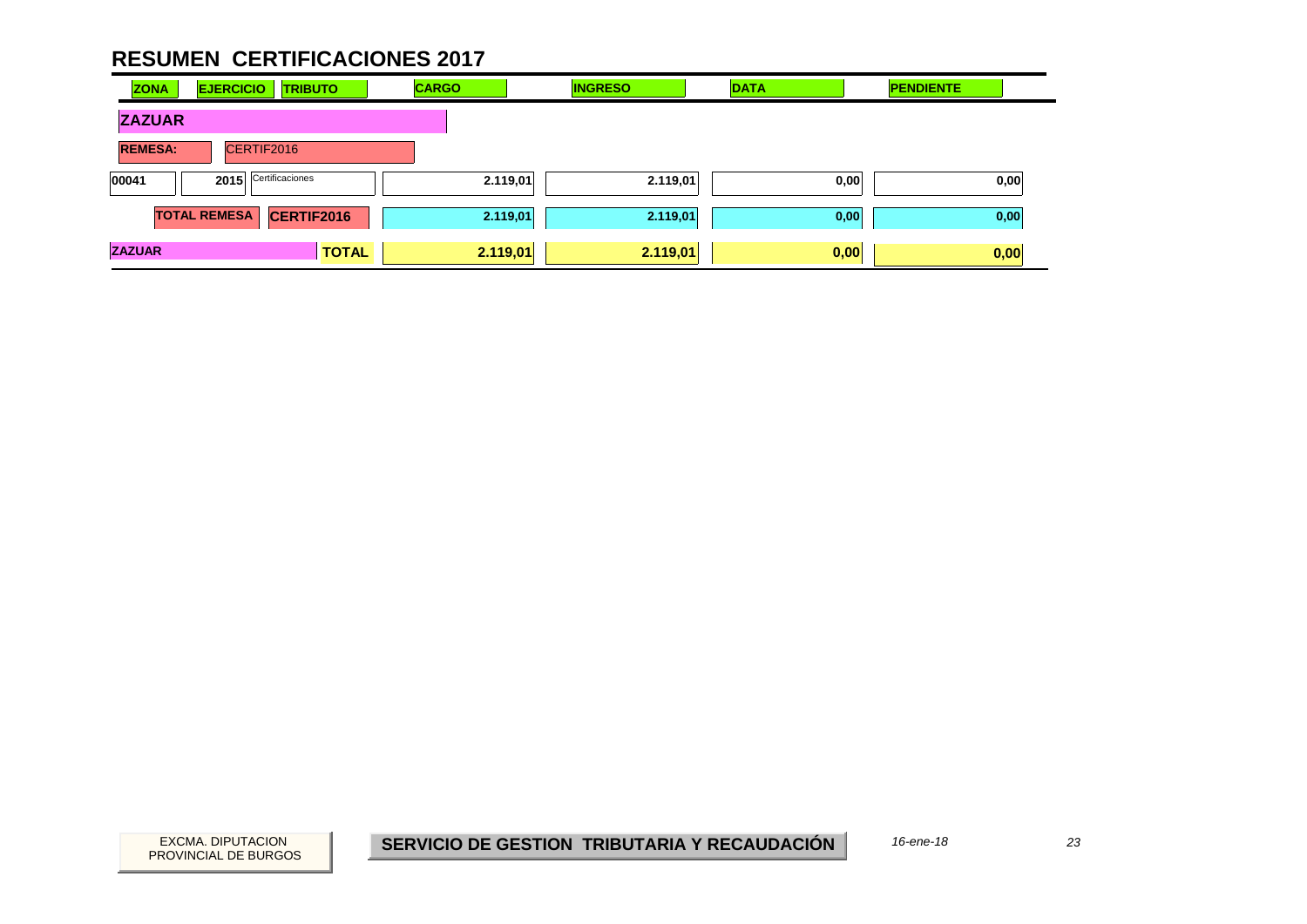| ZONA |                 | <b>ABUT</b> | ADAC<br>אטא | 4N        | $\sim$              | ENTE<br>ле<br>ır |
|------|-----------------|-------------|-------------|-----------|---------------------|------------------|
|      | <b>TAL ZONA</b> | 00041       | 150.811,60  | 94.860.24 | 3.737.35<br>.J. 131 | 52.214,01        |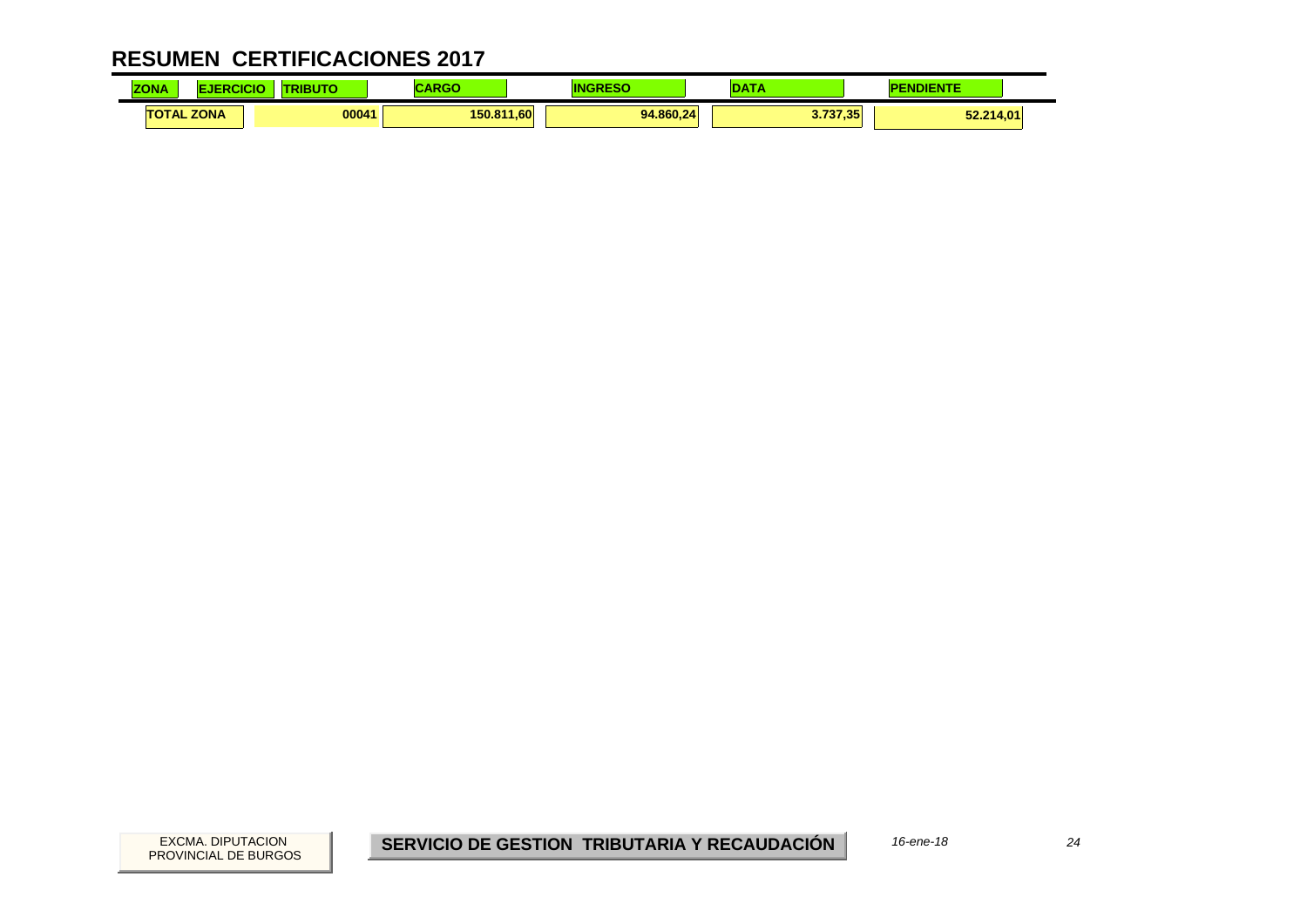| <b>EJERCICIO</b><br><b>TRIBUTO</b><br><b>ZONA</b> | <b>CARGO</b> | <b>INGRESO</b> | <b>DATA</b> | <b>PENDIENTE</b> |
|---------------------------------------------------|--------------|----------------|-------------|------------------|
| <b>COM. REGANTES BENTRETEA</b>                    |              |                |             |                  |
| <b>REMESA:</b><br>CERTIF2017                      |              |                |             |                  |
| Certificaciones<br>00061<br>2014                  | 1.449,70     | 0,00           | 0,00        | 1.449,70         |
| <b>TOTAL REMESA</b><br><b>CERTIF2017</b>          | 1.449,70     | 0,00           | 0,00        | 1.449,70         |
| <b>COM. REGANTES BENTRETEA</b><br><b>TOTAL</b>    | 1.449,70     | 0,00           | 0,00        | 1.449,70         |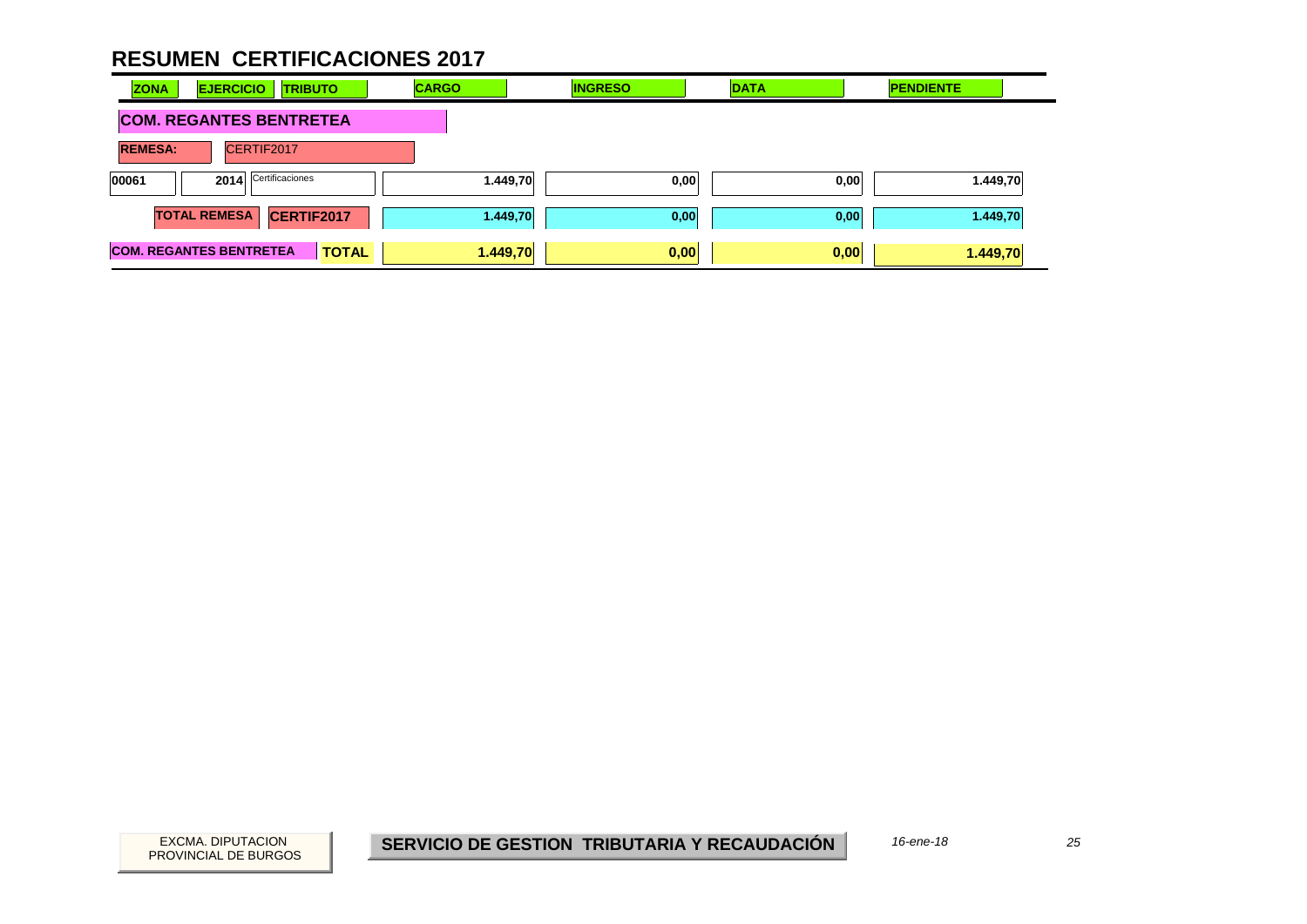

26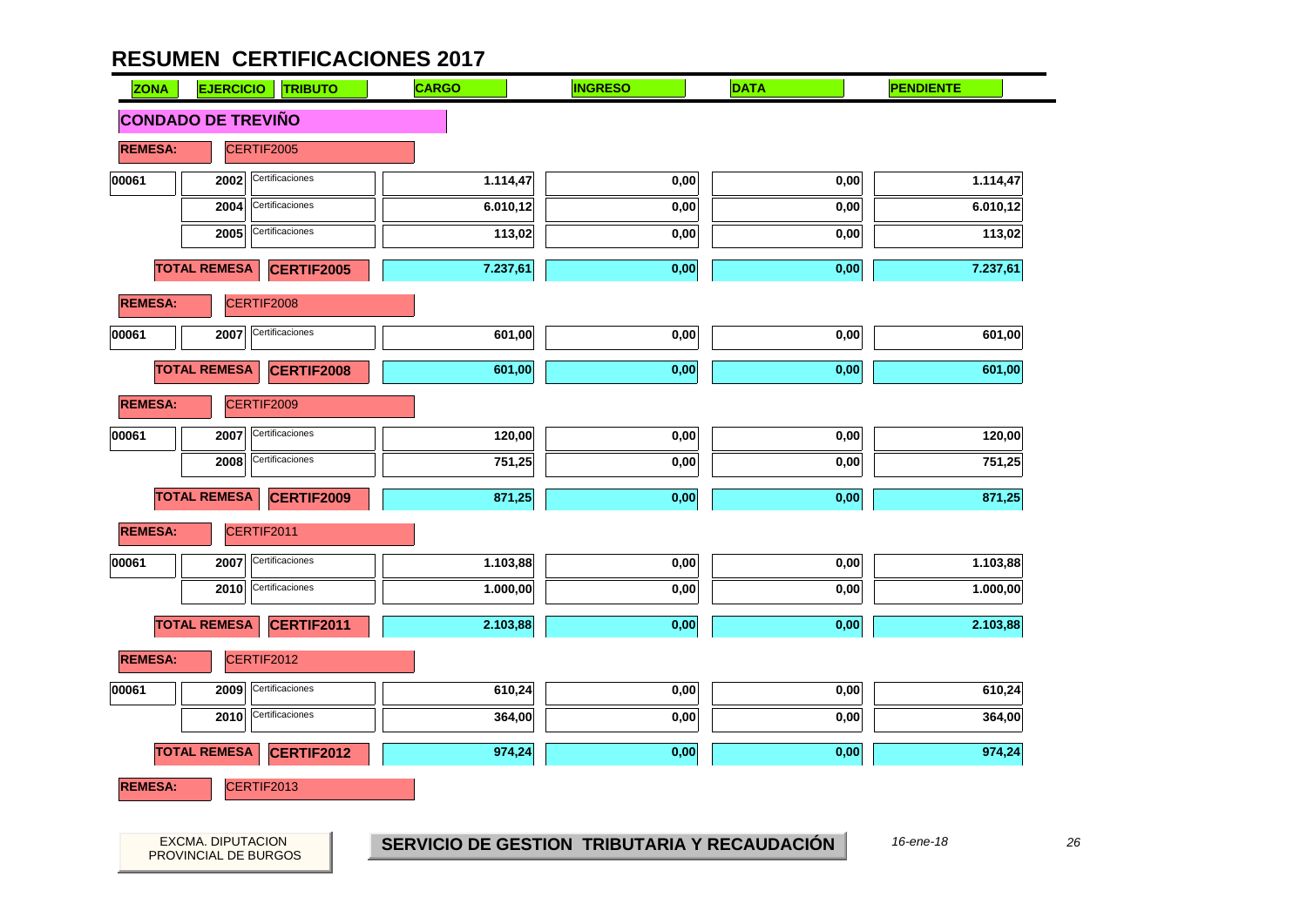| <b>ZONA</b>    | <b>EJERCICIO</b><br><b>TRIBUTO</b>        | <b>CARGO</b> | <b>INGRESO</b> | <b>DATA</b> | <b>PENDIENTE</b> |
|----------------|-------------------------------------------|--------------|----------------|-------------|------------------|
| 00061          | Certificaciones<br>2011                   | 1.440,64     | 0,00           | 0,00        | 1.440,64         |
|                | Certificaciones<br>2012                   | 17.200,00    | 0,00           | 0,00        | 17.200,00        |
|                | <b>TOTAL REMESA</b><br>CERTIF2013         | 18.640,64    | 0,00           | 0,00        | 18.640,64        |
| <b>REMESA:</b> | CERTIF2015                                |              |                |             |                  |
| 00061          | Certificaciones<br>2015                   | 207,08       | 0,00           | 0,00        | 207,08           |
|                | <b>TOTAL REMESA</b><br>CERTIF2015         | 207,08       | 0,00           | 0,00        | 207,08           |
|                | <b>CONDADO DE TREVIÑO</b><br><b>TOTAL</b> | 30.635,70    | 0,00           | 0,00        | 30.635,70        |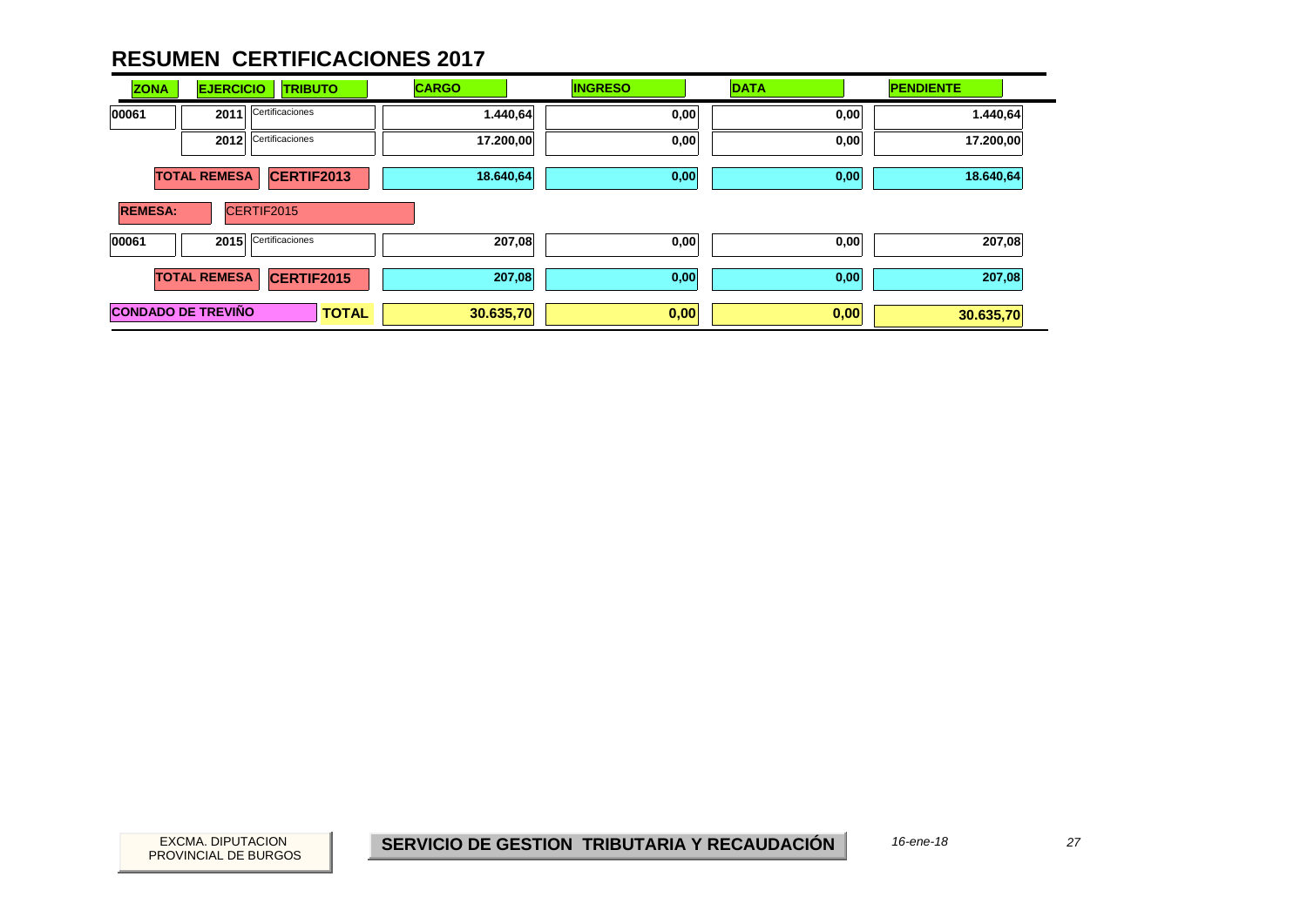| <b>ZONA</b>     | <b>EJERCICIO</b><br><b>TRIBUTO</b>       | <b>CARGO</b> | <b>INGRESO</b> | <b>DATA</b> | <b>PENDIENTE</b> |
|-----------------|------------------------------------------|--------------|----------------|-------------|------------------|
| <b>PANCORBO</b> |                                          |              |                |             |                  |
| <b>REMESA:</b>  | CERTIF2011                               |              |                |             |                  |
| 00061           | Certificaciones<br>2007                  | 1.805,32     | 0,00           | 0,00        | 1.805,32         |
|                 | Certificaciones<br>2008                  | 33,00        | 0,00           | 0,00        | 33,00            |
|                 | Certificaciones<br>2009                  | 33,00        | 0,00           | 0,00        | 33,00            |
|                 | Certificaciones<br>2010                  | 33,00        | 0,00           | 0,00        | 33,00            |
|                 | <b>TOTAL REMESA</b><br>CERTIF2011        | 1.904,32     | 0,00           | 0,00        | 1.904,32         |
| <b>REMESA:</b>  | CERTIF2012                               |              |                |             |                  |
| 00061           | Certificaciones<br>2011                  | 33,00        | 0,00           | 0,00        | 33,00            |
|                 | <b>TOTAL REMESA</b><br><b>CERTIF2012</b> | 33,00        | 0,00           | 0,00        | 33,00            |
| <b>REMESA:</b>  | CERTIF2014                               |              |                |             |                  |
| 00061           | Certificaciones<br>2012                  | 33,00        | 0,00           | 0,00        | 33,00            |
|                 | Certificaciones<br>2013                  | 33,00        | 0,00           | 0,00        | 33,00            |
|                 | <b>TOTAL REMESA</b><br><b>CERTIF2014</b> | 66,00        | 0,00           | 0,00        | 66,00            |
| <b>REMESA:</b>  | CERTIF2016                               |              |                |             |                  |
| 00061           | Certificaciones<br>2014                  | 150,00       | 0,00           | 0,00        | 150,00           |
|                 | <b>TOTAL REMESA</b><br>CERTIF2016        | 150,00       | 0,00           | 0,00        | 150,00           |
| <b>PANCORBO</b> | <b>TOTAL</b>                             | 2.153,32     | 0,00           | 0,00        | 2.153,32         |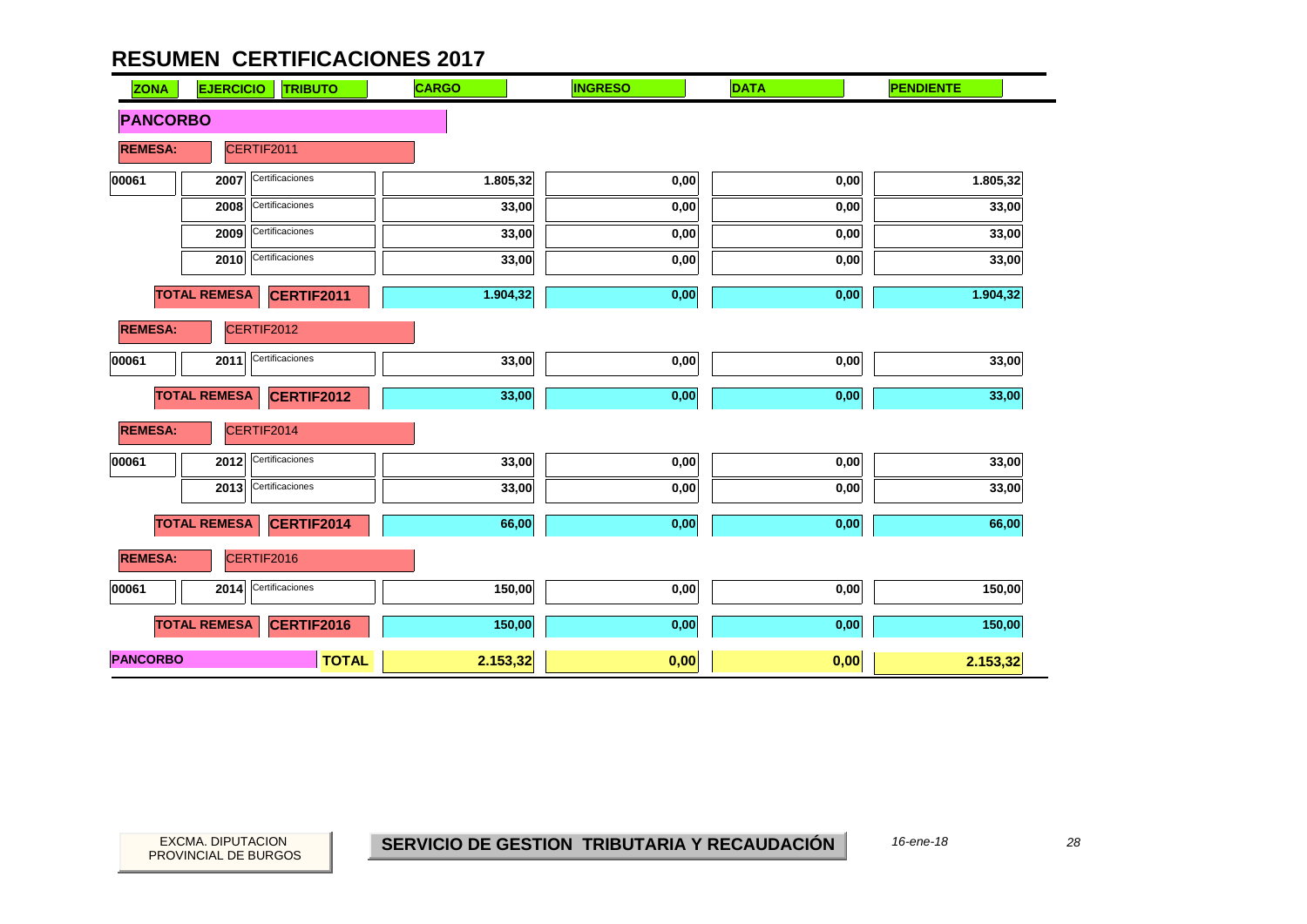| <b>ZONA</b>           | <b>EJERCICIO</b>    | <b>TRIBUTO</b>       |              | <b>CARGO</b> |           | <b>INGRESO</b> |      | <b>DATA</b> |      | <b>PENDIENTE</b> |  |
|-----------------------|---------------------|----------------------|--------------|--------------|-----------|----------------|------|-------------|------|------------------|--|
| <b>POZA DE LA SAL</b> |                     |                      |              |              |           |                |      |             |      |                  |  |
| <b>REMESA:</b>        | CERTIF2015          |                      |              |              |           |                |      |             |      |                  |  |
| 00061                 |                     | 2012 Certificaciones |              |              | 40.898,00 |                | 0,00 |             | 0,00 | 40.898,00        |  |
|                       | <b>TOTAL REMESA</b> | CERTIF2015           |              |              | 40.898,00 |                | 0,00 |             | 0,00 | 40.898,00        |  |
| <b>POZA DE LA SAL</b> |                     |                      | <b>TOTAL</b> |              | 40.898,00 |                | 0,00 | 0,00        |      | 40.898,00        |  |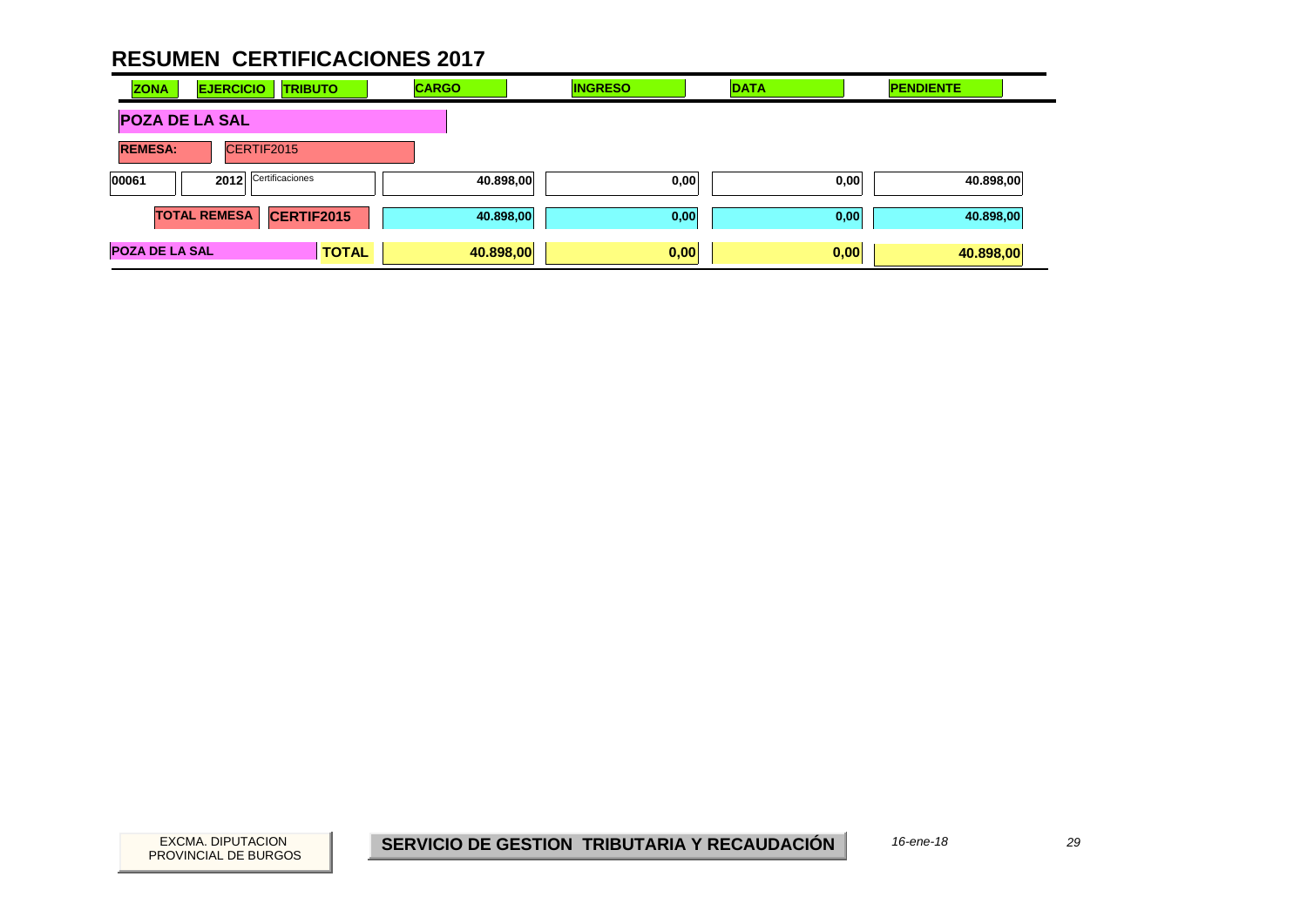| <b>EJERCICIO</b><br><b>ZONA</b><br><b>TRIBUTO</b> | <b>CARGO</b> | <b>INGRESO</b> | <b>DATA</b> | <b>PENDIENTE</b> |
|---------------------------------------------------|--------------|----------------|-------------|------------------|
| <b>PUEBLA DE ARGANZON,LA</b>                      |              |                |             |                  |
| <b>REMESA:</b><br>CERTIF2015                      |              |                |             |                  |
| 2014 Certificaciones<br>00061                     | 40.898,00    | 0,00           | 0,00        | 40.898,00        |
| <b>TOTAL REMESA</b><br>CERTIF2015                 | 40.898,00    | 0,00           | 0,00        | 40.898,00        |
| <b>PUEBLA DE ARGANZON,LA</b><br><b>TOTAL</b>      | 40.898,00    | 0,00           | 0,00        | 40.898,00        |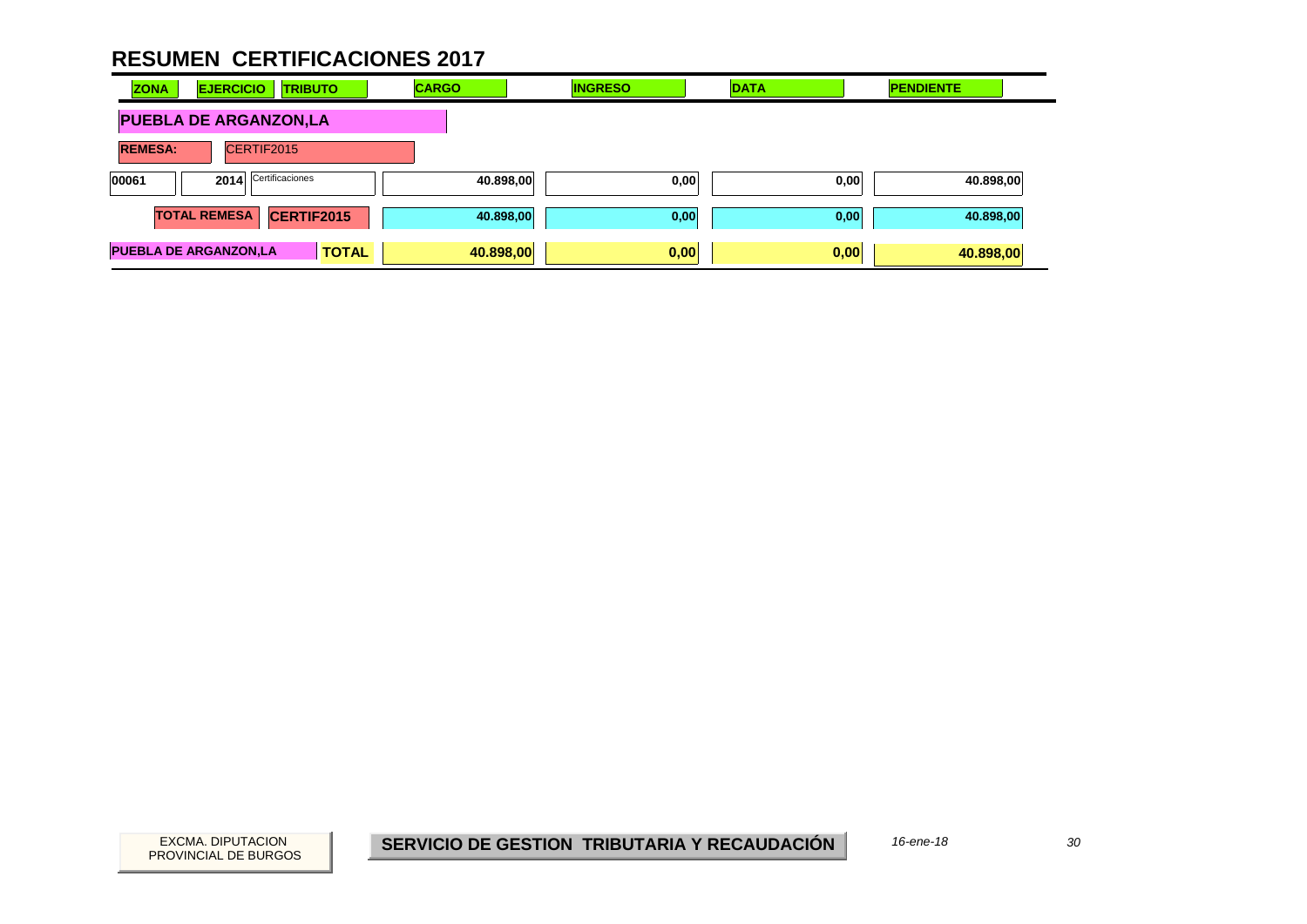| ZONA              | <b>LESS LINES</b><br>(IBU I | ADAC<br>राज |      |      | <b>NDIENTE</b> |
|-------------------|-----------------------------|-------------|------|------|----------------|
| <b>TOTAL ZONA</b> | 00061                       | 116.034,72  | 0,00 | 0,00 | 116.034,72     |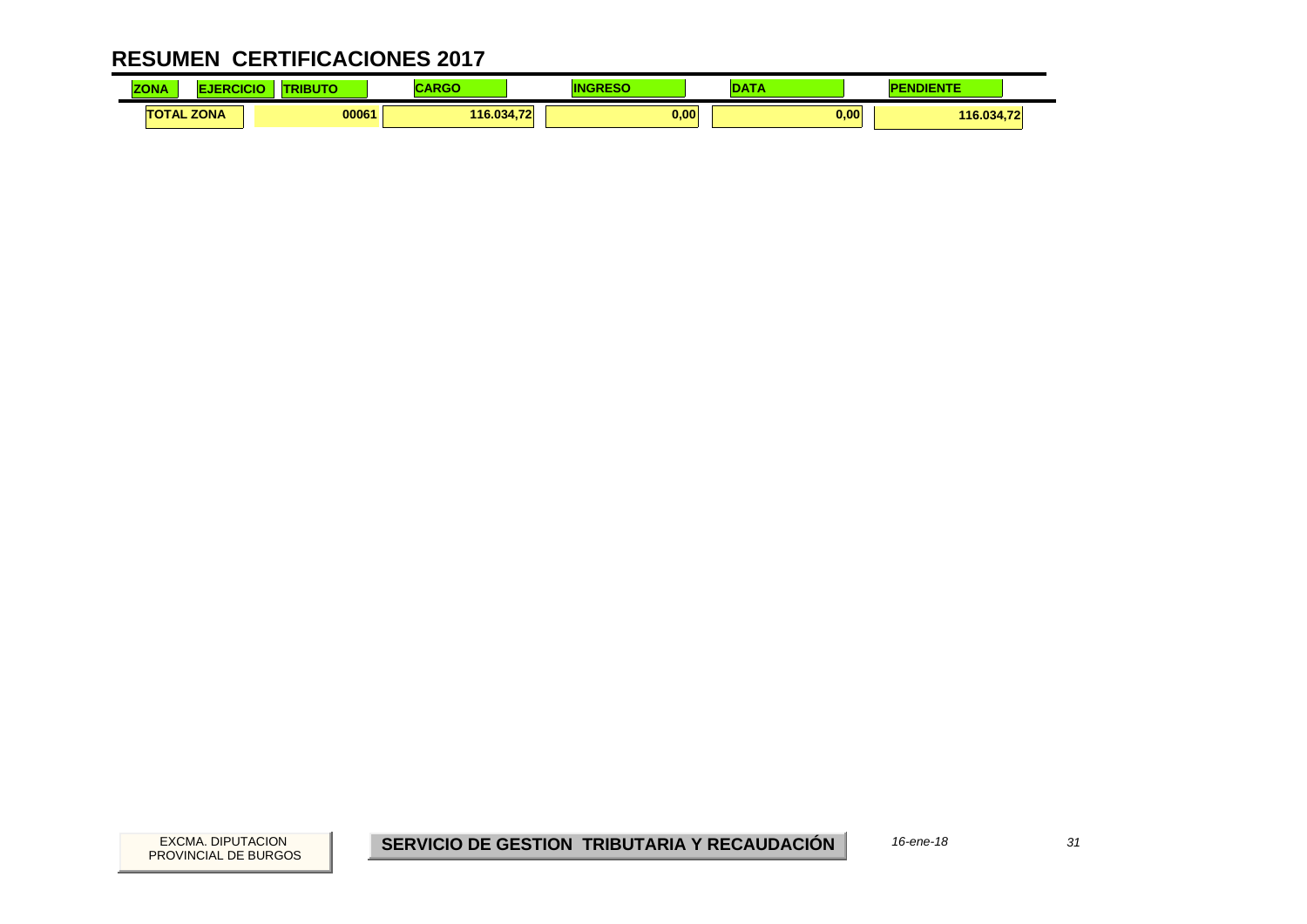| <b>ZONA</b>                | <b>EJERCICIO</b><br><b>TRIBUTO</b> | <b>CARGO</b> | <b>INGRESO</b> | <b>DATA</b> | <b>PENDIENTE</b> |
|----------------------------|------------------------------------|--------------|----------------|-------------|------------------|
|                            | <b>CILLERUELO DE ABAJO</b>         |              |                |             |                  |
| <b>REMESA:</b>             |                                    |              |                |             |                  |
| 00081                      | Certificaciones<br>2015            |              | 213,30         | 0,00        |                  |
|                            | <b>TOTAL REMESA</b>                |              | 213,30         | 0,00        |                  |
| <b>REMESA:</b>             | CERTIF2015                         |              |                |             |                  |
| 00081                      | Certificaciones<br>2015            |              | 770,40         | 0,00        |                  |
|                            | <b>TOTAL REMESA</b><br>CERTIF2015  |              | 770,40         | 0,00        |                  |
| <b>CILLERUELO DE ABAJO</b> | <b>TOTAL</b>                       |              | 983,70         | 0,00        |                  |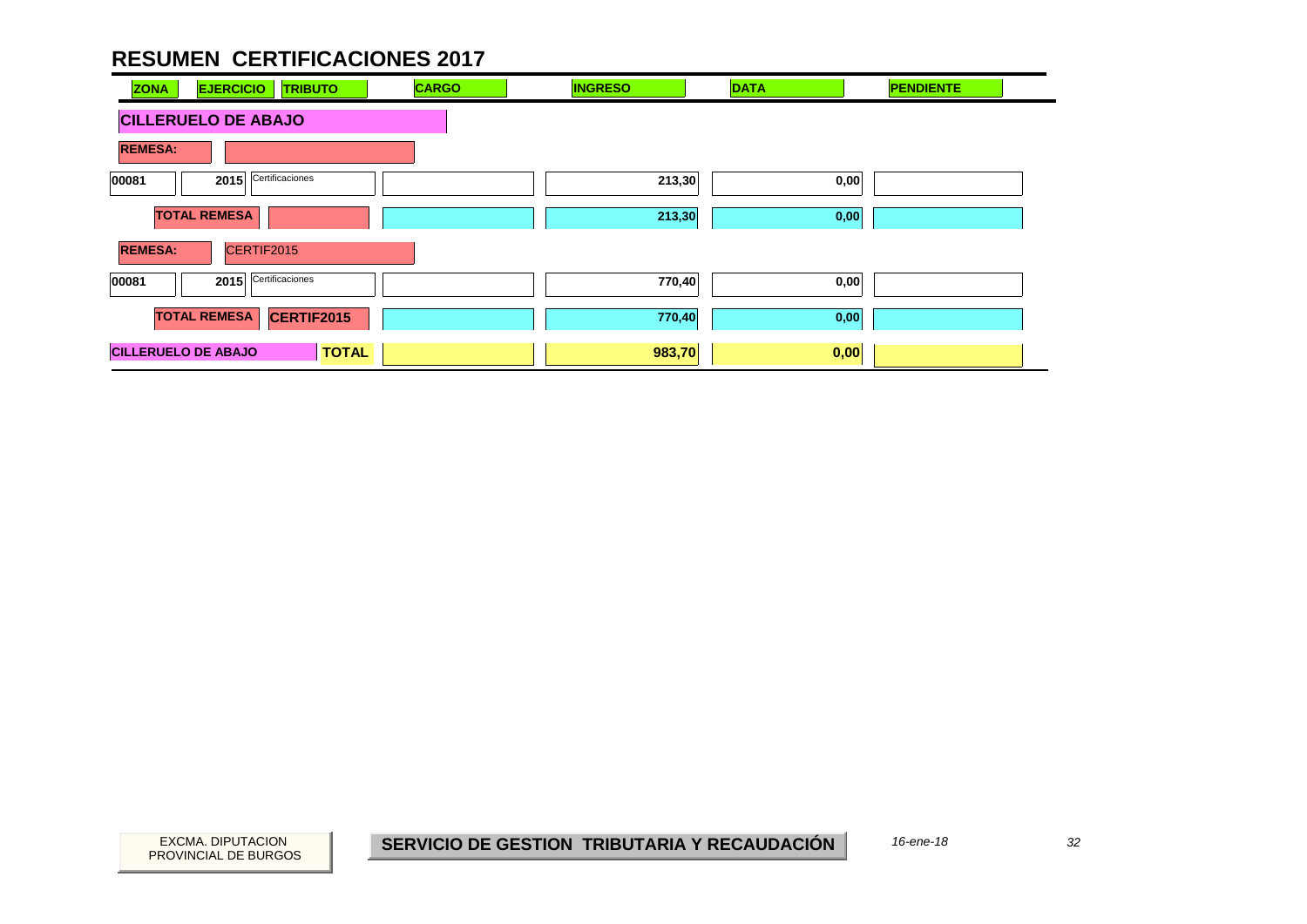| <b>ZONA</b>    | <b>EJERCICIO</b><br><b>TRIBUTO</b> | <b>CARGO</b> | <b>INGRESO</b> | <b>DATA</b> | <b>PENDIENTE</b> |
|----------------|------------------------------------|--------------|----------------|-------------|------------------|
| <b>LERMA</b>   |                                    |              |                |             |                  |
| <b>REMESA:</b> | CERTIF2009                         |              |                |             |                  |
| 00081          | Certificaciones<br>2007            | 59,98        | 0,00           | 0,00        | 59,98            |
|                | <b>TOTAL REMESA</b><br>CERTIF2009  | 59,98        | 0,00           | 0,00        | 59,98            |
| <b>REMESA:</b> | CERTIF2014                         |              |                |             |                  |
| 00081          | Certificaciones<br>2010            | 4.643,81     | 3.050,84       | 0,00        | 1.592,97         |
|                | Certificaciones<br>2011            | 1.598,35     | 0,00           | 0,00        | 1.598,35         |
|                | Certificaciones<br>2012            | 18.862,14    | 2,66           | 0,00        | 18.859,48        |
|                | Certificaciones<br>2013            | 22,51        | 0,00           | 0,00        | 22,51            |
|                | <b>TOTAL REMESA</b><br>CERTIF2014  | 25.126,81    | 3.053,50       | 0,00        | 22.073,31        |
| <b>REMESA:</b> | CERTIF2015                         |              |                |             |                  |
| 00081          | Certificaciones<br>2012            | 255,71       | 0,00           | 0,00        | 255,71           |
|                | Certificaciones<br>2014            | 3.525,46     | 549,69         | 0,00        | 2.975,77         |
|                | Certificaciones<br>2015            | 110,23       | 110,23         | 0,00        | 0,00             |
|                | <b>TOTAL REMESA</b><br>CERTIF2015  | 3.891,40     | 659,92         | 0,00        | 3.231,48         |
| <b>REMESA:</b> | CERTIF2017                         |              |                |             |                  |
| 00081          | Certificaciones<br>2014            | 100,00       | $0,\!00$       | 0,00        | 100,00           |
|                | Certificaciones<br>2015            | 2.509,70     | 0,00           | 120,00      | 2.389,70         |
|                | Certificaciones<br>2016            | 11.124,79    | 927,45         | 3.803,89    | 6.393,45         |
|                | Certificaciones<br>2017            | 11.118,11    | 600,00         | 0,00        | 10.518,11        |
|                | <b>TOTAL REMESA</b><br>CERTIF2017  | 24.852,60    | 1.527,45       | 3.923,89    | 19.401,26        |
| <b>LERMA</b>   | <b>TOTAL</b>                       | 53.930,79    | 5.240,87       | 3.923,89    | 44.766,03        |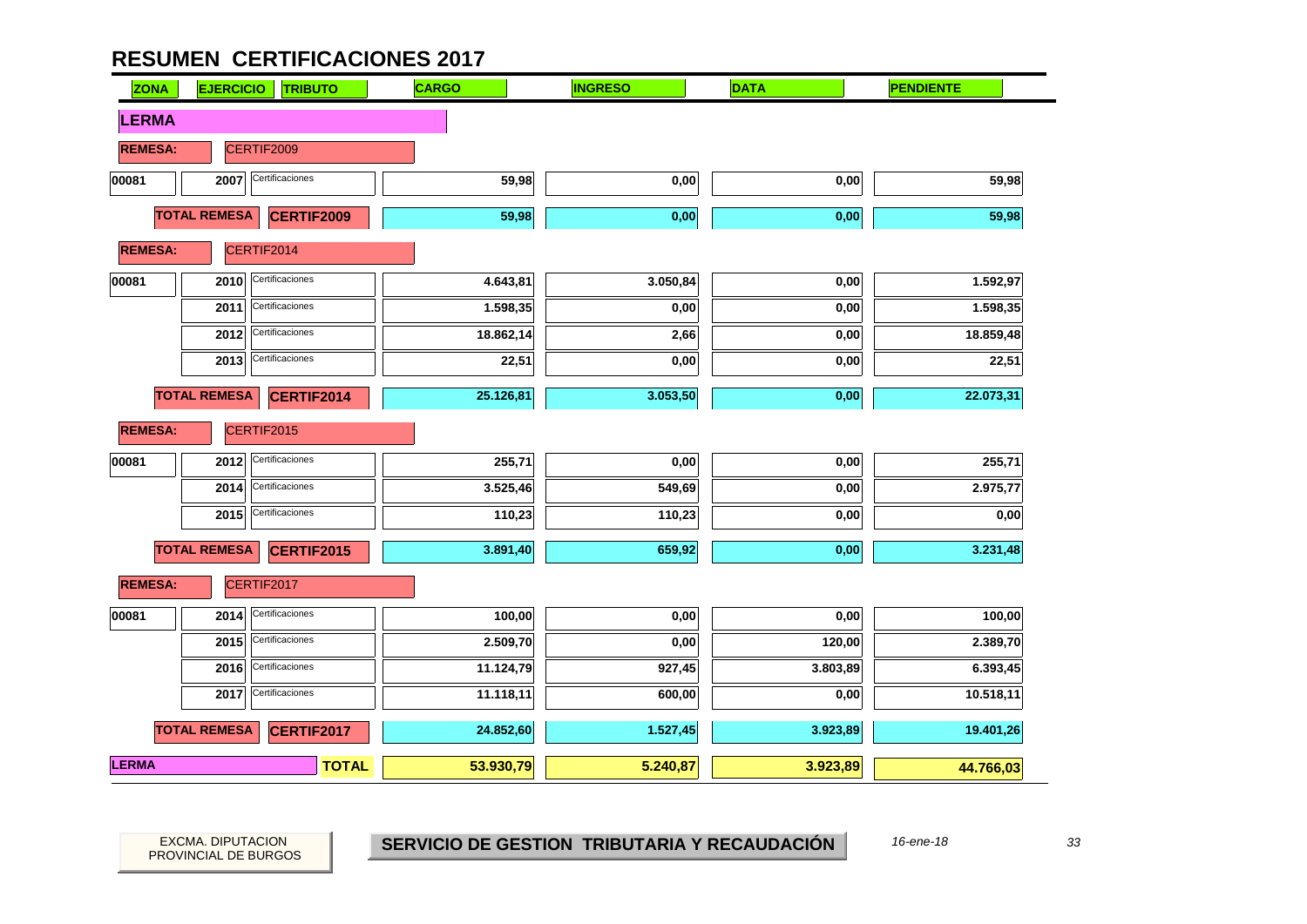| <b>ZONA</b> | ICK               | ---<br>50 | <b>DOM:</b><br>אט או | I١       |          | IENTE     |  |
|-------------|-------------------|-----------|----------------------|----------|----------|-----------|--|
|             | <b>TOTAL ZONA</b> | 00081     | 53.930.79            | 6.224.57 | 3.923.89 | 43.782,33 |  |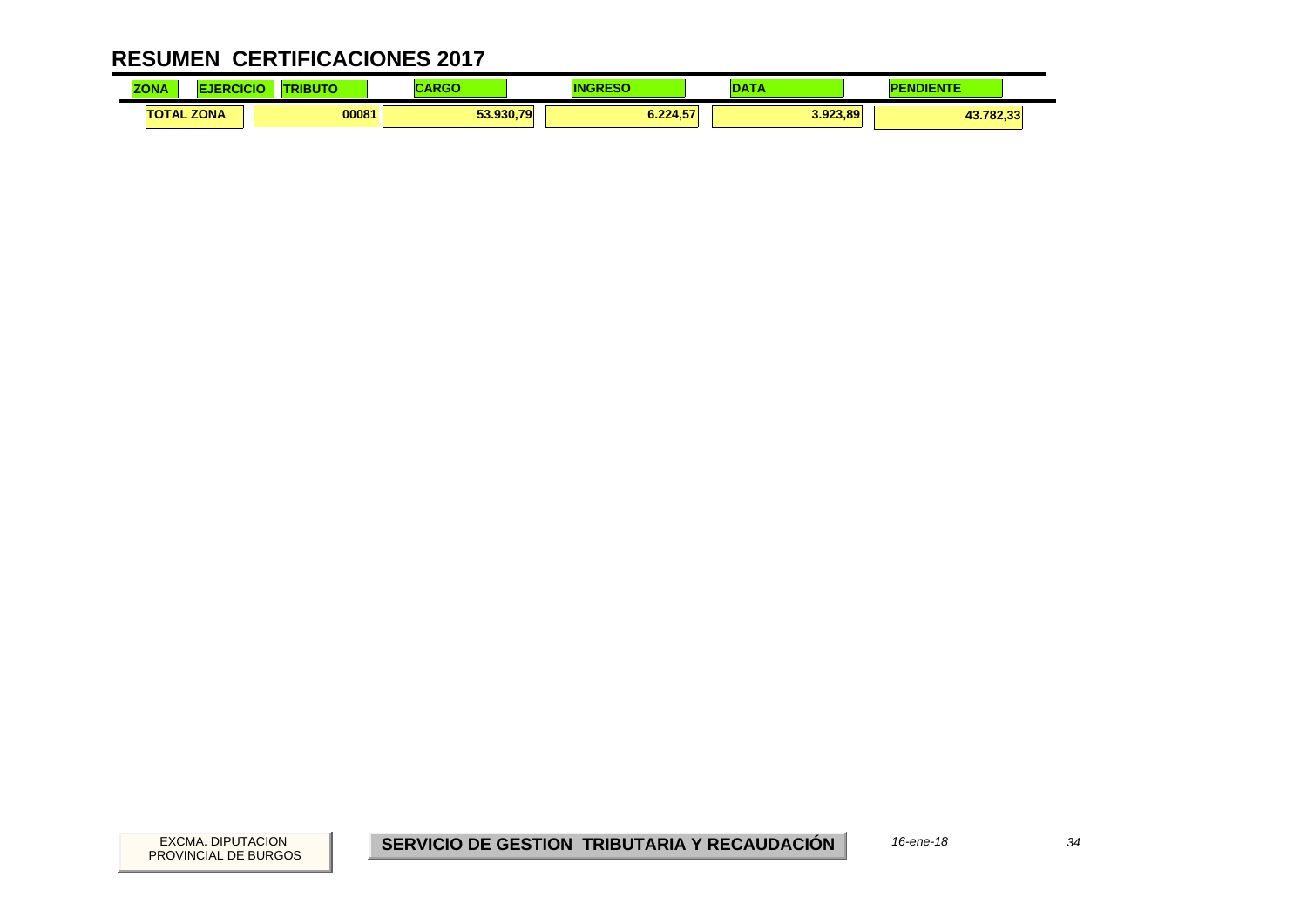| <b>EJERCICIO</b><br><b>ZONA</b><br><b>TRIBUTO</b>               | <b>CARGO</b> | <b>INGRESO</b> | <b>DATA</b> | <b>PENDIENTE</b> |
|-----------------------------------------------------------------|--------------|----------------|-------------|------------------|
| <b>COMUNERO NTRA. SRA. DE REVENGA</b>                           |              |                |             |                  |
| <b>REMESA:</b><br>CERTIF2016                                    |              |                |             |                  |
| Certificaciones<br>00111<br>2015                                | 21.518,58    | 0,00           | 0,00        | 21.518,58        |
| CERTIF2016<br><b>TOTAL REMESA</b>                               | 21.518,58    | 0,00           | 0,00        | 21.518,58        |
| <b>COMUNERO NTRA, SRA, DE</b><br><b>TOTAL</b><br><b>REVENGA</b> | 21.518,58    | 0,00           | 0,00        | 21.518,58        |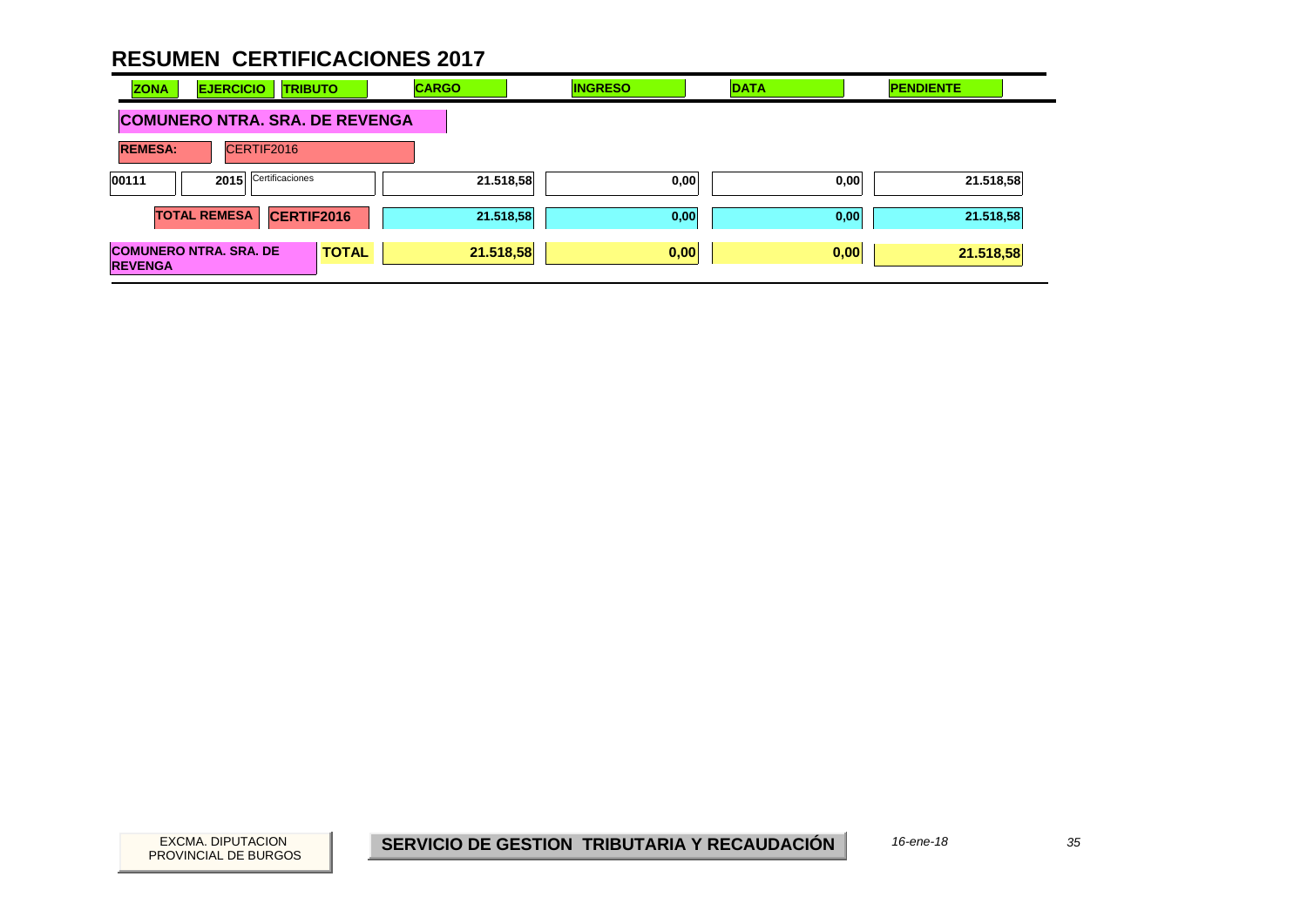| <b>ZONA</b>                  | <b>EJERCICIO</b><br><b>TRIBUTO</b> | <b>CARGO</b> | <b>INGRESO</b> | <b>DATA</b> | <b>PENDIENTE</b>  |
|------------------------------|------------------------------------|--------------|----------------|-------------|-------------------|
| <b>SALAS DE LOS INFANTES</b> |                                    |              |                |             |                   |
| <b>REMESA:</b>               | CERTIF2010                         |              |                |             |                   |
| 00111                        | Certificaciones<br>2009            | 349,80       | 0,00           | 0,00        | 349,80            |
| <b>TOTAL REMESA</b>          | <b>CERTIF2010</b>                  | 349,80       | 0,00           | 0,00        | 349,80            |
| <b>REMESA:</b>               | CERTIF2011                         |              |                |             |                   |
| 00111                        | Certificaciones<br>2010            | 150,71       | 0,00           | 0,00        | 150,71            |
| <b>TOTAL REMESA</b>          | CERTIF2011                         | 150,71       | 0,00           | 0,00        | 150,71            |
| <b>REMESA:</b>               | CERTIF2013                         |              |                |             |                   |
| 00111                        | Certificaciones<br>2010            | 26,40        | 26,40          | 0,00        | $\mathbf{0{,}00}$ |
| <b>TOTAL REMESA</b>          | <b>CERTIF2013</b>                  | 26,40        | 26,40          | 0,00        | 0,00              |
| <b>REMESA:</b>               | CERTIF2017                         |              |                |             |                   |
| 00111                        | Certificaciones<br>2014            | 536,54       | 0,00           | 0,00        | 536,54            |
|                              | Certificaciones<br>2015            | 301,13       | 0,00           | 0,00        | 301,13            |
|                              | Certificaciones<br>2016            | 7.377,33     | 0,00           | 0,00        | 7.377,33          |
| <b>TOTAL REMESA</b>          | CERTIF2017                         | 8.215,00     | 0,00           | 0,00        | 8.215,00          |
| <b>SALAS DE LOS INFANTES</b> | <b>TOTAL</b>                       | 8.741,91     | 26,40          | 0,00        | 8.715,51          |

36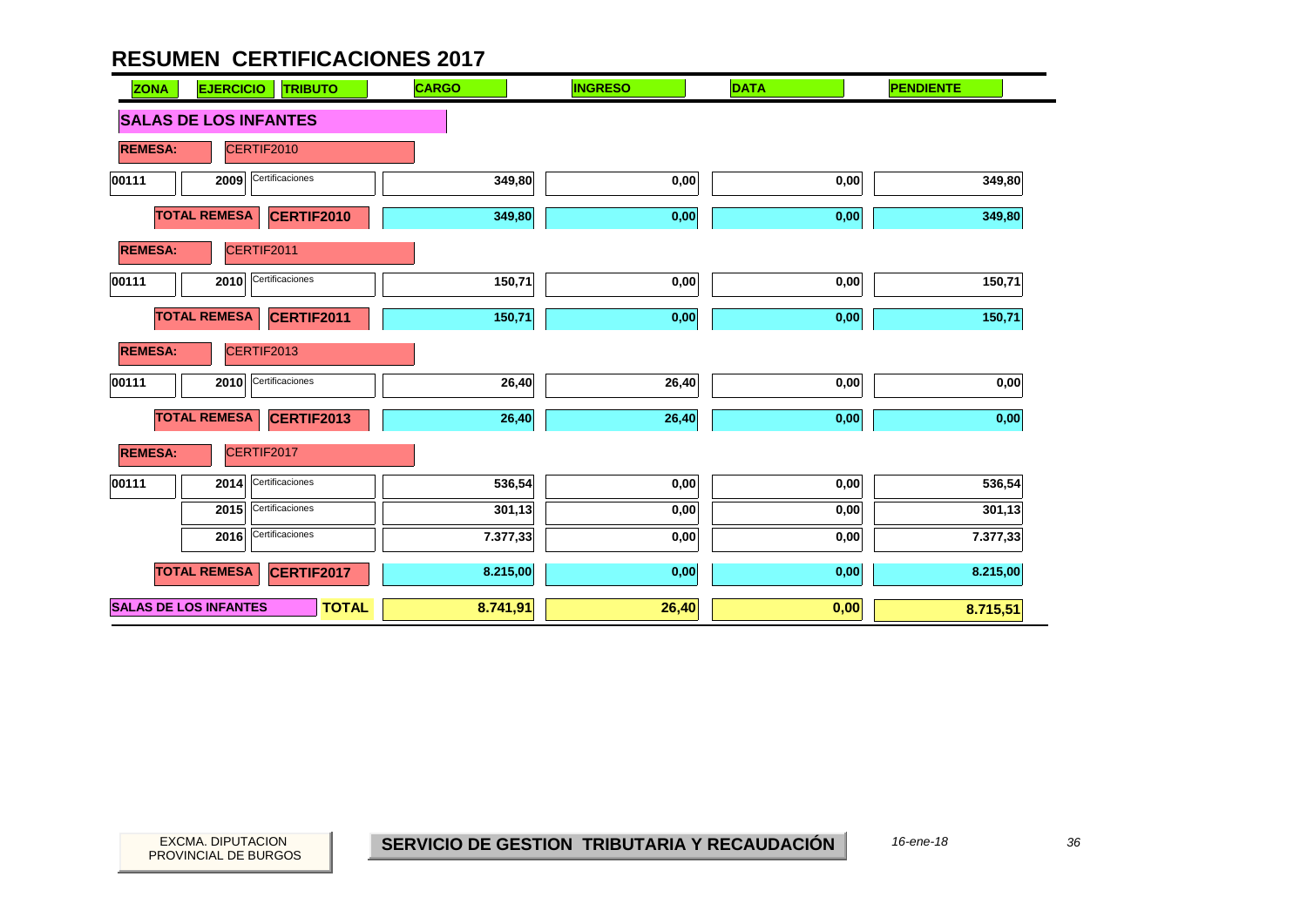| ZONA      |                  | 101177<br>wн | CADOC<br>राज |       |      | <b>NDIENTE</b> |
|-----------|------------------|--------------|--------------|-------|------|----------------|
| <b>TO</b> | <b>JTAL ZONA</b> | 00111        | 30.260.49    | 26.40 | 0,00 | 30.234,09      |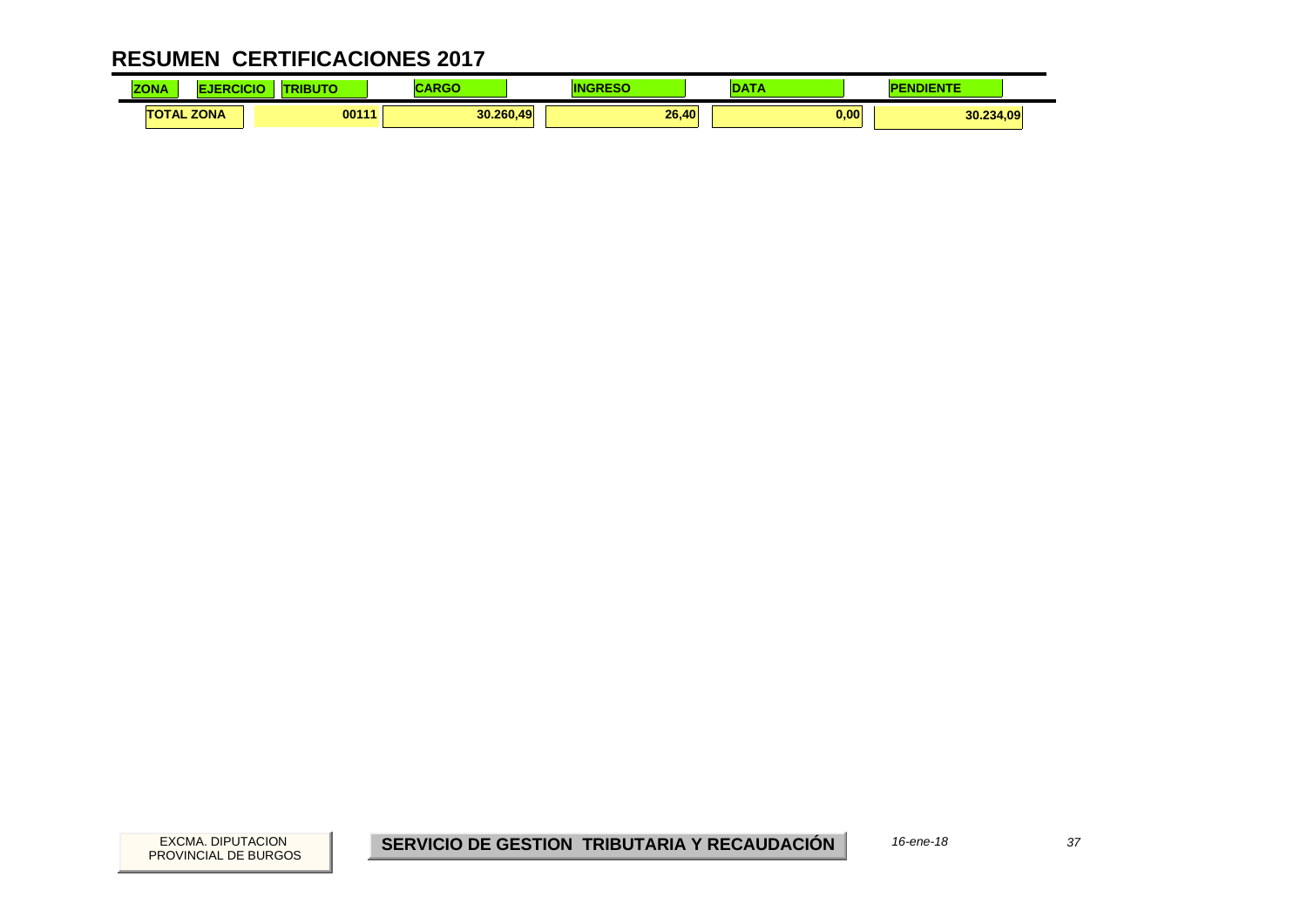| <b>ZONA</b>    | <b>EJERCICIO</b><br><b>TRIBUTO</b>              | <b>CARGO</b> | <b>INGRESO</b> | <b>DATA</b> | <b>PENDIENTE</b> |
|----------------|-------------------------------------------------|--------------|----------------|-------------|------------------|
|                | <b>ESPINOSA DE LOS MONTEROS</b>                 |              |                |             |                  |
| <b>REMESA:</b> |                                                 |              |                |             |                  |
| 00141          | Certificaciones<br>2016                         |              | 118,99         | 0,00        |                  |
|                | <b>TOTAL REMESA</b>                             |              | 118,99         | 0,00        |                  |
| <b>REMESA:</b> | CERTIF2017                                      |              |                |             |                  |
| 00141          | Certificaciones<br>2016                         | 913.158,90   | 0,00           | 900.000,00  | 13.158,90        |
|                | Certificaciones<br>2017                         | 13.158,90    | 0,00           | 0,00        | 13.158,90        |
|                | <b>TOTAL REMESA</b><br>CERTIF2017               | 926.317,80   | 0,00           | 900.000,00  | 26.317,80        |
|                | <b>ESPINOSA DE LOS MONTEROS</b><br><b>TOTAL</b> | 926.317,80   | 118,99         | 900.000,00  | 26.198,81        |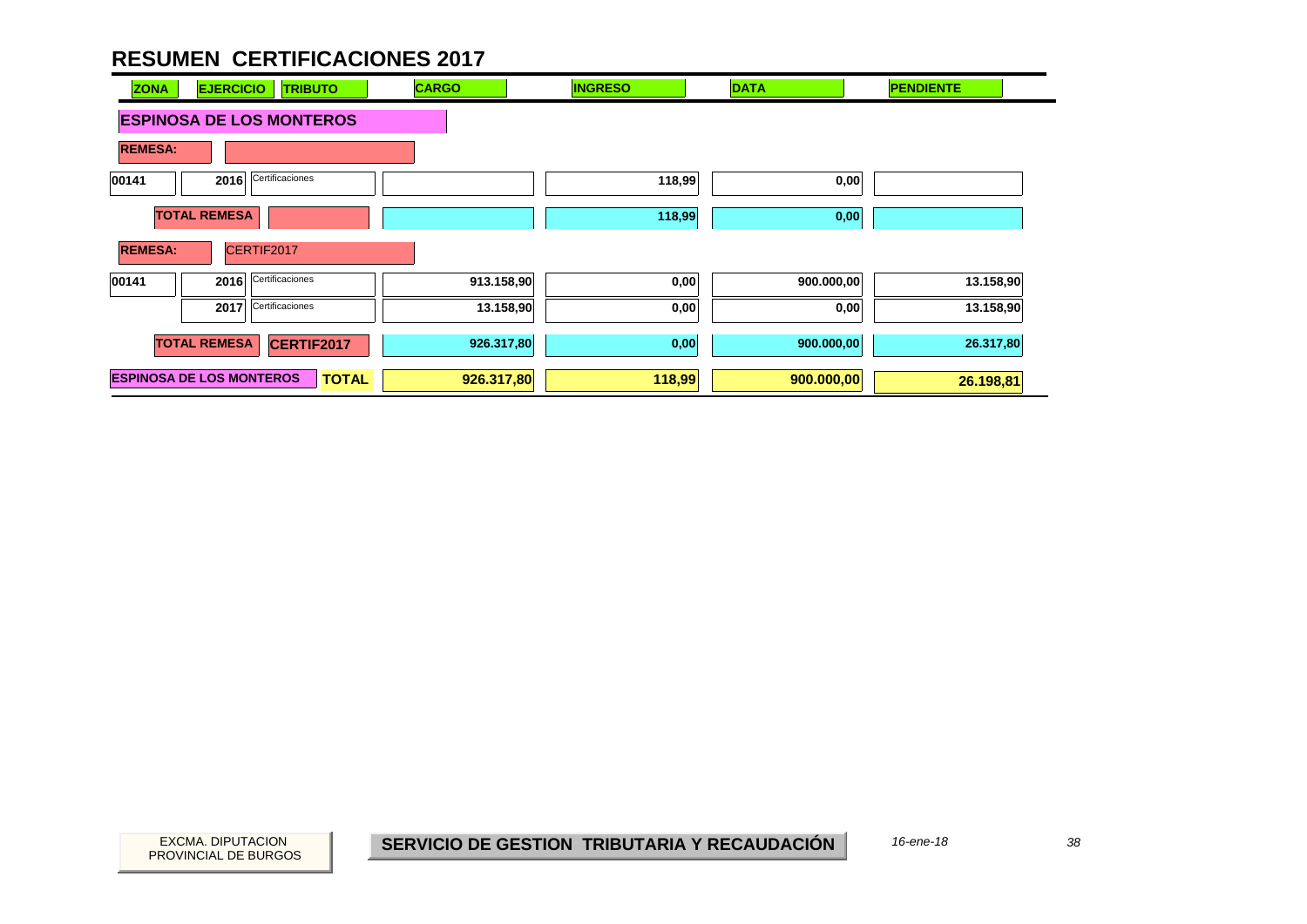| <b>ZONA</b>                | <b>EJERCICIO</b><br><b>TRIBUTO</b> | <b>CARGO</b> | <b>INGRESO</b> | <b>DATA</b>       | <b>PENDIENTE</b> |
|----------------------------|------------------------------------|--------------|----------------|-------------------|------------------|
| <b>MERINDAD DE MONTIJA</b> |                                    |              |                |                   |                  |
| <b>REMESA:</b>             | CERTIF2008                         |              |                |                   |                  |
| 00141                      | Certificaciones<br>2008            | 19.673,60    | 0,00           | 0,00              | 19.673,60        |
| <b>TOTAL REMESA</b>        | CERTIF2008                         | 19.673,60    | 0,00           | $0,\!00$          | 19.673,60        |
| <b>REMESA:</b>             | CERTIF2010                         |              |                |                   |                  |
| 00141                      | Certificaciones<br>2009            | 9.543,13     | 0,00           | 0,00              | 9.543,13         |
| <b>TOTAL REMESA</b>        | CERTIF2010                         | 9.543,13     | 0,00           | $\mathbf{0{,}00}$ | 9.543,13         |
| <b>REMESA:</b>             | CERTIF2012                         |              |                |                   |                  |
| 00141                      | Certificaciones<br>2011            | 3.751,19     | 0,00           | 0,00              | 3.751,19         |
| <b>TOTAL REMESA</b>        | CERTIF2012                         | 3.751,19     | 0,00           | 0,00              | 3.751,19         |
| <b>REMESA:</b>             | CERTIF2014                         |              |                |                   |                  |
| 00141                      | Certificaciones<br>2010            | 247,50       | 0,00           | 0,00              | 247,50           |
| <b>TOTAL REMESA</b>        | CERTIF2014                         | 247,50       | 0,00           | 0,00              | 247,50           |
| <b>MERINDAD DE MONTIJA</b> | <b>TOTAL</b>                       | 33.215,42    | 0,00           | 0,00              | 33.215,42        |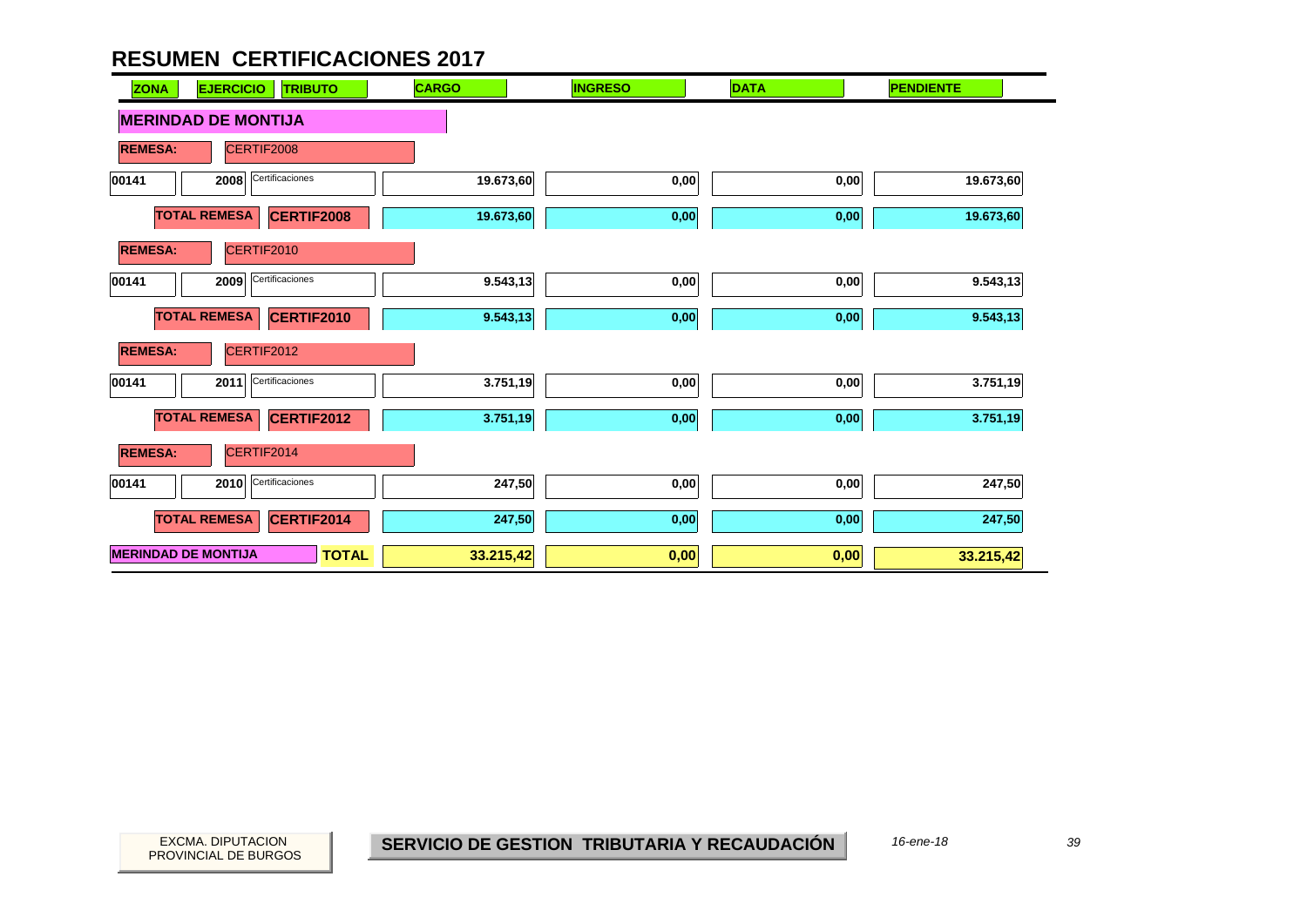| <b>ZONA</b>          | <b>EJERCICIO</b>        | <b>TRIBUTO</b>    | <b>CARGO</b> | <b>INGRESO</b> | <b>DATA</b> | <b>PENDIENTE</b> |
|----------------------|-------------------------|-------------------|--------------|----------------|-------------|------------------|
| <b>VALLE DE LOSA</b> |                         |                   |              |                |             |                  |
| <b>REMESA:</b>       | CERTIF2012              |                   |              |                |             |                  |
| 00141                | Certificaciones<br>2010 |                   | 232,19       | 0,00           | 0,00        | 232,19           |
|                      | Certificaciones<br>2011 |                   | 186,48       | 0,00           | 0,00        | 186,48           |
|                      | <b>TOTAL REMESA</b>     | CERTIF2012        | 418,67       | 0,00           | 0,00        | 418,67           |
| <b>REMESA:</b>       | CERTIF2013              |                   |              |                |             |                  |
| 00141                | Certificaciones<br>2012 |                   | 322,37       | 0,00           | 0,00        | 322,37           |
|                      | <b>TOTAL REMESA</b>     | CERTIF2013        | 322,37       | 0,00           | 0,00        | 322,37           |
| <b>REMESA:</b>       | CERTIF2015              |                   |              |                |             |                  |
| 00141                | Certificaciones<br>2014 |                   | 1.000,00     | 0,00           | 0,00        | 1.000,00         |
|                      | <b>TOTAL REMESA</b>     | <b>CERTIF2015</b> | 1.000,00     | 0,00           | 0,00        | 1.000,00         |
| <b>REMESA:</b>       | CERTIF2016              |                   |              |                |             |                  |
| 00141                | Certificaciones<br>2015 |                   | 338,95       | 281,87         | 0,00        | 57,08            |
|                      | <b>TOTAL REMESA</b>     | CERTIF2016        | 338,95       | 281,87         | 0,00        | 57,08            |
| <b>VALLE DE LOSA</b> |                         | <b>TOTAL</b>      | 2.079,99     | 281,87         | 0,00        | 1.798,12         |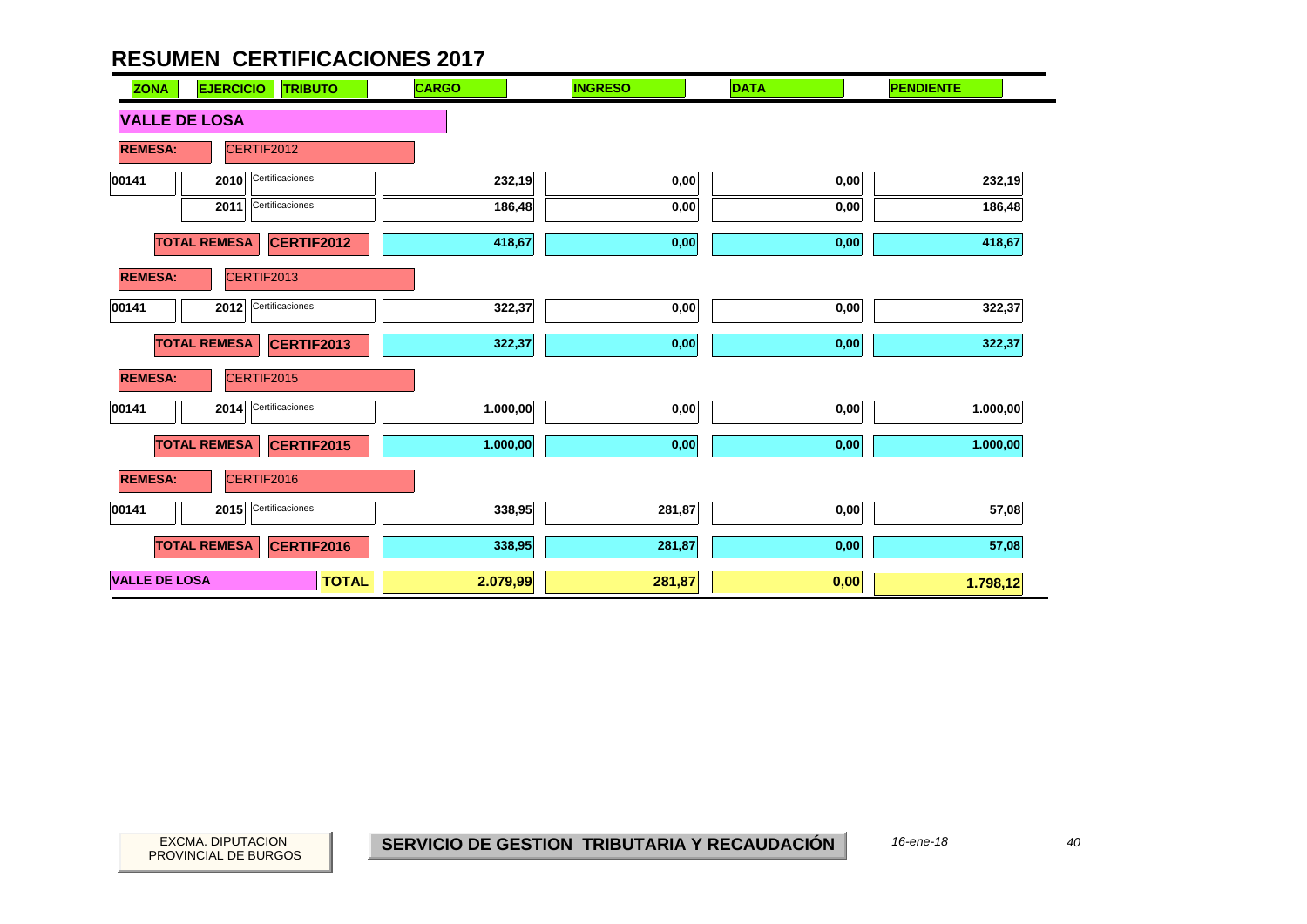| <b>ZONA</b>               | <b>EJERCICIO</b><br><b>TRIBUTO</b> | <b>CARGO</b> | <b>INGRESO</b> | <b>DATA</b> | <b>PENDIENTE</b> |
|---------------------------|------------------------------------|--------------|----------------|-------------|------------------|
|                           | <b>VALLE DE MANZANEDO</b>          |              |                |             |                  |
| <b>REMESA:</b>            | CERTIF2017                         |              |                |             |                  |
| 00141                     | Certificaciones<br>2017            | 373,99       | 373,99         | 0,00        | 0,00             |
|                           | <b>TOTAL REMESA</b><br>CERTIF2017  | 373,99       | 373,99         | 0,00        | 0,00             |
| <b>VALLE DE MANZANEDO</b> | <b>TOTAL</b>                       | 373,99       | 373,99         | 0,00        | 0,00             |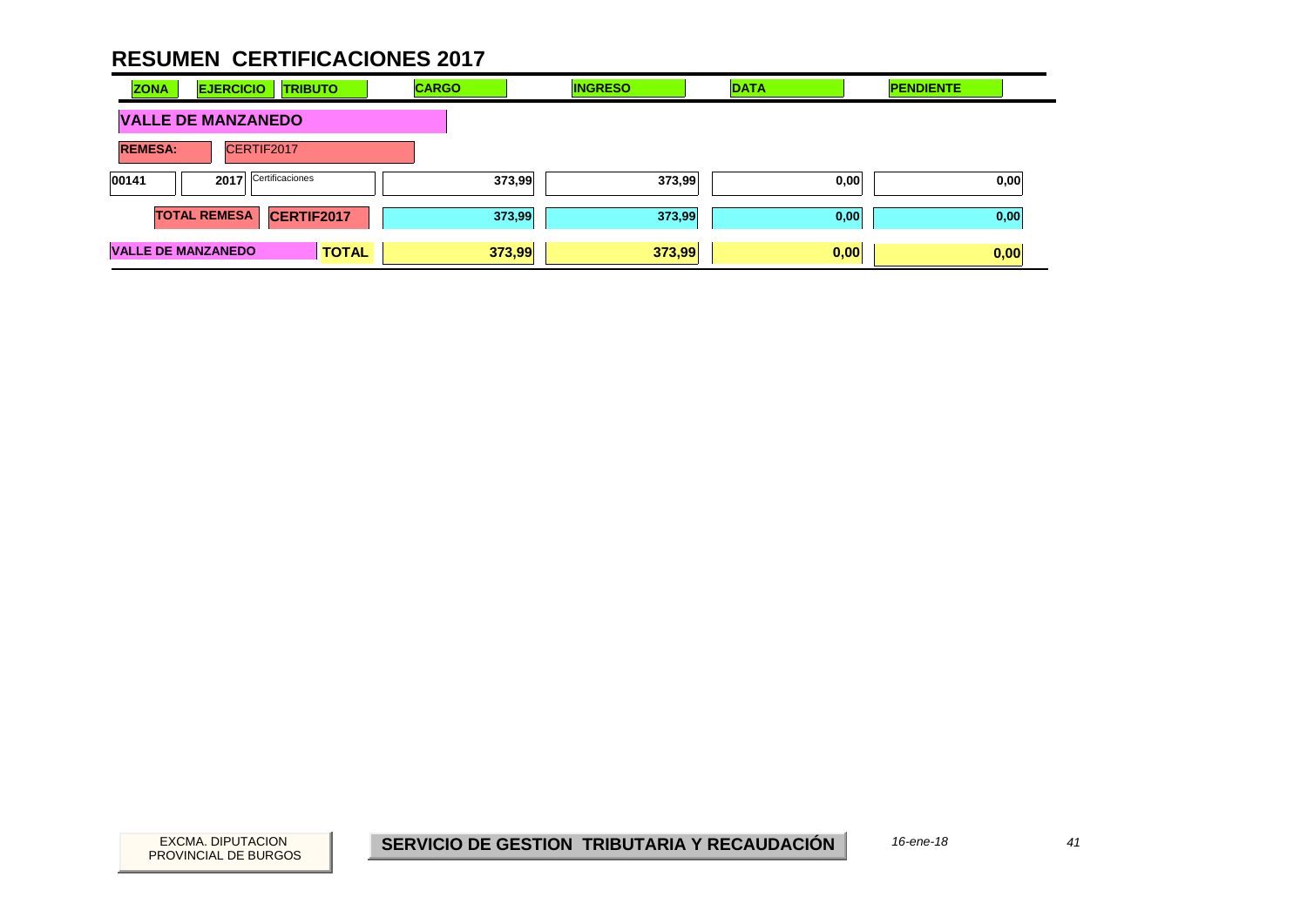| <b>ZONA</b>    | <b>EJERCICIO</b><br><b>TRIBUTO</b> | <b>CARGO</b> | <b>INGRESO</b> | <b>DATA</b> | <b>PENDIENTE</b> |
|----------------|------------------------------------|--------------|----------------|-------------|------------------|
|                | <b>VALLE DE MENA</b>               |              |                |             |                  |
| <b>REMESA:</b> | CERTIF2001                         |              |                |             |                  |
| 00141          | Certificaciones<br>2000            | 30,05        | 0,00           | 0,00        | 30,05            |
|                | Certificaciones<br>2001            | 5.119,76     | 0,00           | 0,00        | 5.119,76         |
|                | <b>TOTAL REMESA</b><br>CERTIF2001  | 5.149,81     | 0,00           | 0,00        | 5.149,81         |
| <b>REMESA:</b> | CERTIF2008                         |              |                |             |                  |
| 00141          | Certificaciones<br>2006            | 48.939,43    | 89,61          | 0,00        | 48.849,82        |
|                | <b>TOTAL REMESA</b><br>CERTIF2008  | 48.939,43    | 89,61          | 0,00        | 48.849,82        |
| <b>REMESA:</b> | CERTIF2011                         |              |                |             |                  |
| 00141          | Certificaciones<br>2006            | 3.730,55     | 0,00           | 0,00        | 3.730,55         |
|                | Certificaciones<br>2007            | 154,37       | 0,00           | 0,00        | 154,37           |
|                | Certificaciones<br>2008            | 165,16       | 0,00           | 0,00        | 165,16           |
|                | Certificaciones<br>2009            | 794,83       | 0,00           | 0,00        | 794,83           |
|                | <b>TOTAL REMESA</b><br>CERTIF2011  | 4.844,91     | 0,00           | 0,00        | 4.844,91         |
| <b>REMESA:</b> | CERTIF2012                         |              |                |             |                  |
| 00141          | 2010<br>Certificaciones            | 832,88       | 0,00           | 0,00        | 832,88           |
|                | Certificaciones<br>2011            | 52.507,37    | 0,00           | 0,00        | 52.507,37        |
|                | <b>TOTAL REMESA</b><br>CERTIF2012  | 53.340,25    | 0,00           | 0,00        | 53.340,25        |
| <b>REMESA:</b> | CERTIF2013                         |              |                |             |                  |
| 00141          | Certificaciones<br>2011            | 1.952,94     | 0,00           | 0,00        | 1.952,94         |
|                | Certificaciones<br>2012            | 13,80        | 0,00           | 0,00        | 13,80            |
|                | <b>TOTAL REMESA</b><br>CERTIF2013  | 1.966,74     | 0,00           | 0,00        | 1.966,74         |

PROVINCIAL DE BURGOS

EXCMA. DIPUTACION *42* **SERVICIO DE GESTION TRIBUTARIA Y RECAUDACIÓN** *16-ene-18*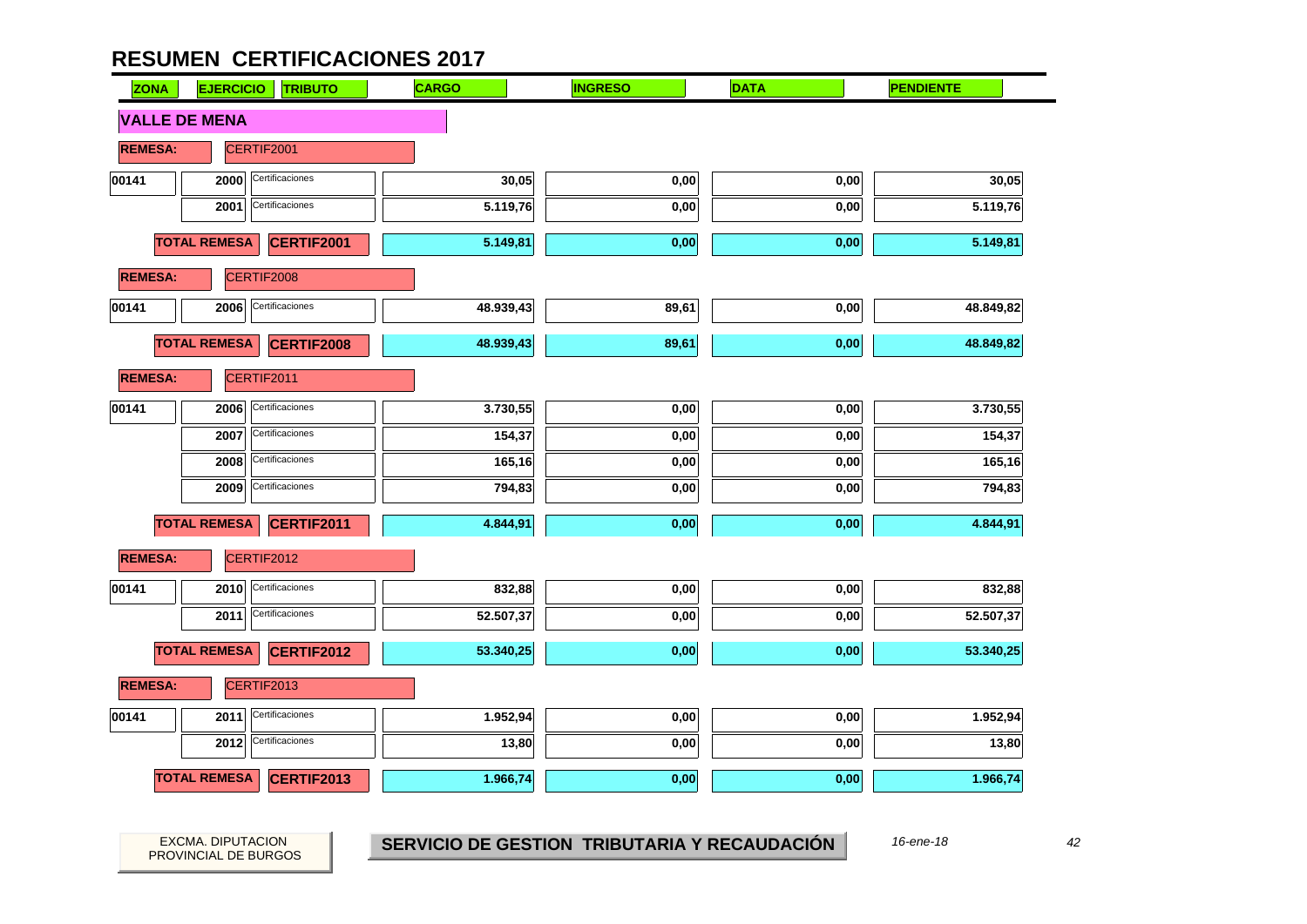| <b>EJERCICIO</b><br><b>ZONA</b><br><b>TRIBUTO</b> | <b>CARGO</b> | <b>INGRESO</b> | <b>DATA</b> | <b>PENDIENTE</b> |
|---------------------------------------------------|--------------|----------------|-------------|------------------|
| CERTIF2015<br><b>REMESA:</b>                      |              |                |             |                  |
| Certificaciones<br>00141<br>2015                  | 471,67       | 0,00           | 0,00        | 471,67           |
| <b>TOTAL REMESA</b><br>CERTIF2015                 | 471,67       | 0,00           | 0,00        | 471,67           |
| CERTIF2017<br><b>REMESA:</b>                      |              |                |             |                  |
| Certificaciones<br>00141<br>2014                  | 500,00       | 0,00           | 0,00        | 500,00           |
| Certificaciones<br>2015                           | 39,41        | 7,21           | 0,00        | 32,20            |
| Certificaciones<br>2016                           | 196.901,14   | 70,55          | 0,00        | 196.830,59       |
| <b>TOTAL REMESA</b><br>CERTIF2017                 | 197.440,55   | 77,76          | 0,00        | 197.362,79       |
| <b>VALLE DE MENA</b><br><b>TOTAL</b>              | 312.153,36   | 167,37         | 0,00        | 311.985,99       |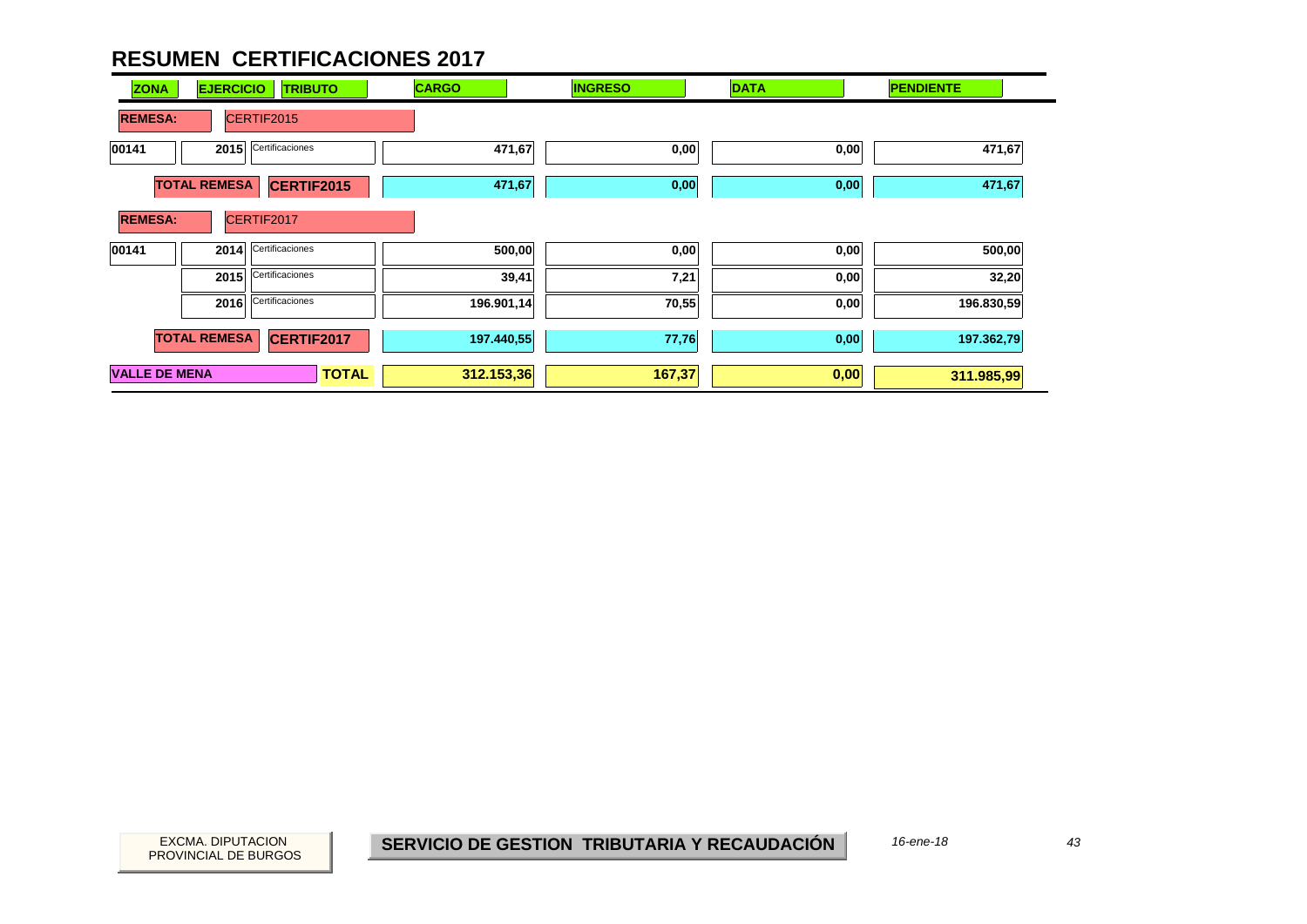| <b>ZONA</b>       | <b>EJERCICIO</b>    | <b>TRIBUTO</b>  | <b>CARGO</b> | <b>INGRESO</b> | <b>DATA</b> | <b>PENDIENTE</b> |
|-------------------|---------------------|-----------------|--------------|----------------|-------------|------------------|
| <b>VILLARCAYO</b> |                     |                 |              |                |             |                  |
| <b>REMESA:</b>    |                     | CERTIF2010      |              |                |             |                  |
| 00141             | 2006                | Certificaciones | 254,24       | 254,24         | 0,00        | 0,00             |
|                   | 2007                | Certificaciones | 1.687,06     | 261,93         | 0,00        | 1.425,13         |
|                   | 2008                | Certificaciones | 4.983,70     | 0,00           | 0,00        | 4.983,70         |
|                   | 2009                | Certificaciones | 651,02       | 0,00           | 0,00        | 651,02           |
|                   | <b>TOTAL REMESA</b> | CERTIF2010      | 7.576,02     | 516,17         | 0,00        | 7.059,85         |
| <b>REMESA:</b>    |                     | CERTIF2012      |              |                |             |                  |
| 00141             | 2008                | Certificaciones | 1.500,39     | 0,00           | 0,00        | 1.500,39         |
|                   | 2009                | Certificaciones | 821,68       | 0,00           | 0,00        | 821,68           |
|                   | 2010                | Certificaciones | 850,01       | 0,00           | 0,00        | 850,01           |
|                   | <b>TOTAL REMESA</b> | CERTIF2012      | 3.172,08     | 0,00           | 0,00        | 3.172,08         |
| <b>REMESA:</b>    |                     | CERTIF2013      |              |                |             |                  |
| 00141             | 2009                | Certificaciones | 510,94       | 94,16          | 0,00        | 416,78           |
|                   | 2010                | Certificaciones | 262,54       | 0,00           | 0,00        | 262,54           |
|                   | 2011                | Certificaciones | 4,47         | 4,47           | 0,00        | 0,00             |
|                   | 2012                | Certificaciones | 366,52       | 0,00           | 0,00        | 366,52           |
|                   | <b>TOTAL REMESA</b> | CERTIF2013      | 1.144,47     | 98,63          | 0,00        | 1.045,84         |
| <b>REMESA:</b>    |                     | CERTIF2016      |              |                |             |                  |
| 00141             | 2012                | Certificaciones | 458,50       | 0,00           | 0,00        | 458,50           |
|                   | 2013                | Certificaciones | 2.123,51     | 14,65          | 0,00        | 2.108,86         |
|                   | 2014                | Certificaciones | 13.842,89    | 72,52          | 448,58      | 13.321,79        |
|                   | <b>TOTAL REMESA</b> | CERTIF2016      | 16.424,90    | 87,17          | 448,58      | 15.889,15        |

PROVINCIAL DE BURGOS

EXCMA. DIPUTACION *44* **SERVICIO DE GESTION TRIBUTARIA Y RECAUDACIÓN** *16-ene-18*

44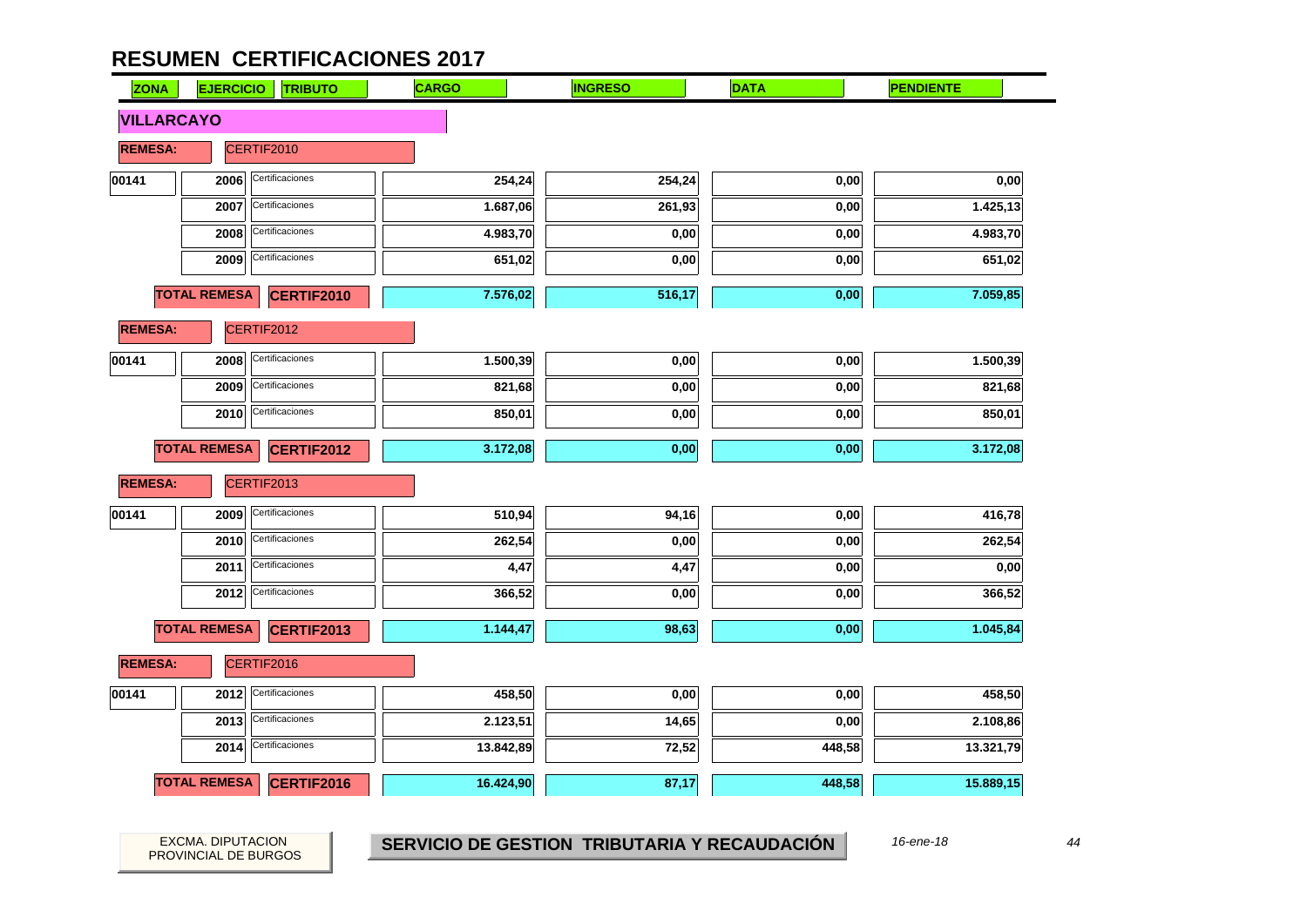| <b>ZONA</b><br><b>EJERCICIO</b> | <b>TRIBUTO</b> | <b>CARGO</b> | <b>INGRESO</b> | <b>DATA</b> | <b>PENDIENTE</b> |
|---------------------------------|----------------|--------------|----------------|-------------|------------------|
| <b>REMESA:</b><br>CERTIF2017    |                |              |                |             |                  |
| 2016 Certificaciones<br>00141   |                | 8.358,88     | 158,29         | 0,00        | 8.200,59         |
| <b>TOTAL REMESA</b>             | CERTIF2017     | 8.358,88     | 158,29         | 0,00        | 8.200,59         |
| <b>VILLARCAYO</b>               | <b>TOTAL</b>   | 36.676,35    | 860,26         | 448,58      | 35.367,51        |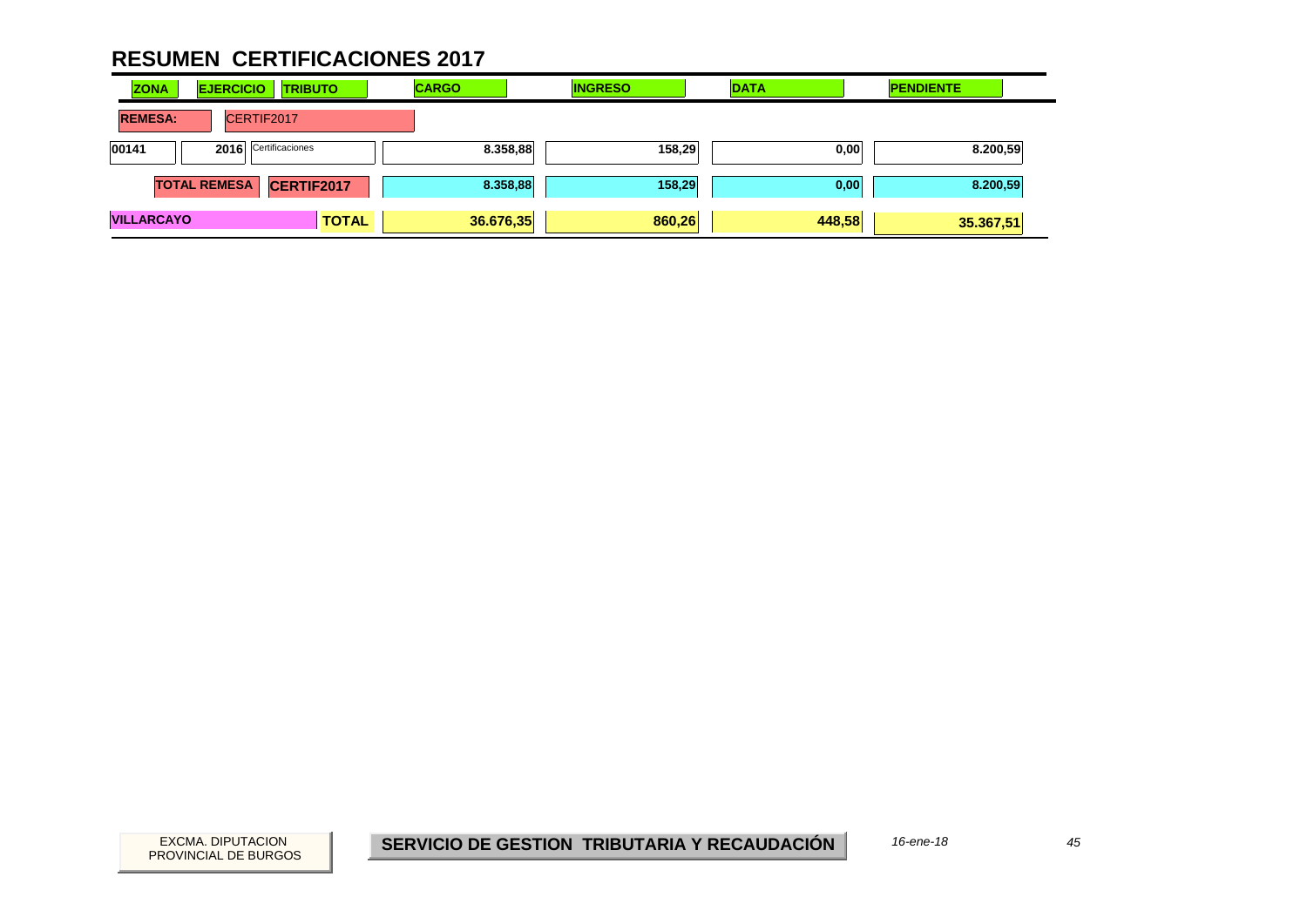| <b>ZONA</b>       | NCK. | BUTO  | .<br>אט א    | ΙN      |            | <b>NDIENTE</b> |  |
|-------------------|------|-------|--------------|---------|------------|----------------|--|
| <b>TOTAL ZONA</b> |      | 00141 | 1.310.816.91 | .802.48 | 900.448.58 | 408.565,85     |  |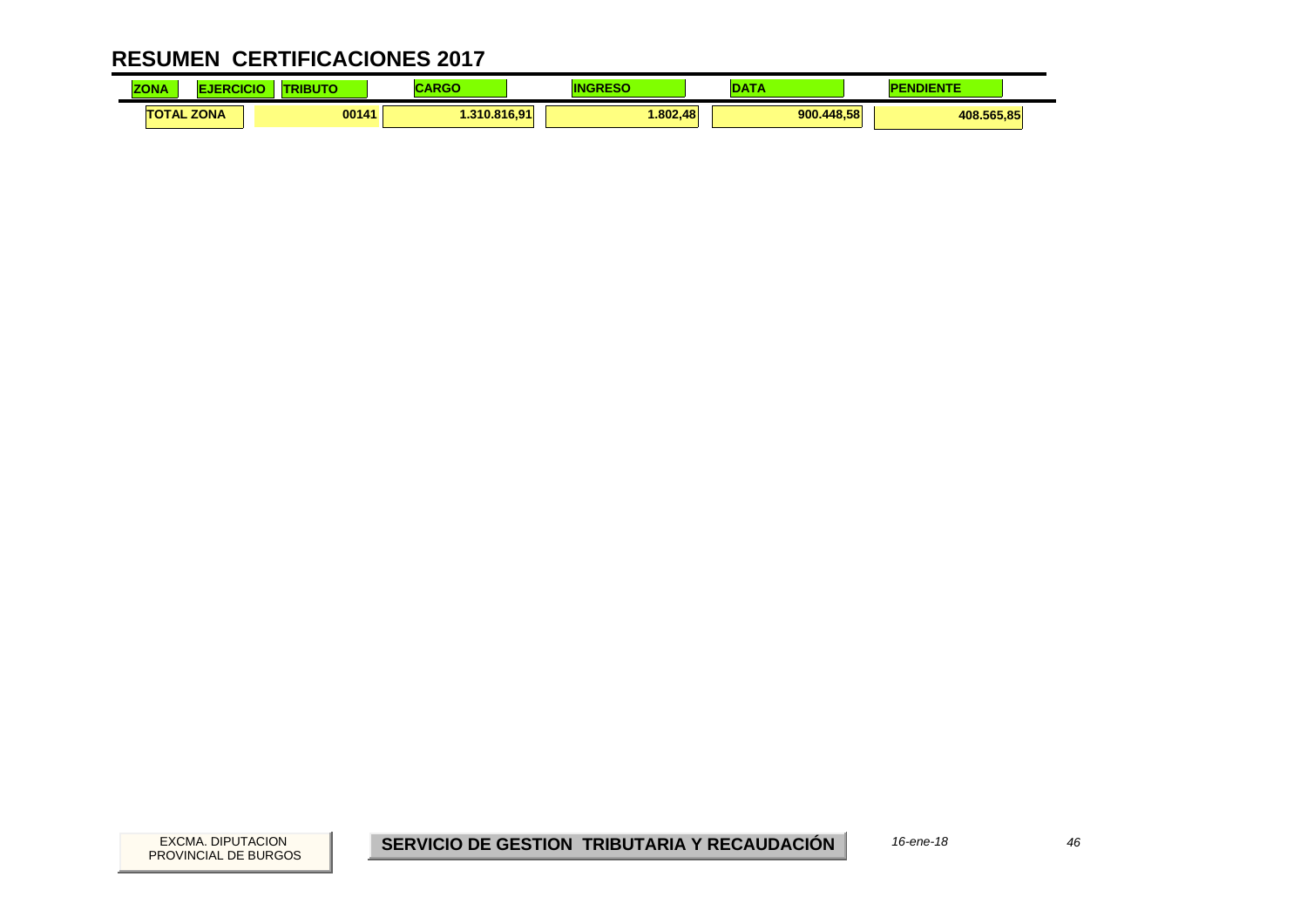| <b>ZONA</b>                | <b>EJERCICIO</b>    | <b>TRIBUTO</b>  | <b>CARGO</b> | <b>INGRESO</b> | <b>DATA</b> | <b>PENDIENTE</b> |
|----------------------------|---------------------|-----------------|--------------|----------------|-------------|------------------|
| <b>BOVEDA DE LA RIBERA</b> |                     |                 |              |                |             |                  |
| <b>REMESA:</b>             |                     | CERTIF2014      |              |                |             |                  |
| 00142                      | 2010                | Certificaciones | 12.020,24    | 0,00           | 0,00        | 12.020,24        |
|                            | 2011                | Certificaciones | 12.020,24    | 0,00           | 0,00        | 12.020,24        |
|                            | 2012                | Certificaciones | 12.020,24    | 0,00           | 0,00        | 12.020,24        |
|                            | 2013                | Certificaciones | 12.020,24    | 0,00           | 0,00        | 12.020,24        |
|                            | <b>TOTAL REMESA</b> | CERTIF2014      | 48.080,96    | 0,00           | 0,00        | 48.080,96        |
| <b>BOVEDA DE LA RIBERA</b> |                     | <b>TOTAL</b>    | 48.080,96    | 0,00           | 0,00        | 48.080,96        |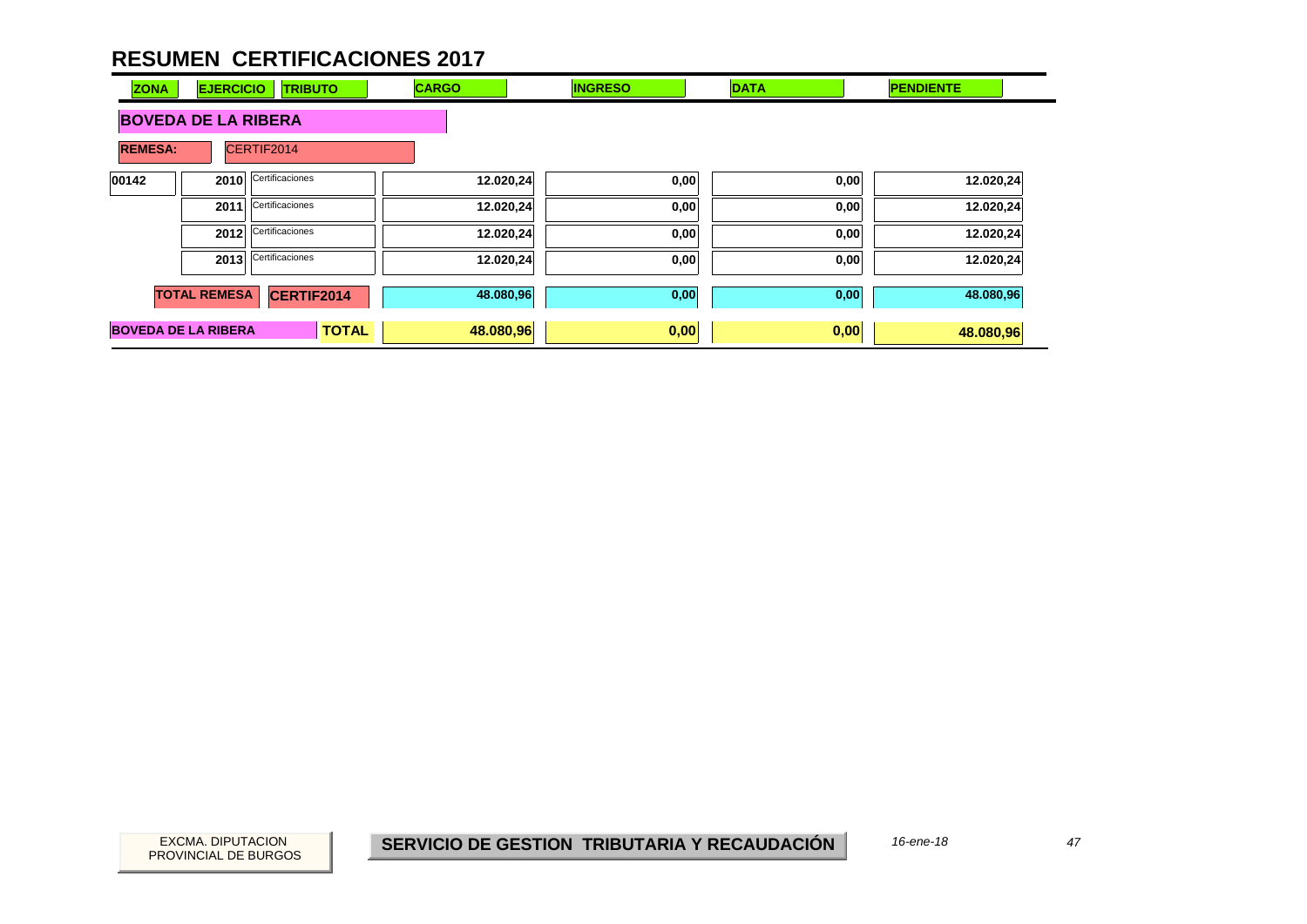| <b>ZONA</b>    | <b>EJERCICIO</b><br><b>TRIBUTO</b>       | <b>CARGO</b> | <b>INGRESO</b> | <b>DATA</b> | <b>PENDIENTE</b> |
|----------------|------------------------------------------|--------------|----------------|-------------|------------------|
|                | <b>MEDINA DE POMAR</b>                   |              |                |             |                  |
| <b>REMESA:</b> | CERTIF2002                               |              |                |             |                  |
| 00142          | Certificaciones<br>2002                  | 90,01        | 0,00           | 90,01       | 0,00             |
|                | <b>TOTAL REMESA</b><br><b>CERTIF2002</b> | 90,01        | 0,00           | 90,01       | 0,00             |
| <b>REMESA:</b> | CERTIF2005                               |              |                |             |                  |
| 00142          | Certificaciones<br>2002                  | 57,22        | 0,00           | 0,00        | 57,22            |
|                | <b>TOTAL REMESA</b><br>CERTIF2005        | 57,22        | 0,00           | 0,00        | 57,22            |
| <b>REMESA:</b> | CERTIF2007                               |              |                |             |                  |
| 00142          | Certificaciones<br>2006                  | 91,00        | 0,00           | 0,00        | 91,00            |
|                | <b>TOTAL REMESA</b><br><b>CERTIF2007</b> | 91,00        | 0,00           | 0,00        | 91,00            |
| <b>REMESA:</b> | CERTIF2008                               |              |                |             |                  |
| 00142          | Certificaciones<br>2006                  | 60,00        | 0,00           | 0,00        | 60,00            |
|                | Certificaciones<br>2007                  | 971,00       | 0,00           | 0,00        | 971,00           |
|                | <b>TOTAL REMESA</b><br>CERTIF2008        | 1.031,00     | 0,00           | 0,00        | 1.031,00         |
| <b>REMESA:</b> | CERTIF2009                               |              |                |             |                  |
| 00142          | Certificaciones<br>2007                  | 60,00        | 0,00           | 0,00        | 60,00            |
|                | Certificaciones<br>2008                  | 540,00       | 90,00          | 0,00        | 450,00           |
|                | Certificaciones<br>2009                  | 390,00       | 0,00           | 0,00        | 390,00           |
|                | <b>TOTAL REMESA</b><br>CERTIF2009        | 990,00       | 90,00          | 0,00        | 900,00           |
| <b>REMESA:</b> | CERTIF2010                               |              |                |             |                  |
| 00142          | Certificaciones<br>2006                  | 389,59       | 0,00           | 126,60      | 262,99           |
|                | Certificaciones<br>2007                  | 2.248,92     | 129,88         | 0,00        | 2.119,04         |

PROVINCIAL DE BURGOS

EXCMA. DIPUTACION *48* **SERVICIO DE GESTION TRIBUTARIA Y RECAUDACIÓN** *16-ene-18*

 $\overline{\phantom{0}}$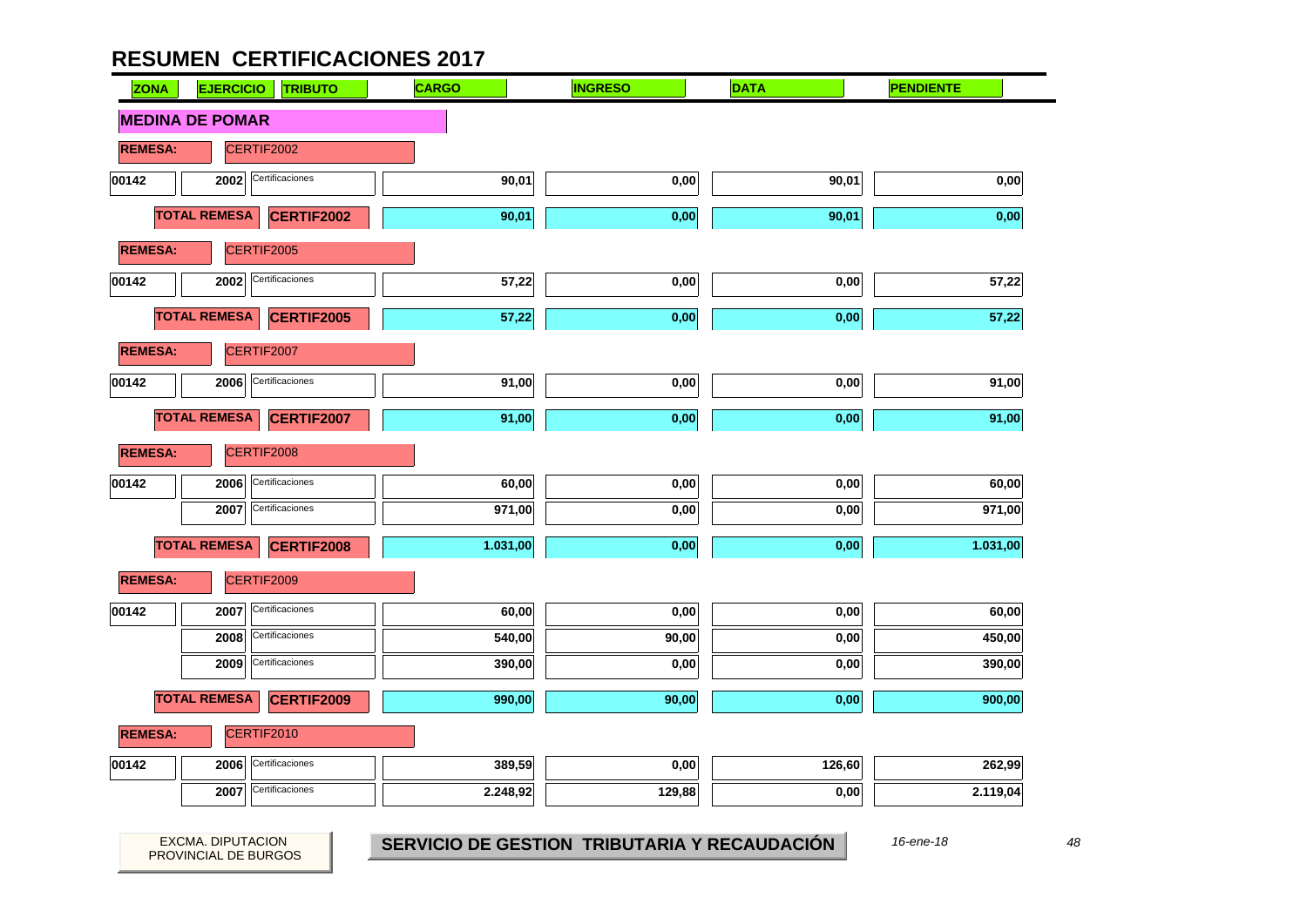| <b>ZONA</b>    | <b>EJERCICIO</b>     | <b>TRIBUTO</b>    | <b>CARGO</b> | <b>INGRESO</b>                               | <b>DATA</b> | <b>PENDIENTE</b> |
|----------------|----------------------|-------------------|--------------|----------------------------------------------|-------------|------------------|
| 00142          | 2008                 | Certificaciones   | 52.253,66    | 0,00                                         | 8.458,37    | 43.795,29        |
|                | 2009                 | Certificaciones   | 445,87       | 90,00                                        | 0,00        | 355,87           |
|                | 2010                 | Certificaciones   | 90,00        | 0,00                                         | 0,00        | 90,00            |
|                | <b>TOTAL REMESA</b>  | <b>CERTIF2010</b> | 55.428,04    | 219,88                                       | 8.584,97    | 46.623,19        |
| <b>REMESA:</b> |                      | CERTIF2011        |              |                                              |             |                  |
| 00142          | 2010                 | Certificaciones   | 808,84       | 38,84                                        | 0,00        | 770,00           |
|                | 2011                 | Certificaciones   | 1.731,11     | 0,00                                         | 0,00        | 1.731,11         |
|                | <b>TOTAL REMESA</b>  | CERTIF2011        | 2.539,95     | 38,84                                        | 0,00        | 2.501,11         |
| <b>REMESA:</b> |                      | CERTIF2012        |              |                                              |             |                  |
| 00142          | 2009                 | Certificaciones   | 1.451,26     | 0,00                                         | 0,00        | 1.451,26         |
|                | 2011                 | Certificaciones   | 5.014,85     | 135,64                                       | 0,00        | 4.879,21         |
|                | 2012                 | Certificaciones   | 640,00       | 90,00                                        | 0,00        | 550,00           |
|                | <b>TOTAL REMESA</b>  | CERTIF2012        | 7.106,11     | 225,64                                       | 0,00        | 6.880,47         |
| <b>REMESA:</b> |                      | CERTIF2014        |              |                                              |             |                  |
| 00142          | 2011                 | Certificaciones   | 5.634,83     | 1.224,82                                     | 0,00        | 4.410,01         |
|                | 2012                 | Certificaciones   | 10.553,33    | 707,06                                       | 2.888,73    | 6.957,54         |
|                | 2013                 | Certificaciones   | 8.105,09     | 6.631,54                                     | 0,00        | 1.473,55         |
|                | <b>TOTAL REMESA</b>  | CERTIF2014        | 24.293,25    | 8.563,42                                     | 2.888,73    | 12.841,10        |
| <b>REMESA:</b> |                      | CERTIF2016        |              |                                              |             |                  |
| 00142          | 2013                 | Certificaciones   | 18.963,83    | 539,82                                       | 0,00        | 18.424,01        |
|                | 2014                 | Certificaciones   | 14.966,33    | 1.456,11                                     | 0,00        | 13.510,22        |
|                | <b>TOTAL REMESA</b>  | CERTIF2016        | 33.930,16    | 1.995,93                                     | 0,00        | 31.934,23        |
| <b>REMESA:</b> |                      | CERTIF2017        |              |                                              |             |                  |
|                | EXCMA. DIPUTACION    |                   |              | SERVICIO DE GESTION TRIBUTARIA Y RECAUDACIÓN |             | 16-ene-18        |
|                | PROVINCIAL DE BURGOS |                   |              |                                              |             |                  |

49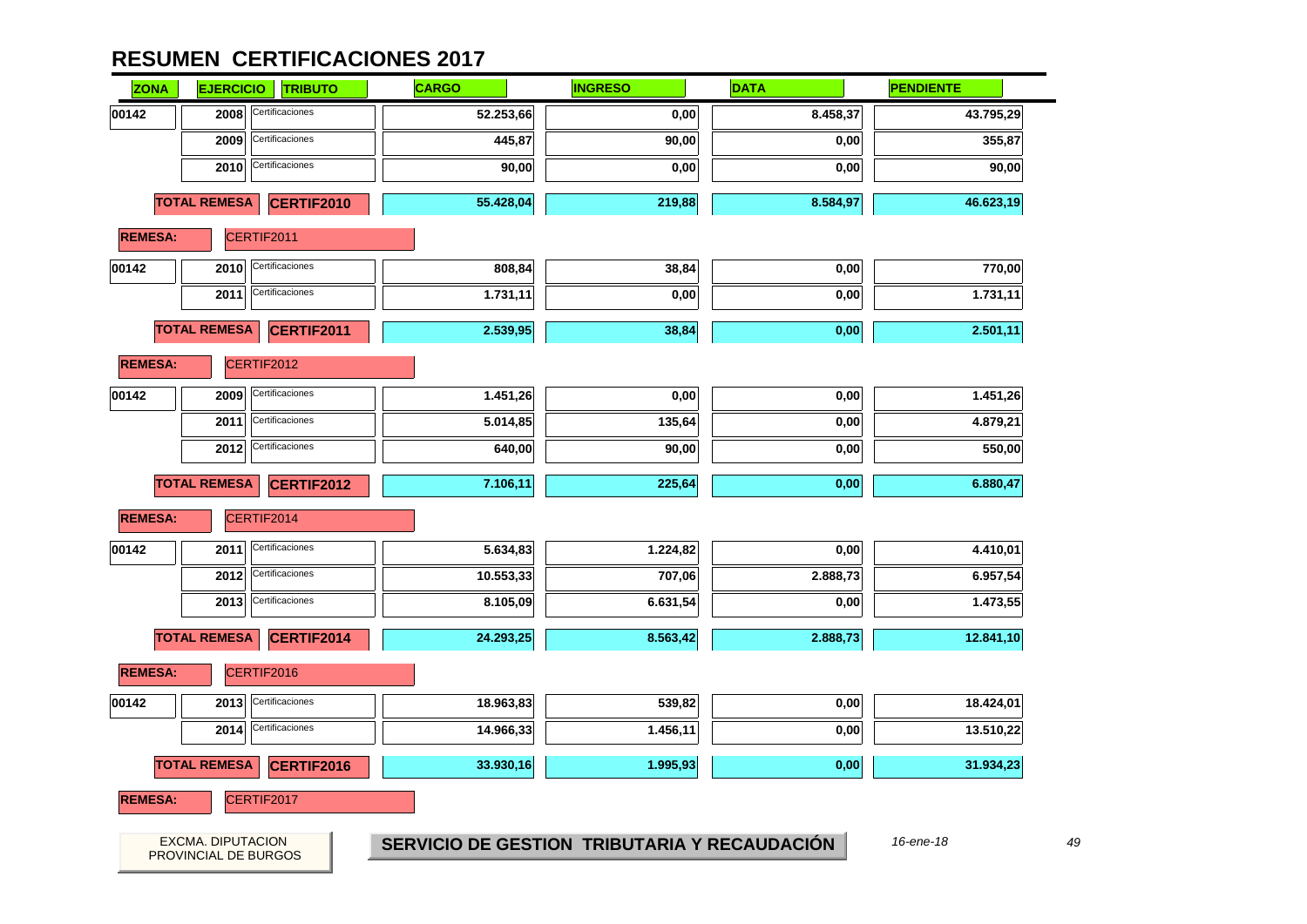| <b>ZONA</b>                              | <b>EJERCICIO</b> | <b>TRIBUTO</b>  | <b>CARGO</b> | <b>INGRESO</b> | <b>DATA</b> | <b>PENDIENTE</b> |
|------------------------------------------|------------------|-----------------|--------------|----------------|-------------|------------------|
| 00142                                    | 2013             | Certificaciones | 400,94       | 400,94         | 0,00        | 0,00             |
|                                          | 2014             | Certificaciones | 2.544,58     | 1.187,48       | 1.076,26    | 280,84           |
|                                          | 2015             | Certificaciones | 8.095,90     | 2.177,70       | 0,00        | 5.918,20         |
|                                          | 2017             | Certificaciones | 400,54       | 0,00           | 0,00        | 400,54           |
| <b>TOTAL REMESA</b><br><b>CERTIF2017</b> |                  | 11.441,96       | 3.766,12     | 1.076,26       | 6.599,58    |                  |
| <b>MEDINA DE POMAR</b><br><b>TOTAL</b>   |                  |                 | 136.998,70   | 14.899,83      | 12.639,97   | 109.458,90       |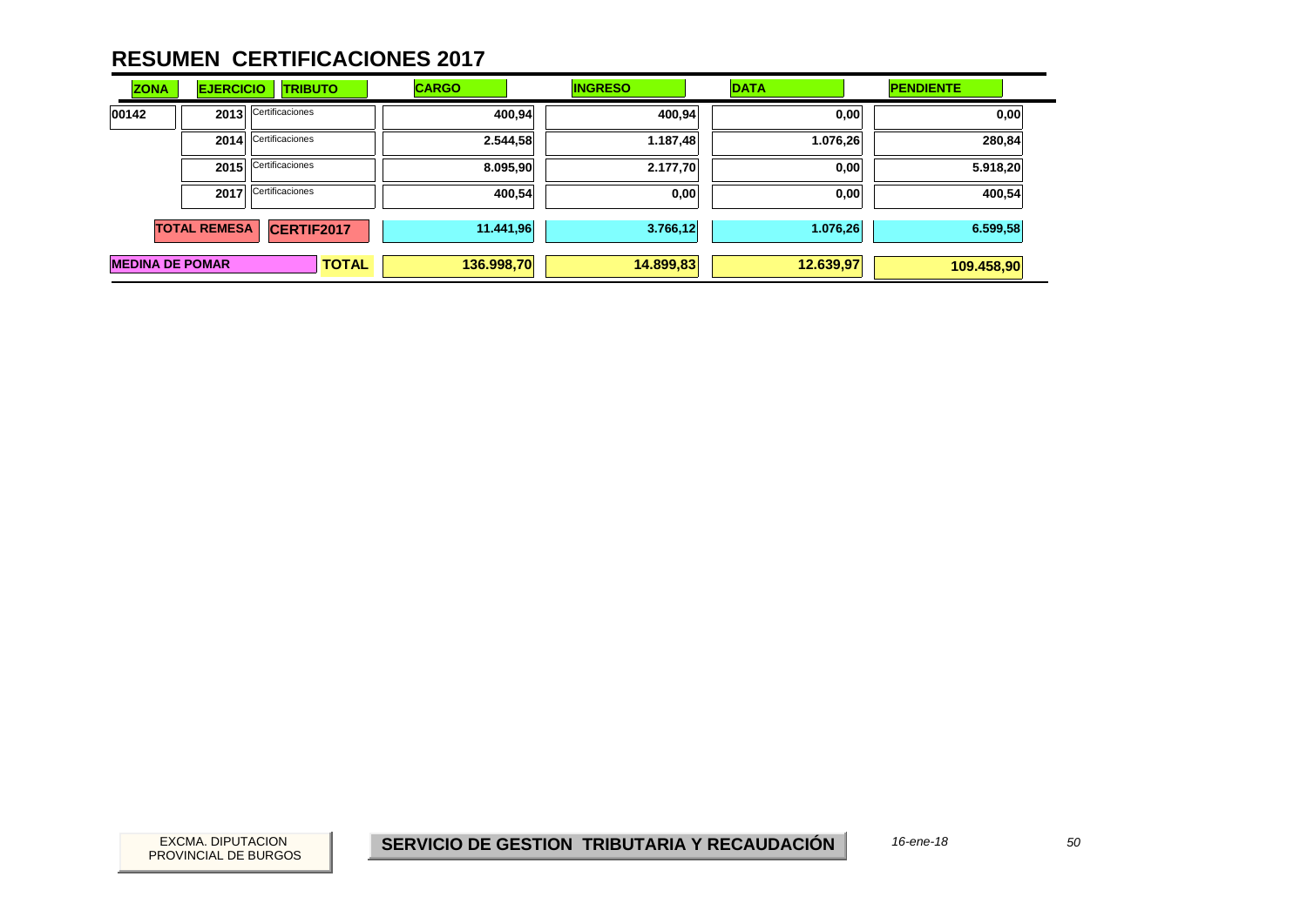| <b>ZONA</b> | NCK.              | ---<br>50 | <b>BAC</b><br>אט או | ΙN        |           | IENTE      |  |
|-------------|-------------------|-----------|---------------------|-----------|-----------|------------|--|
|             | <b>TOTAL ZONA</b> | 00142     | 185.079.66          | 14.899.83 | 12.639.97 | 157.539,86 |  |